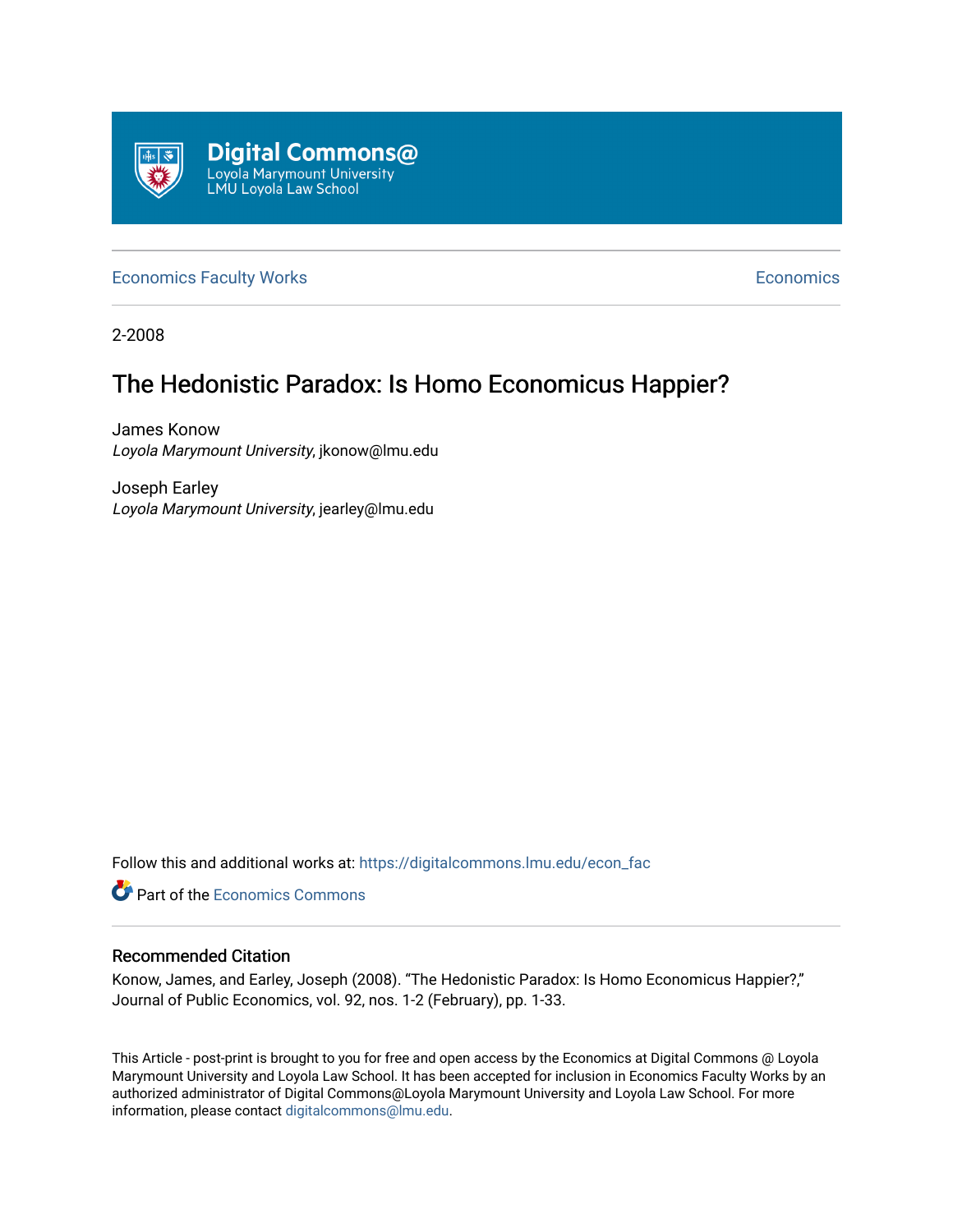March 2007

## **The Hedonistic Paradox: Is Homo Economicus Happier?**

James Konow\* and Joseph Earley Department of Economics Loyola Marymount University One LMU Drive, Suite 4200 Los Angeles, CA 90045

#### **Abstract**

The "Hedonistic Paradox" states that *homo economicus*, or someone who seeks happiness for him- or herself, will not find it, but the person who helps others will. This study examines two questions in connection with happiness and generosity. First, do more generous people, as identified in dictator experiments, report on average greater happiness, or *subjective well-being* (SWB*)*, as measured by responses to various questionnaires? Second, if the answer is affirmative, what is the causal relationship between generosity and happiness? We find a favorable correlation between generosity and happiness (i.e., SWB is directly related to several measures of happiness and inversely related to unhappiness) and examine various possible explanations, including that material well-being causes both happiness and generosity. The evidence from this experiment, however, indicates that a tertiary personality variable, sometimes called psychological well-being, is the primary cause of both happiness and greater generosity. In contrast to field studies, the experimental method of this inquiry permits anonymity measures designed to minimize subject misrepresentation of intrinsic generosity (e.g., due to social approval motives) and of actual happiness (e.g., because of social desirability biases) and produces a rich data set with multiple measures of subjective, psychological and material well-being. The results of this and other studies raise the question of whether greater attention should be paid to the potential benefits (beyond solely the material ones) of policies that promote charitable donations, volunteerism, service education, and, more generally, community involvement, political action, and social institutions that foster psychological wellbeing.

#### *JEL classification*: C91; D64

*Keywords*: Happiness; Subjective well-being; Altruism; Generosity; Psychological well-being; Eudaimonia

\*Corresponding author: [jkonow@lmu.edu,](mailto:jkonow@lmu.edu) tel. (310) 338-2956. This version benefited greatly from the suggestions of the editor and two anonymous referees of this journal. We also wish to thank Gary Charness, Andrew Clark, Rachel Croson, Ed Diener, Richard Easterlin, Catherine Eckel, Christina Fong, Bruno Frey, Daniel Kahneman, Tim Kasser, Mark Kleiman, Robert Lane, George Loewenstein, Susanne Lohmann, David Myers, Andrew Oswald, Adam Simon, Frans van Winden, Ruut Veenhoven and seminar participants at Notre Dame University, UCLA and at meetings of the American Economic Association, Economic Science Association and Public Choice Society for their helpful comments. The first author gratefully acknowledges the support of the Institute of Social and Economic Research at Osaka University.

#### **1. Introduction**

Concern for our own happiness recommends to us the virtue of prudence: concern for that of other people – Adam Smith [*The Theory of Moral Sentiments*, 1759 (1809), pg. 357].

A centerpiece of economics is the claim, set forth in Adam Smith's *The Wealth of Nations* and

later demonstrated in the First Theorem of Welfare Economics, that, under certain conditions, the

actions of the rational and self-interested *homo economicus* promote the general good, usually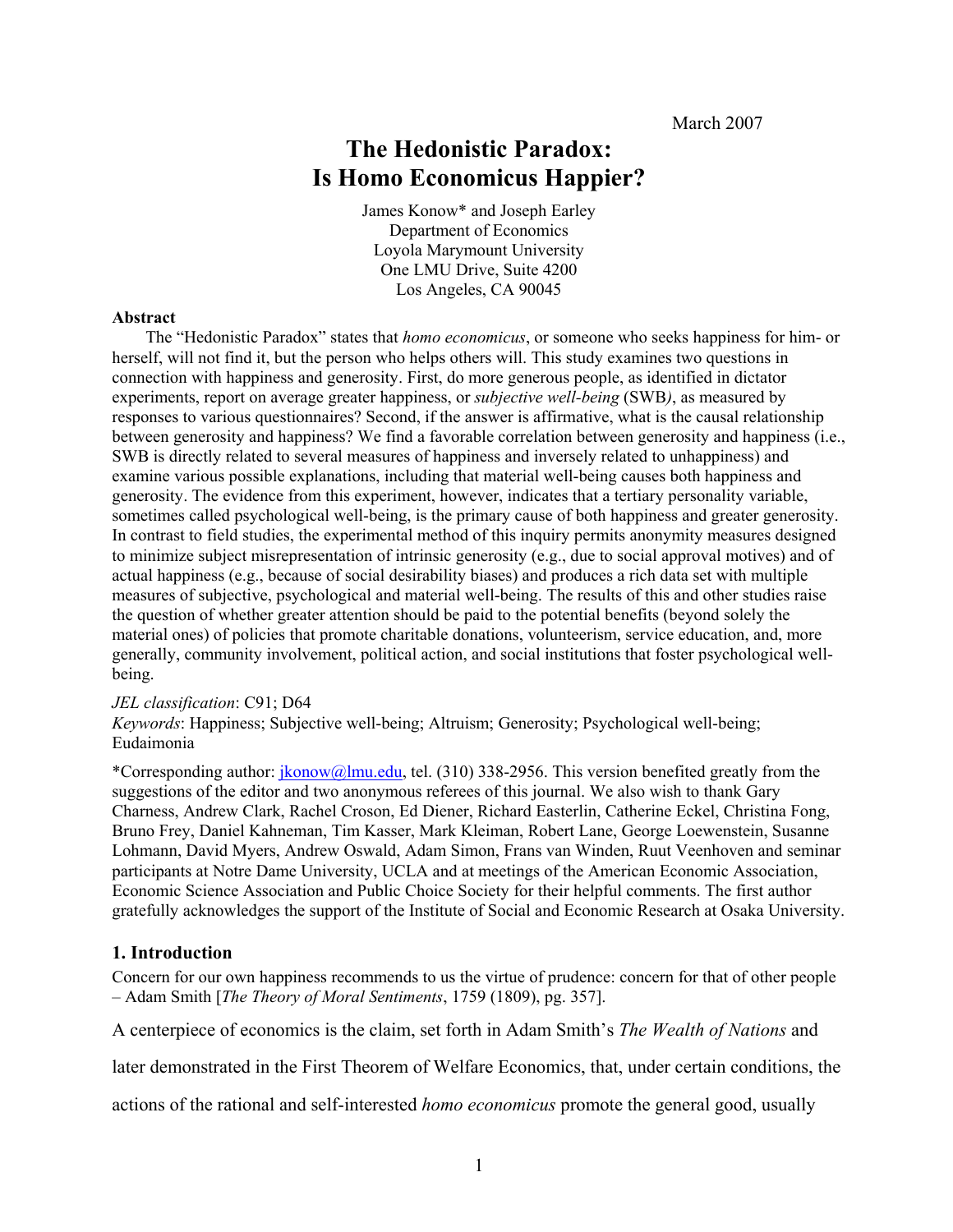understood as the efficient allocation of material wealth. Yet many studies by social scientists cast doubt on the importance of income and wealth to the happiness of most societies. In philosophy there exists a very different conjecture about self-interest and happiness that resonates more with Adam Smith's other major work, *The Theory of Moral Sentiments*. The "Hedonistic Paradox" (or, rather, one version of it) states that the person who seeks pleasure, or happiness, for him- or herself will not find it, but the person who helps others will (or has a greater chance of finding it). Of course, the Hedonistic Paradox and the First Welfare Theorem do not necessarily conflict (Adam Smith apparently reconciled himself to both), but they do suggest very different approaches to the motivation and impact of individual behavior.

A substantial literature now exists on how *getting* money affects happiness. This paper poses, in a sense, the opposite question: how does *giving* money affect happiness? We report the results of an experiment that examines two questions in this connection. First, do more altruistic (i.e., intrinsically generous) people report on average greater happiness (or *subjective well-being* in the terminology of psychology)? Second, if the answer is affirmative, what kind of causal relationship might underlie this? As a concrete and simple measure of generosity, we use a "dictator experiment" in which one subject (the dictator) decides how much, if any, of a fixed sum of money to share with an anonymous counterpart (the recipient). This decision is then related to various measures of subjective, psychological and material well-being that are derived from subject responses to questionnaires.

The dictator experiment is non-strategic, and our version involves double-blind conditions, i.e., decisions and responses cannot be traced to specific participants either by fellow participants or by the investigator. Compared to field studies, these design features provide numerous advantages for quantifying correlations and addressing causality. First, dictator giving is a simple and transparent measure of generosity that is easily understood by subjects and interpreted by researchers. Second, the non-strategic structure offers no material reasons for giving that might be present, for example, in reciprocal relationships like the "trust" game of Berg, Dickhaut and McCabe (1995), where generosity can increase the giver's payoff. Third, it has been shown (e.g.,

2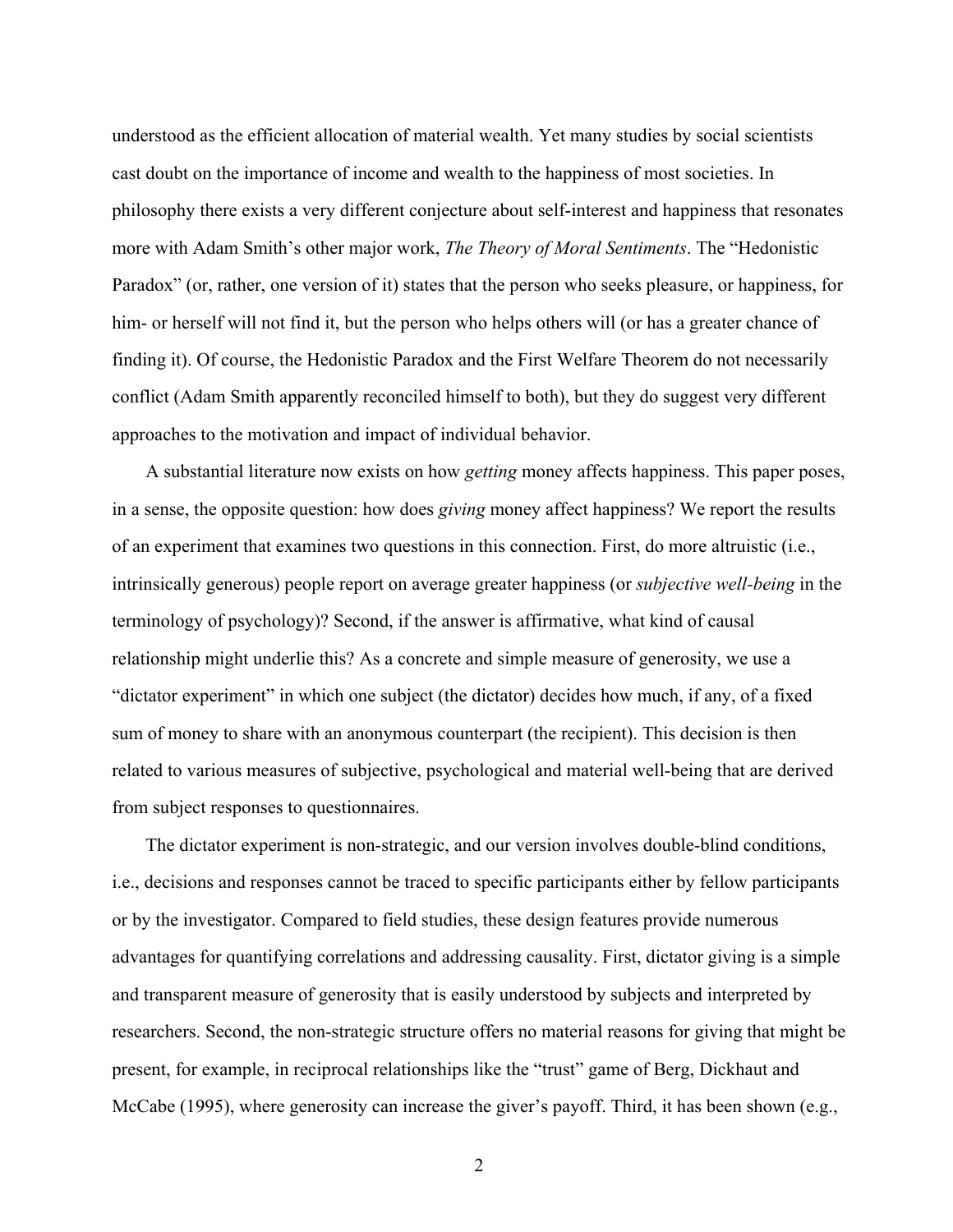Buchanan, Eckel and Grossman, 2000) that dictator generosity can be influenced by social approval motives, i.e., people share with others partly to garner their approval, but double-blind conditions here provide no basis for this. Fourth, these anonymity measures help tackle a related issue. Specifically, psychological measures have also proven to be vulnerable to social approval motives (see Diener et al., 1999), and responses are less candid when they are not anonymous, e.g., respondents often profess to be happier than they actually are in order to present themselves in a socially desirable way. Finally, the experimental design also allows the inclusion of numerous instruments not available in other data sets, including one to identify any residual social approval motives and some new measures of happiness. Redundant measures of most variables permit examination of the robustness of any effects involving those variables.

We find a favorable correlation between generosity and several measures of happiness, specifically, dictators who share with recipients appear to have more favorable long-run, but not short-run, feelings, including higher overall happiness, higher positive feelings, lower negative feelings and higher peak happiness. We examine various possible explanations, including that generosity causes happiness, that happiness causes generosity, and that material well-being causes both happiness and generosity. The experimental evidence, however, most strongly supports a different hypothesis, namely, that psychological well-being (i.e., healthy psychological functioning) is the primary cause of both happiness and dictator generosity.

The results of this study and others in economics and psychology suggest the importance for happiness of economic resources, not only as outcomes, but also as means to accommodate activities that promote happiness. For example, Thoits and Hewitt (2001) find that volunteer work improves happiness, life satisfaction, self-esteem and even physical health. Frey and Stutzer (2002a) conclude that democratic rights and economic freedom are positively related to happiness. More generally, Frey, Benz and Stutzer (2004) introduce the concept of "procedural utility" and illuminate the many ways subjective well-being often depends more on processes than outcomes. These results suggest that greater attention should be paid to the benefits (beyond solely the material ones) of policies that promote charity, volunteerism, service education,

3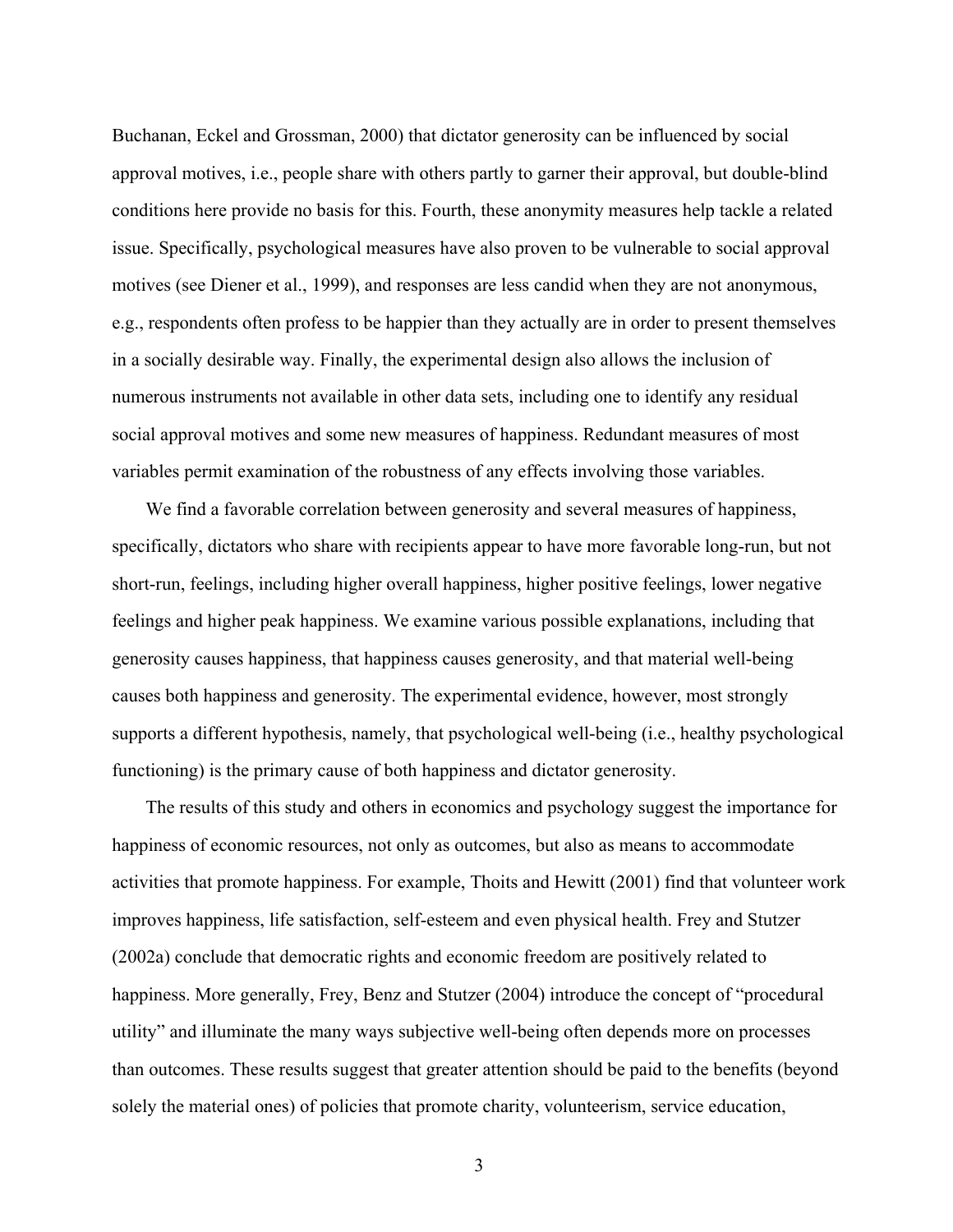<span id="page-4-0"></span>community and political involvement, and institutions that foster psychological well-being.

This paper is organized as follows. Section 2 addresses theory, method and evidence on economics and well-being. Section 3 details the experiment and presents four hypotheses about the relationship between generosity and happiness. Section 4 presents and discusses the results and data analysis, and section 5 concludes.

#### **2. Economics and Well-Being**

#### *2.1. Methodological Background*

 $\overline{a}$ 

The current study addresses a wide range of theories and utilizes numerous empirical instruments. A number of questions arise about the meaning, validity and interpretation of the various instruments that have been used to measure well-being (for a more detailed discussion, see Di Tella and MacCulloch, 2006). There is a significant amount of evidence from objective data, however, that the self-report measures that most studies, including this one, employ correlate in plausible ways with other observable variables, which bolsters one's confidence that questions of interpersonal comparability, cardinalism and the meaning of happiness, although theoretically problematic, are not insurmountable in practical terms.<sup>[1](#page-4-0)</sup>

One potential source of error in self-report measures of happiness, however, is the response artifact of *social desirability*. This is the tendency for respondents sometimes to distort selfreports in a favorable, or socially desirable, direction (Furnham, 1986), e.g., if survey respondents

<sup>&</sup>lt;sup>1</sup> For example, different self-report scales of SWB have demonstrated significant and generally high correlations with one another (Fordyce, 1988) as well as with certain objective circumstances in the individual's life (Brickman, et al., 1978), economic conditions of unemployment and inflation (Di Tella, MacCulloch and Oswald, 2001), opportunities for political participation (Frey and Stutzer, 2000a, b), subject recall of positive versus negative life events (Seidlitz, Wyer and Diener, 1997), reports of friends and family members (Sandvik, Diener and Seidlitz, 1993), reports of spouses (Costa and McCrae 1988), reports from clinical experts (Goldings, 1954), the duration of so-called Duchenne smiles (Ekman, Davidson and Friesen, 1990), heart rate and blood pressure measures of responses to stress (Shedler, Mayman and Manis, 1993), skin resistance measures of responses to stress (Weinberger, Schwartz and Davidson, 1979), and electroencephalogram measures of prefrontal brain activity (Sutton and Davidson, 1997). There is actually evidence that self-reported SWB is more reliable than alternative measures. Irwin, Kammann and Dixon (1979), for instance, found that respondents' ratings of their roommates' happiness more strongly correlated with their own happiness than with their roommates' self-ratings, concluding that peer ratings reflect mainly a projection of one's own happiness onto others. In addition, Fernández-Dols and Ruiz-Belda (1995) found that smiling is an unreliable expression of happiness except during social interaction.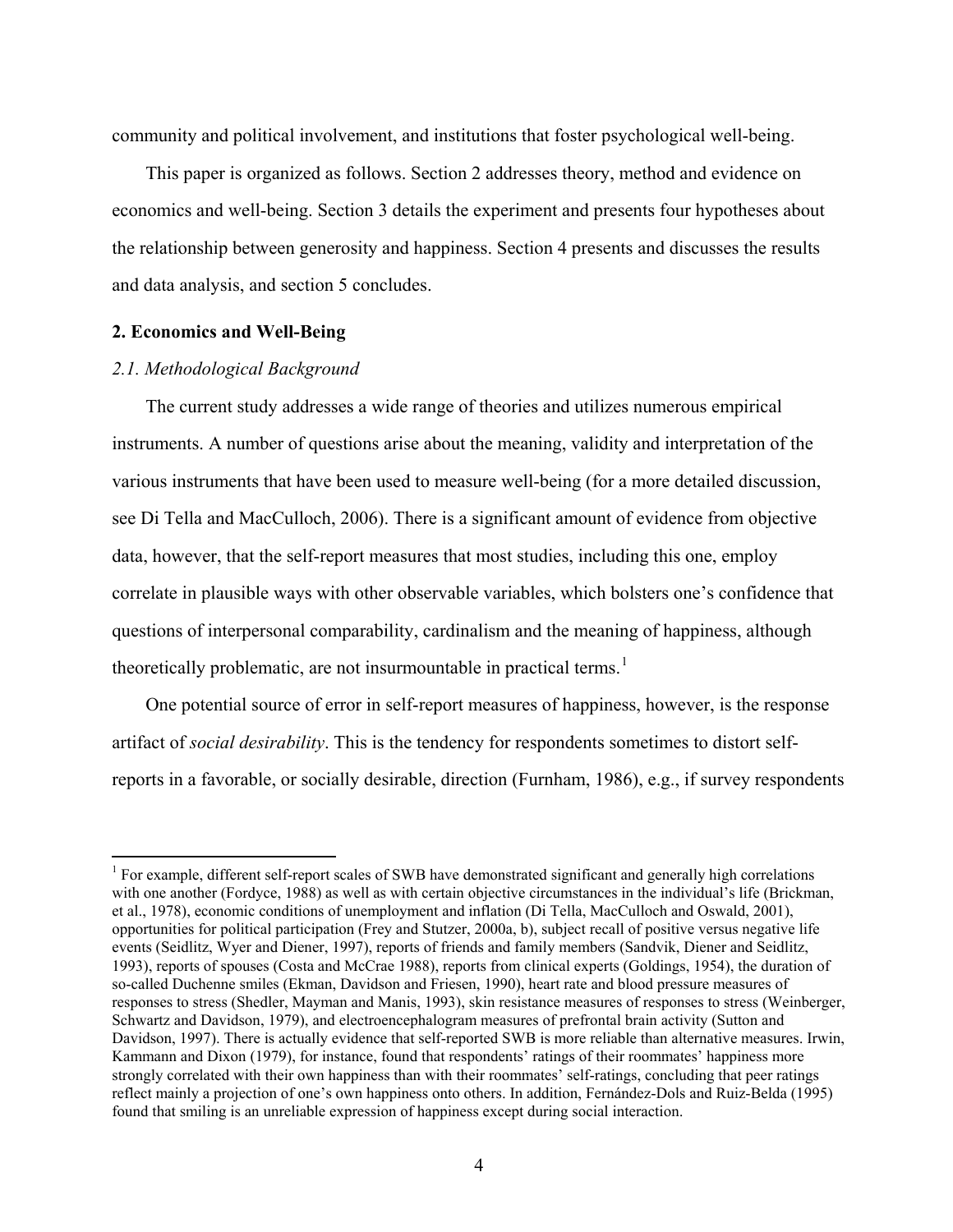<span id="page-5-0"></span>overstate their true happiness.<sup>[2](#page-5-0)</sup> A commonly used measure of this is the Marlowe-Crowne (MC) Social Desirability scale (Crowne and Marlowe, 1964), a 33 item questionnaire for which higher scores indicate more socially desirable responses. Various SWB scales have correlated significantly with the MC and other social desirability scales (Diener, et al., 1991), suggesting that the former may be somewhat corrupted by this artifact.

Most SWB research is based on the concept of *hedonic happiness*, which is a function of three separate components: positive affect, negative affect and life satisfaction. Affect refers to people's moods and emotions, and surveys of it might ask how often or to what extent the respondent feels or has felt interested, excited, inspired, guilty, bored or nervous, for example. Bradburn (1969) found that positive (or pleasant) affect and negative (or unpleasant) affect are unrelated and virtually uncorrelated with one another, but each correlated independently with a global well-being measure. In addition to the affective components of well-being, Andrews and Withey (1976) investigated the cognitive evaluation of life satisfaction, which, they claim, constitutes a third and distinct factor of well-being.

## *2.2. The Economics of Happiness: Giving and Getting*

 $\overline{a}$ 

Despite some early and important contributions by economists to the literature (e.g., Easterlin 1974, Ng 1978, and van Praag and Kapteyn 1973), the scientific study of happiness only recently became a topic of intense interest and scholarship in economics. Economists have exhibited particular interest in the question "Does money buy happiness?" Broadly speaking, two schools of thought have evolved on this question, which propose that the relationship of happiness to income is either relative or absolute. The economist Richard Easterlin made seminal contributions (1973, 1974) to the relativist position and has asserted that happiness is based, not on one's absolute income, but on a comparison to others, which in turn depends on one's society

 $2$  It is interesting to note, however, that the direction of social desirability bias is culture dependent. Cross-country studies (e.g., Easterlin, 1995) suggest that in certain countries including the United States respondents are more inclined to profess happiness, whereas elsewhere (e.g., France and Italy) there is an opposite tendency: When asked if he was happy, Charles de Gaulle replied "What do you take me for, an idiot?," reflecting an assumption, incidentally, about the relationship between happiness and intelligence that is refuted by the data (see Diener, 1984).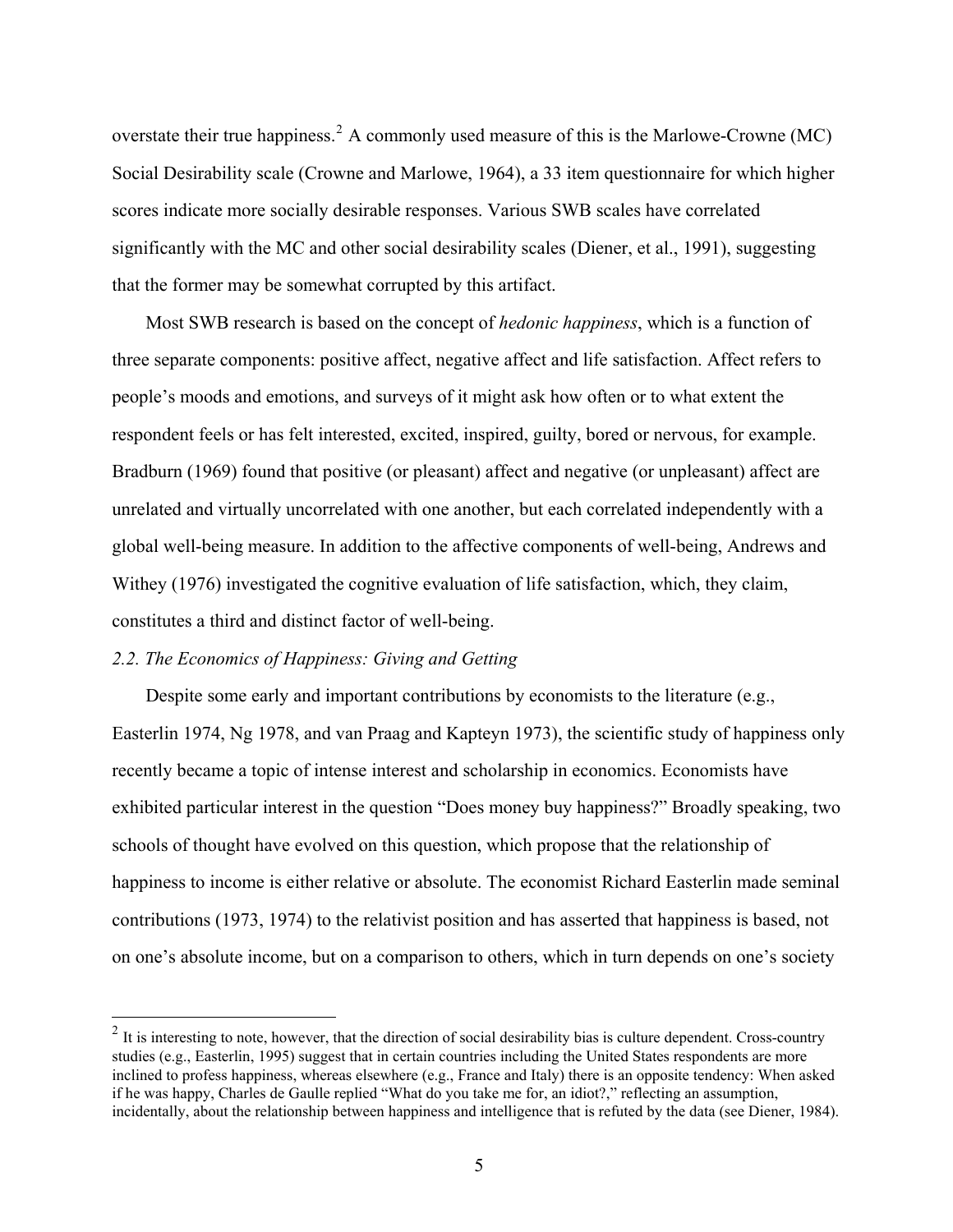<span id="page-6-0"></span>and is adjusted as average incomes change. In more recent work, Easterlin has maintained his argument (1995) and based it on shifting aspirations (2001). In contrast, sociologist Ruut Veenhoven (1991), a leading proponent of the absolutist school, argues that increasing wealth at low levels of income helps satisfy basic needs and increases SWB, but after needs are satisfied additional income has little or no effect on happiness.<sup>[3](#page-6-0)</sup>

Some studies, e.g., McBride (2001) and Ferrer-i-Carbonell (2005), corroborate the relative income effect on SWB, $<sup>4</sup>$  $<sup>4</sup>$  $<sup>4</sup>$  and others, e.g., Oswald (1997), find that absolute income matters.</sup> Blanchflower and Oswald (2004) find support for both relative and absolute income effects. Nevertheless, although the SWB-income relationship is usually significant, income still accounts for a modest fraction of the overall variance in individual happiness: Diener et al. (1993) point to less than 2%, and even Easterlin (2001), a strong advocate of the importance of relative income, cites a figure of  $4\%$ <sup>[5](#page-6-0)</sup>. Regardless of who is right in the debate between relativists and absolutists, most would agree that, at least for developed economies, increases in income will not substantially increase aggregate happiness, and some even claim income is detrimental to SWB.<sup>[6](#page-6-0)</sup> In any case, it appears that our concern with improving human welfare through greater material wealth is probably exaggerated, at least in economically developed countries.<sup>[7](#page-6-0)</sup>

<sup>&</sup>lt;sup>3</sup> A referee has pointed out that this distinction is perhaps too stark: the absolutist and relativist schools are not mutually exclusive, and most relativists probably accept that average happiness is related to per capita GDP. 4 <sup>4</sup> Senik (2004) finds evidence of the reverse relationship. This anomaly can still be reconciled within the relative income framework, however, if one accepts her explanation that others' income provides informational content about one's own future income.

 $<sup>5</sup>$  On the other hand, Andrew Oswald has argued to us that this is a misleading way to think: although income</sup> explains only a small fraction of the SWB variance, with so much unaccounted for variance, the persistent SWBincome correlation is an important finding.

<sup>&</sup>lt;sup>6</sup> The marginal happiness of income appears to diminish quickly: lottery winners do not report being significantly happier than a control group (Brickman, Coates and Janoff-Bulman, 1978), and even the super rich, those among the Forbes' wealthiest Americans, are only slightly happier than the average (Diener, Horowitz and Emmons, 1985b). Apropos, the following quote has been attributed to Arnold Schwarzenegger: "Money doesn't make you happy. I now have \$50 million, but I was just as happy when I had \$48 million." Ferrer-i-Carbonell and Frijters (2004) conclude that to increase individual satisfaction by one point on an 11-point scale requires an 800,000% increase in income. Other researchers, including Robert Frank (1997), Robert Lane (2000) and Robert Putnam (2000), believe that greater average income is related to a trend of decreasing happiness. Frank argues that the pursuit of short-run material gains relative to others represents a "positional externality," which diminishes resources devoted to activities that do produce long-run happiness, such as time spent with family and friends. Consistent with such an externality, Luttmer (2005) produces compelling evidence that SWB is based on a comparison of earnings.  $\frac{7}{1}$  Indeed, the very preoccupation with material wealth or financial success may be harmful, as suggested by st

showing that more materialistic individuals experience lower levels of happiness and even enjoy their possessions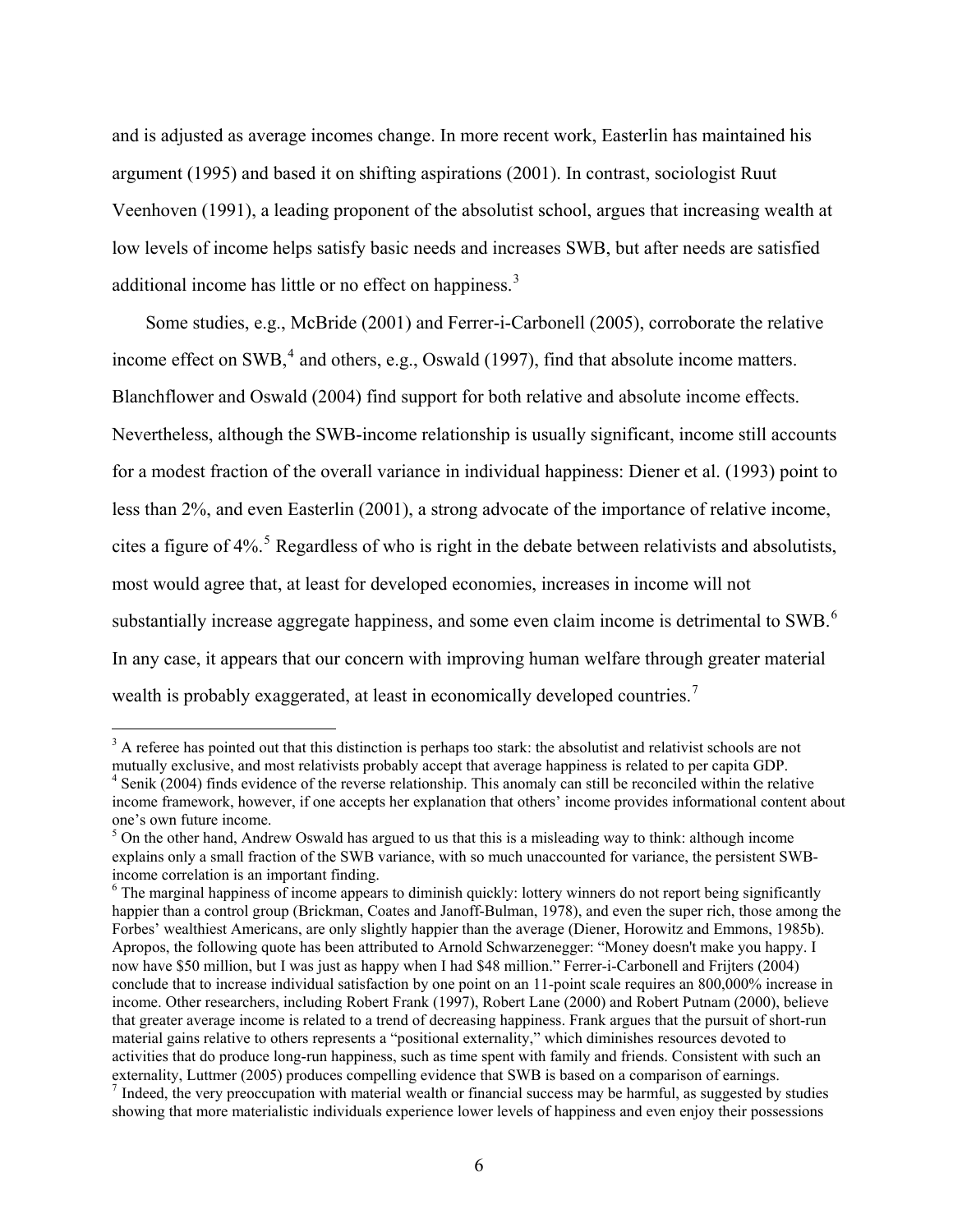Consider now the evidence on the relationship between happiness and *giving*, rather than *getting*. Many studies find positive correlations between SWB and altruistic behavior or goals. One type of evidence comes from studies in which the experimenters first manipulate the mood of subjects, e.g., by letting subjects "find" a coin in a telephone booth or by letting them win or lose at a game, after which there is an opportunity to help, e.g., by aiding others with a task or by donating money to a charity (Harris and Smith, 1975, Isen, Horn and Rosenhan, 1973, Moore, Underwood and Rosenhan, 1973, Rosenhan, Underwood and Moore, 1974). Benson et al. (1980) identify a positive correlation between life satisfaction and time spent in a variety of helping activities. According to Phelps (2001), people with altruistic personalities report greater overall happiness, and she attributes stalling happiness in the US to a declining percentage of altruists in the population. Interestingly, happiness also seems to be unfavorably related to a willingness to hurt others: the experiments of Bosman and van Winden (2002) and Charness and Grosskopf (2001) indicate that subjects who reduce the payoffs of others are subsequently less happy.

Is there evidence, however, suggesting altruistic behavior *causes* greater happiness? Meier and Stutzer (2007) employ a natural experiment involving the collapse of East Germany and its volunteer structure to claim such causality. Using panel data, Thoits and Hewitt (2001) show that happier people are more inclined to volunteer but also that volunteer work causes greater happiness, life satisfaction, self-esteem and even physical health. Switzer et al. (1995) find that, in comparison to a control group, adolescent boys who were required to participate in service activities showed favorable changes in measures of SWB such as negative affect and self-esteem as well as in behavioral measures such as school and community involvement and problem behavior. Contributors to the recent movement called "positive psychology" regularly cite acts of kindness as an important intervention for attaining and maintaining higher levels of happiness. Boehm and Lyubomirsky (2006), for example, report that students instructed to perform random

less than others (Kasser and Ryan, 1993, Richins, McKeage and Najjar, 1992, Wright and Larsen, 1993). Another take on this suggested to us by Richard Easterlin is that those with lower relative incomes are both less happy and more concerned with material goals.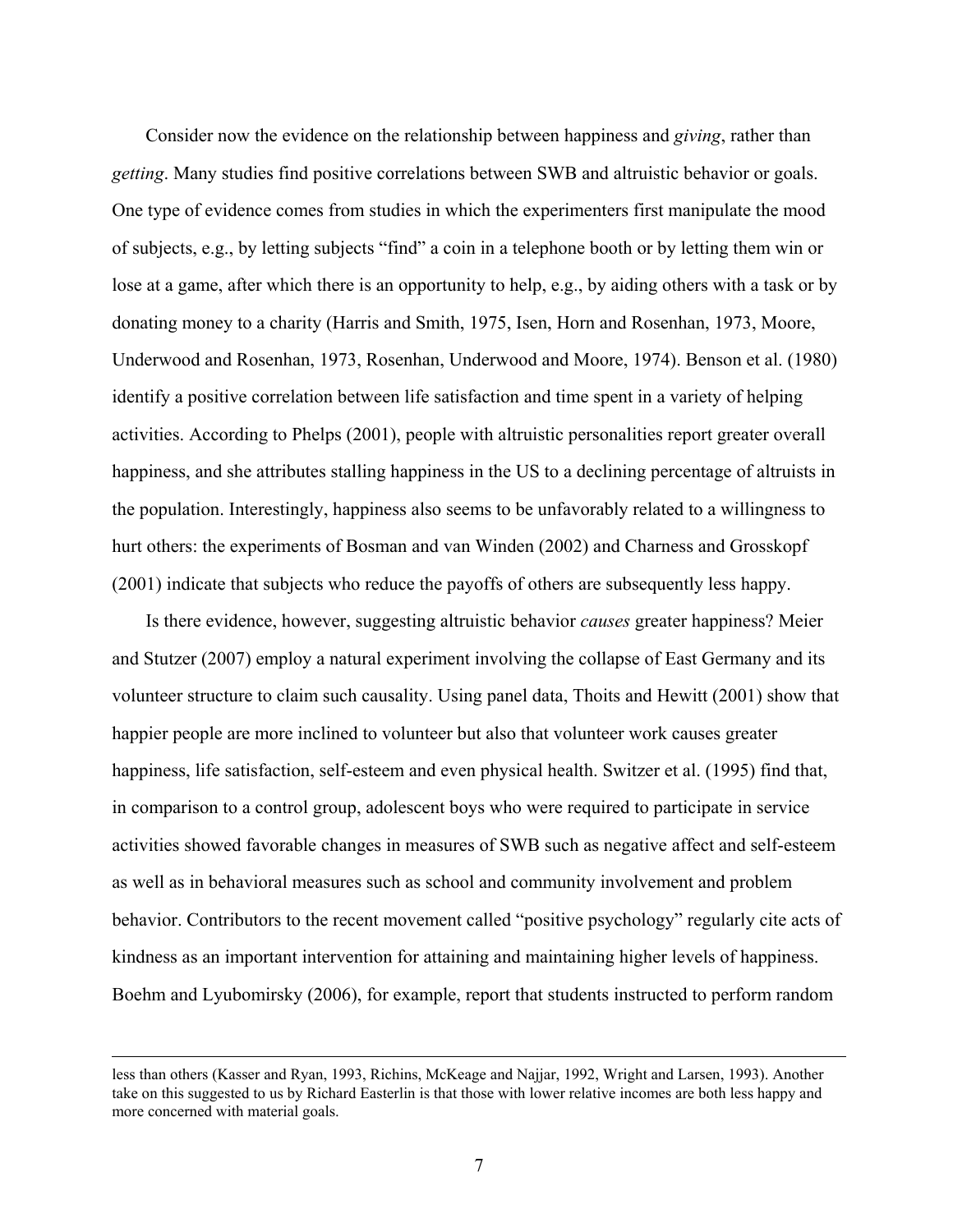<span id="page-8-0"></span>acts of kindness during a ten-week experiment achieve significantly higher levels of happiness relative to a control group, even through a one month follow-up. Other interventions have been examined over longer periods and proven beneficial 9-18 months later (Fordyce, 1983). It is striking that the behavioral interventions these researchers have found effective are relatively minor. The acts of kindness Boehm and Lyubomirsky mention include "holding the door open for a stranger" or "doing a roommate's dishes."<sup>[8](#page-8-0)</sup>

Recent theoretical and empirical research by economists suggests that people who act in the narrowly selfish way typically assumed in economics might actually fail to maximize not only subjective, but even material, returns (e.g., Eshel, Samuelson and Shaked, 1998, Gintis et al., 2003, and McCabe, Rigdon and Smith, 2003). These findings about the subjective and material benefits of pro-social behavior lend credence to Abraham Maslow's statement that "The neurotic is not emotionally sick; he is cognitively wrong."

#### *2.3. The Psychology of Happiness: Hedonic and Eudaimonistic Schools*

 $\overline{a}$ 

There are, broadly speaking, two traditions in psychology to the study of well-being, which we will call the *hedonic* and *eudaimonistic schools*. The dominant hedonic school has a more *empirical* (or bottom-up) approach and is *outcome*-oriented, specifically, it stresses *subjective well-being*. The eudaimonistic approach, on the other hand, is more *theoretical* (or top-down) and emphasizes *process*, often characterized as progress toward *psychological well-being*. The theory, design and analysis of the current study are informed by both traditions, so they are reviewed briefly here (see Ryan and Deci, 2001, for further discussion of these two schools).

Although the methodology and terminology of the psychology literature on SWB may seem to have little in common with standard economics, the dominant traditions in both disciplines actually share common philosophical origins. The view of the hedonic school to well-being can

<sup>&</sup>lt;sup>8</sup> Emmons and McCullough (2003) focus on gratitude, rather than giving per se, but their intervention is related in that it both involves greater awareness of kind behavior and also sheds light on another aspect of this research. Specifically, one theme in this literature is the importance of making happiness-enhancing behavior habitual, although optimal timing is important: daily manipulation is more effective than weekly in the Emmons and McCullough study, but Boehm and Lyubomirsky find the reverse.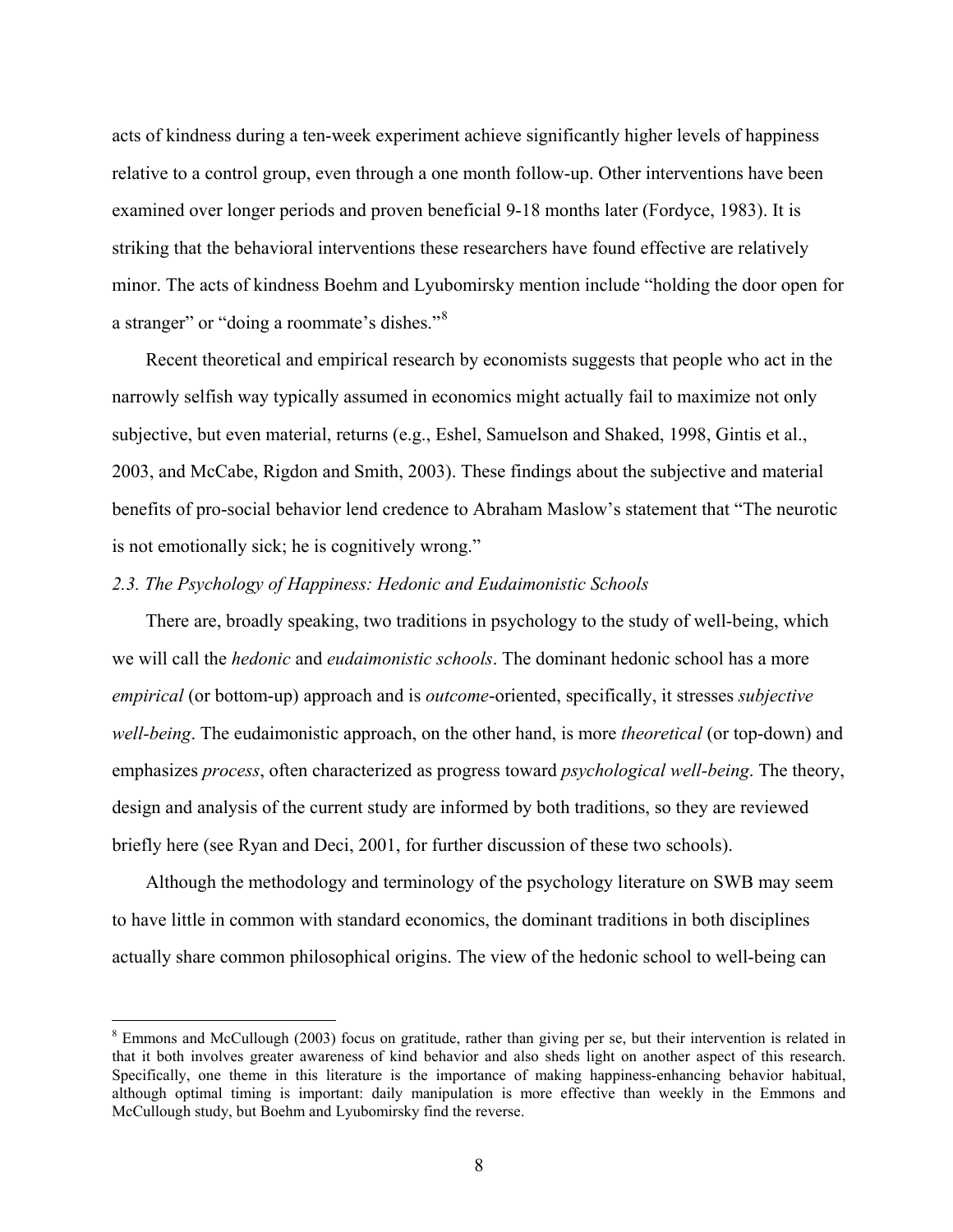be traced to the Socratic doctrine that happiness is the highest good. Philosophical hedonism took this doctrine and held that the chief goal of life is to seek pleasure and to avoid pain, a tenet endorsed by utilitarians like Bentham (1789). In fact, this formed the foundation of Utilitarianism, which, in turn, exercised the principal philosophical influence on the direction taken by mainstream economics. In both psychology and economics, this tradition treats happiness (or pleasure or satisfaction) as an outcome and typically relates it empirically to various life conditions and circumstances. Important recent contributions in this spirit include Kahneman, Diener and Schwartz (1999) and Layard (2005).

The eudaimonistic school is considerably more difficult to describe, partly because of its theoretical complexity but also because of the absence of a clear consensus among its adherents on certain points. This school traces its origins to a different classical Hellenic philosophical tradition from the hedonic school, most notably to Aristotle (*Nicomachean Ethics*). The central construct is *eudaimonia* (pronounced yoo-die-muh-NEE-uh), which refers to well-being produced through a process of human growth and which Aristotle associated with virtuous action (one translation is "flourishing"). The first modern movement along these lines was "humanistic psychology" (e.g., Maslow, 1968, Rogers, 1961), which broke from most of psychology by focusing on healthy psychological functioning rather than pathology, similar to the recent positive psychology movement. Other versions have been called "psychological well-being" (e.g., Ryff, 1989) and "self-determination theory" (Ryan and Deci, 2000). Despite differences, we identify below four important points of agreement or consistent features in this literature.

First, the eudaimonistic approach stresses and distinguishes types of human needs (e.g., Maslow, 1968, and Erich Fromm, 1981). There are "lower" needs and desires, such as physiological needs for food, the satisfaction of which brings momentary pleasure, and then there are "higher" psychological needs, such as positive relations with others, the realization of which is conducive to growth and produces eudaimonia. Moreover, some conduct or outcomes that satisfy the first can undermine the second, e.g., eating in excess might bring transitory pleasure but not promote personal growth and the happiness that accompanies it.

9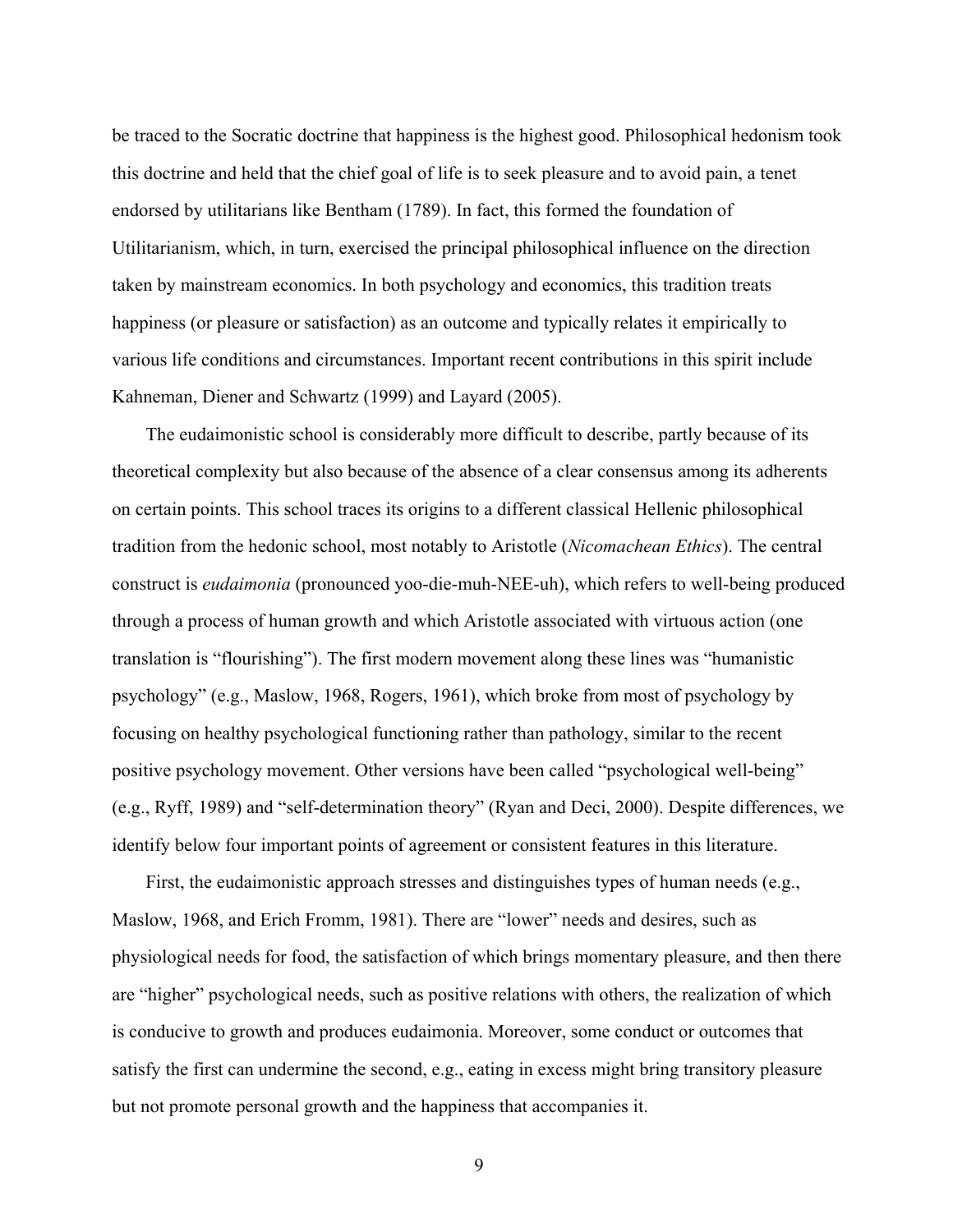<span id="page-10-0"></span>Second, the goal is not subjective well-being, indeed, the focus is not on any outcome but rather on process, viz., progress consistent with psychological needs and individual-specific potentials, a process Maslow called *self-actualization*. [9](#page-10-0) Moreover, people can be more or less self-actualizing, i.e., they differ in the degree to which they realize their higher potentials.

Third, although subjective well-being is not the goal in the eudaimonistic school, it is seen as a favorable by-product of psychological well-being (PWB). This is eudaimonia, which is not PWB itself but rather the SWB generated by PWB. In addition, people with high PWB are reported to experience more pronounced positive extremes. Maslow described "peak experiences" of intensely favorable and pleasant emotions among many people who are selfactualizing. Similarly, Csikszentmihalyi and Csikszentmihalyi (1988) describe a "flow" state of extreme happiness in which one loses the sense of self and becomes absorbed, not with outcome, but rather with an activity of one's choosing that is challenging but within one's capabilities. In apparent contradiction to this, however, behavior aimed at higher needs is sometimes seen as detrimental to happiness. Ryff (1989), for example, writes that "realizing one's goals or purpose in life is not always easy – it requires effort and discipline, which may at times be at odds with short-term happiness."

Fourth, there are common themes among eudaimonists about the kinds of attitudes and behaviors that characterize PWB, but, on this point, there are also considerable differences about the particulars. In the broadest version, Aristotle associates well-being with a life of virtue. Modern approaches are more complex, but Kasser and his collaborators (2001, Sheldon and Kasser 1995) distill these into two categories based on personal goals: goals can be *intrinsic*, i.e., oriented toward self-acceptance, affiliation and community feeling, or *extrinsic*, i.e., oriented toward some external reward such as financial success, popularity and attractiveness. They find that intrinsic people (those whose goals are intrinsic) experience greater PWB and SWB than extrinsic people. In the positive psychology movement, Lymbomirsky and Sheldon (2006, 2005

<sup>9</sup> Interestingly, this dovetails with recent work in economics by Frey and Stutzer (2005) on *procedural utility*, or the happiness associated with processes as opposed to outcomes.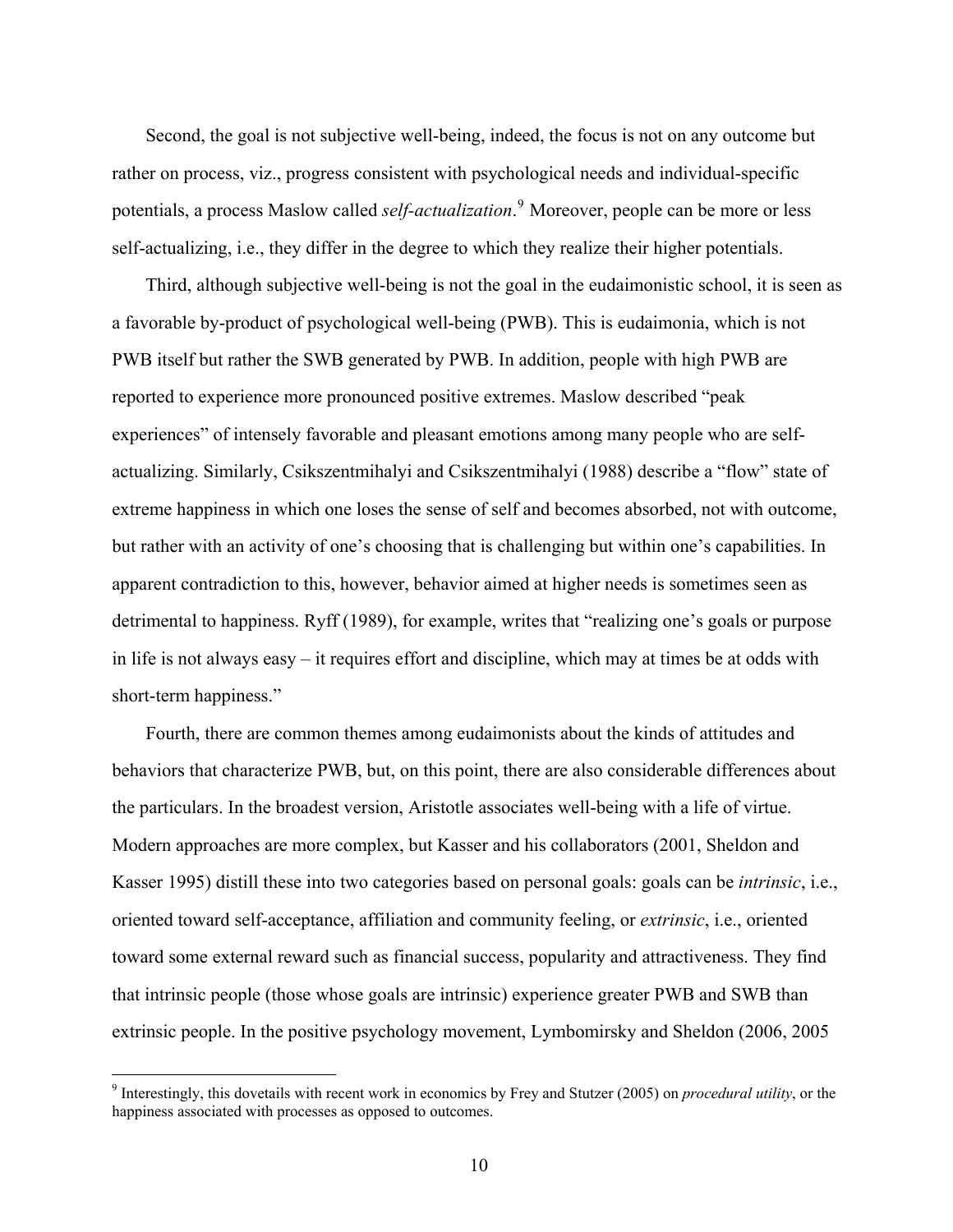<span id="page-11-0"></span>with Schkade) draw a similar distinction between variables such as income, physical health, and geographic location, and activities that include joining a club, expressing gratitude, and helping others. They find that adopting the latter activities produce sustainable improvements in SWB but that the former variables do not.

## *2.4. An Economic Interpretation of Psychological Well-Being*

At this point, we will recast psychological well-being in economic terms. This formulation captures the main theoretical structure as well as the stylized facts from the eudaimonistic school, but, as in the hedonic school, it focuses on happiness as the outcome and is descriptive.

Eudaimonists treat PWB as a set of personality characteristics, to which one can add through particular types of behavior. These behaviors might not produce immediate improvements in SWB, but they do improve PWB over time, which, in turn, generates subjective benefits, specifically better feelings, on average. In economic terms, one can think of stocks and flows of well-being.<sup>[10](#page-11-0)</sup> Graham and Oswald (2006) recently introduced formally the stock-flow concept into the happiness literature, and we consider this an important avenue for understanding well-being.<sup>[11](#page-11-0)</sup> In our version, subjective well-being is a flow that is produced by the stock of psychological well-being (although SWB is also subject to external shocks). That is, PWB can be thought of as a set of personality characteristics, which varies across individuals, and higher PWB yields a higher average return in happiness terms. Specifically, this return is what is called eudaimonia, and, consistent with the emphasis in this school on feelings rather than cognition, implies greater positive affect and lower negative affect, but not necessarily greater satisfaction with life. As numerous contributors to this literature maintain, those high in PWB are also expected to experience higher peaks in their happiness.

Tying this back to generosity, we propose that altruistic behavior increases the stock of

 $10$  Indeed, Fredrickson's broaden-and-build theory (2001), although focused on a different set of variables, resembles this idea of investing in well-being for future returns.

 $<sup>11</sup>$  Graham and Oswald call their stock and flow "hedonic capital" and "hedonic energy," respectively. Their model</sup> provides a clever explanation for *hedonic adaptation*, or the regression of SWB to historic levels after shocks. Our framework suggests a few added specifications, namely, that hedonic capital is best thought of as psychological wellbeing and that there are classes of contributions to the stock that can increase its steady state level and, consequently, the flow that proceeds from it.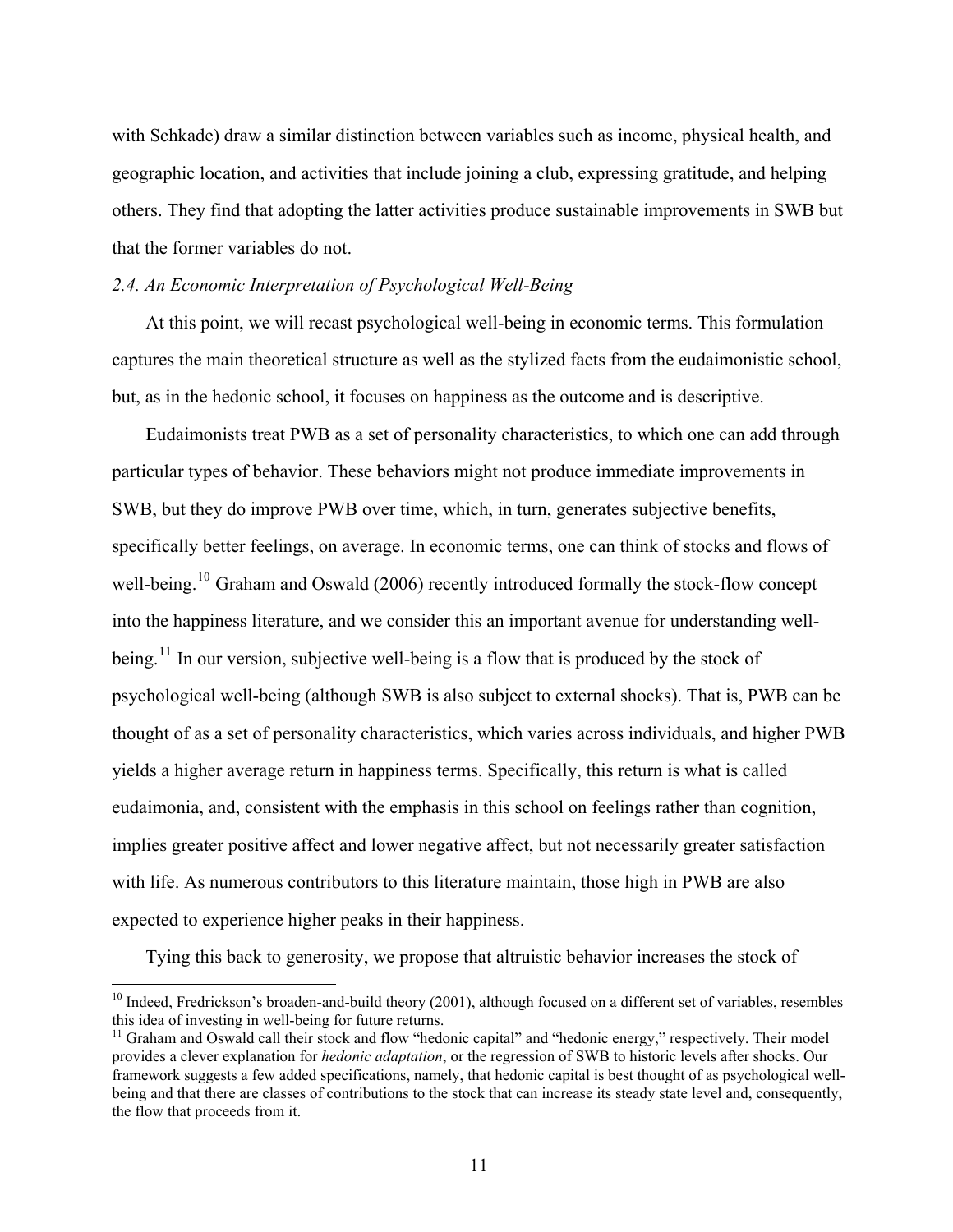<span id="page-12-0"></span>PWB, which then supports a higher average flow of happiness. This is consistent with results from positive psychology that specific behaviors increase both PWB and SWB (Sheldon and Lyubomirsky, 2006) and that altruistic acts are one such type of behavior (Boehm and Lyubomirsky, 2006). This same literature suggests that what is important is the type and frequency of such acts rather than their size: very small acts of kindness suffice to increase well-being.<sup>[12](#page-12-0)</sup> Conversely, high PWB people are more likely to be observed engaging in altruistic behavior, but this also follows from the fact that self-actualizing people have a stronger preference for behavior consistent with their high PWB. Thus, generosity is both a *long run cause* of psychological well-being through repeated acts as well as a *short run effect* of it, consistent with the previously cited findings of Thoits and Hewitt (2001) that volunteering both causes and is caused by high well-being.

This last point leads to a distinction between short run and long run. Although acts that support PWB are predicted to produce higher SWB in the long run, they do not necessarily have a favorable effect on SWB in the short run. The apparent contradiction in the eudaimonistic argument that self-actualizing behavior both increases and sometimes decreases happiness can be reconciled with this distinction between the short run and long run. In the current context, altruistic acts contribute to PWB and a higher average, i.e., long run, flow of SWB. In the short run, however, these acts can increase or decrease short run happiness depending on situation-specific factors.<sup>[13](#page-12-0)</sup> Eudaimonists claim, however, that certain other types of behavior, such as material pursuits, do not generate improvements in either psychological or subjective well-being.

The posited absence of a favorable effect of material well-being on long run happiness is broadly consistent with both experimental (e.g., McBride, 2006) and field (e.g., Easterlin, 2001)

 $12$  This makes sense as PWB is seen as a set of personality traits, and personality is relatively stable, so changing it is necessarily gradual (hence, the emphasis on habits in positive psychology). This has reasonable implications: one would expect a greater impact on a donor's PWB from repeated \$50 per week donations than from a once-in-alifetime donation of \$100,000, or from donating one pint of blood per month than from giving 12 pints once-a-year (apart from the catastrophic fact that the latter would more than exhaust the blood supply of the average adult).

 $^{13}$  The Konow (2006) study provides corroborative evidence of situation-specific effects: those results suggest that giving can impact short run affect favorably or unfavorably, depending on the distributive preference relevant to the context.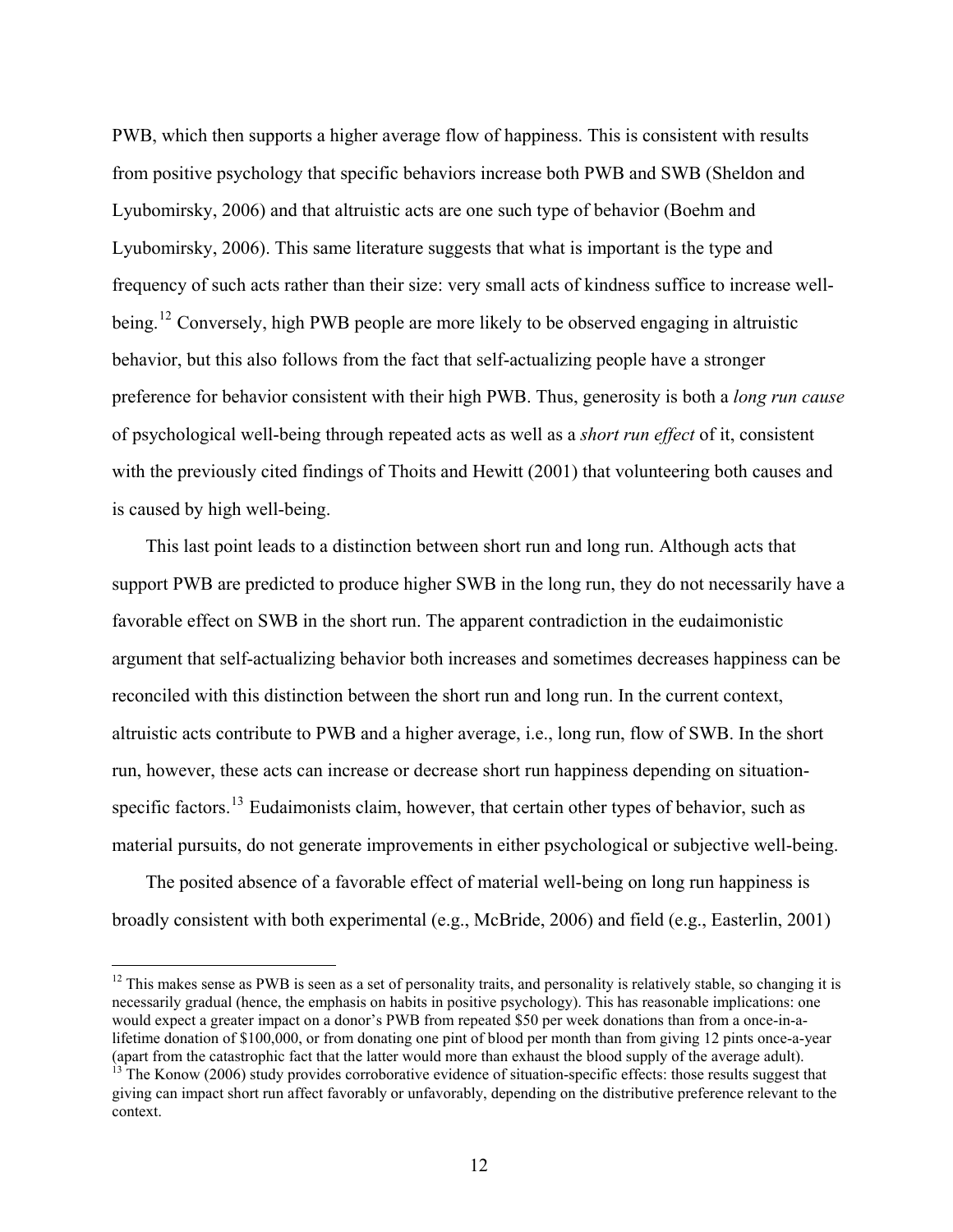<span id="page-13-0"></span>research indicating that people adapt to income, wealth and other life conditions (although *relative* income might still matter to *relative* happiness). At the same time, the conjecture concerning generosity and happiness is also in line with experimental (e.g., Charness and Grosskopf, 2001) and field evidence (e.g., Alesina, Di Tella and MacCulloch, 2004, Helliwell, 2006) suggesting social preferences are an important determinant of happiness. The experiment described in the next section examines this three way relationship between generosity, PWB and SWB, as well as alternative hypotheses, under carefully controlled conditions.

#### **3. Experimental Procedures and Hypotheses**

#### *3.1. Experimental Procedures*

In this section, the experimental method is discussed, and the details of the subject recruitment, laboratory protocol and experimental design are summarized.

The use of a laboratory experiment with student subjects raises two questions about the generality of the results.<sup>[14](#page-13-0)</sup> First, is the behavior of students representative of the general population? Experimental economists have now conducted various studies comparing student and non-student populations. In their review, Harrison and List (2004) report cases of student and non-students populations behaving in qualitatively similar ways, although they acknowledge the validity of the concern. Alatas et al. (2006) conclude that the results on subject pools are mixed. They report studies showing no effect of age in a variety of decision-making experiments but evidence of non-students acting more strongly on social preferences than students.

A second question is about the extent to which experimental findings apply outside the laboratory, i.e., the question of *external validity*. Here, as with the first question, the results are mixed, as Harrison and List (2004) conclude in their review of field experiments.<sup>[15](#page-13-0)</sup> Benz and

<sup>&</sup>lt;sup>14</sup> I think a referee for comments that helped frame this discussion.  $15$  A critical observation that is reasonable to raise about the current experiment is this: in the field, average donations as a percentage of income do not approach the usual dictator transfers as a percentage of experimental endowments. Nevertheless, two considerations help allay this concern. First, as Andreoni (2006) points out, most people donate chiefly when prompted to do so, even in the field (e.g., church donation plates, mail and television requests, Salvation Army bell-ringers). Since the dictator experiment creates a prompt, this is not, in fact, unlike giving in many real world situations. Second, it is not clear that donations should be compared to endowments in the experiment and to income in the field, especially in light of the first point. Donors might, in both cases, be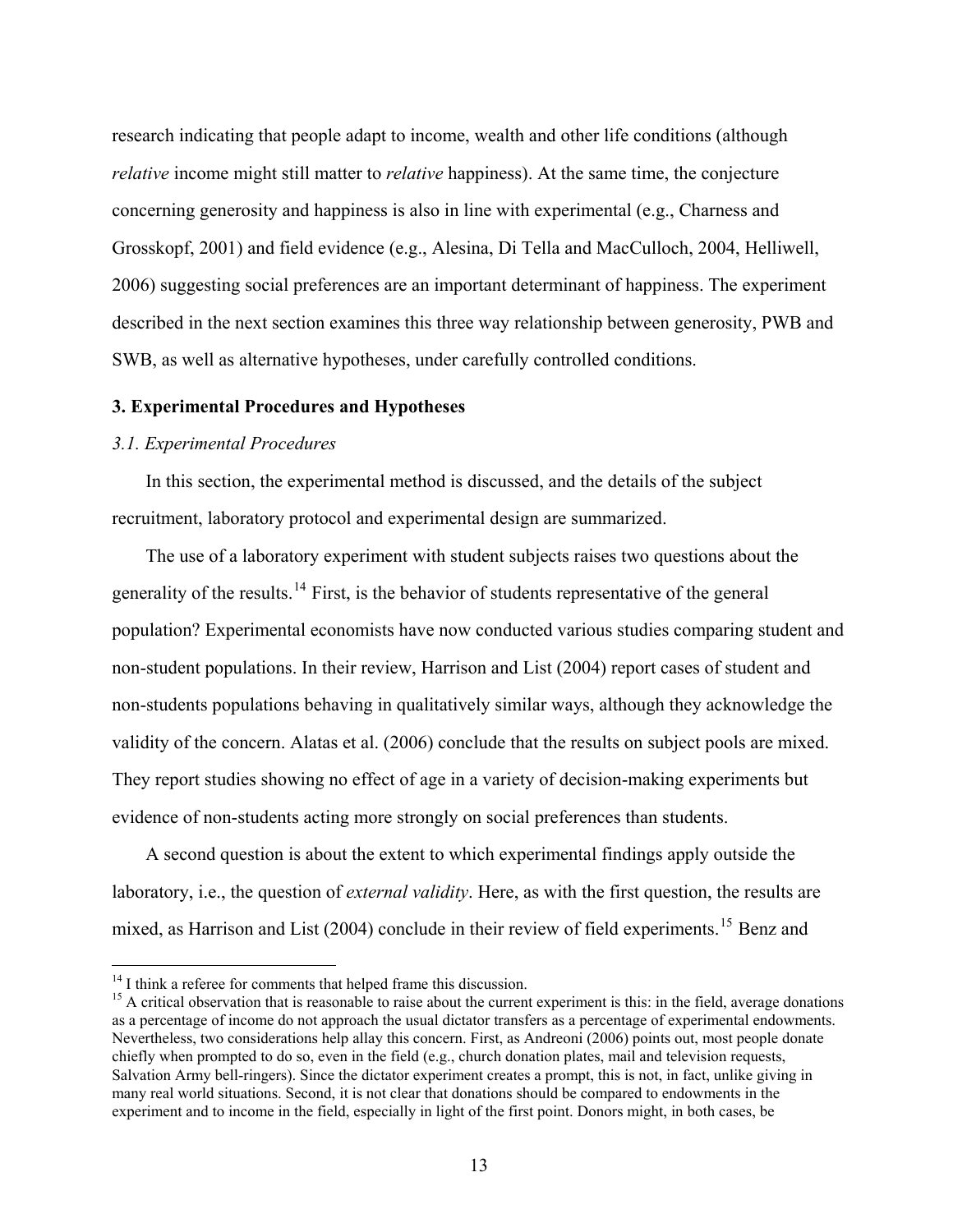<span id="page-14-0"></span>Meier (2006), however, relate the charitable donations of students in the field with the charitable donations of the same students in a laboratory dictator experiment. They find the decisions in the two settings to be significantly correlated and, in light of related research, strong. Two field studies by Frey and Meier using students also shed light on these issues. Using panel data, they report (2004a) that a significant fraction of a student population voluntarily donates anonymously to others, even over a period of several years, but that there is considerable heterogeneity in individual willingness. They also find that institutional conditions matter and that contribution rates vary directly with expected contribution rates of others. On the latter point, however, the causality is unclear: one might contribute because others are expected to do so, or this correlation could be due to a false consensus effect, i.e., one who contributes is more likely to think that others will also contribute. In fact, a field experiment by Frey and Meier (2004b) finds that causality runs in both directions. These studies corroborate laboratory findings on pro-social behavior and extend the evidence on important factors that influence such behavior.

In terms of the current study, a dictator experiment was employed in order to provide a clean and transparent measure of generosity: one subject (the dictator) is endowed with a sum of money that he or she may share with an anonymous counterpart (the recipient); the recipient has no recourse. Subjects were recruited in one of two ways: some signed up to fulfill a course requirement for undergraduate economics and psychology classes and others were recruited from undergraduate social science classes. Subjects were at no time told the purpose of the experiment, and subsequent queries of several students suggest that they did not surmise it. All dictator sessions involved a total of 24 subjects: 12 dictators and 12 recipients. All subjects first showed up at a common room, Room A, of the economics laboratory where they were individually registered, received a \$5 show-up fee and drew lots to determine whether they then stayed in Room A (dictators) or went to Room B (recipients).<sup>[16](#page-14-0)</sup>

responding to the prompt and choosing an amount relative to their total income. Nevertheless, to test the relevance of subject pool and method, the next step should be to conduct a field study with a more general population, following the recommendation of Harrison and List to examine behavior in both the laboratory and the field.

<sup>&</sup>lt;sup>16</sup> It was decided that all subjects would initially appear in the same room in order to dispel any doubts about the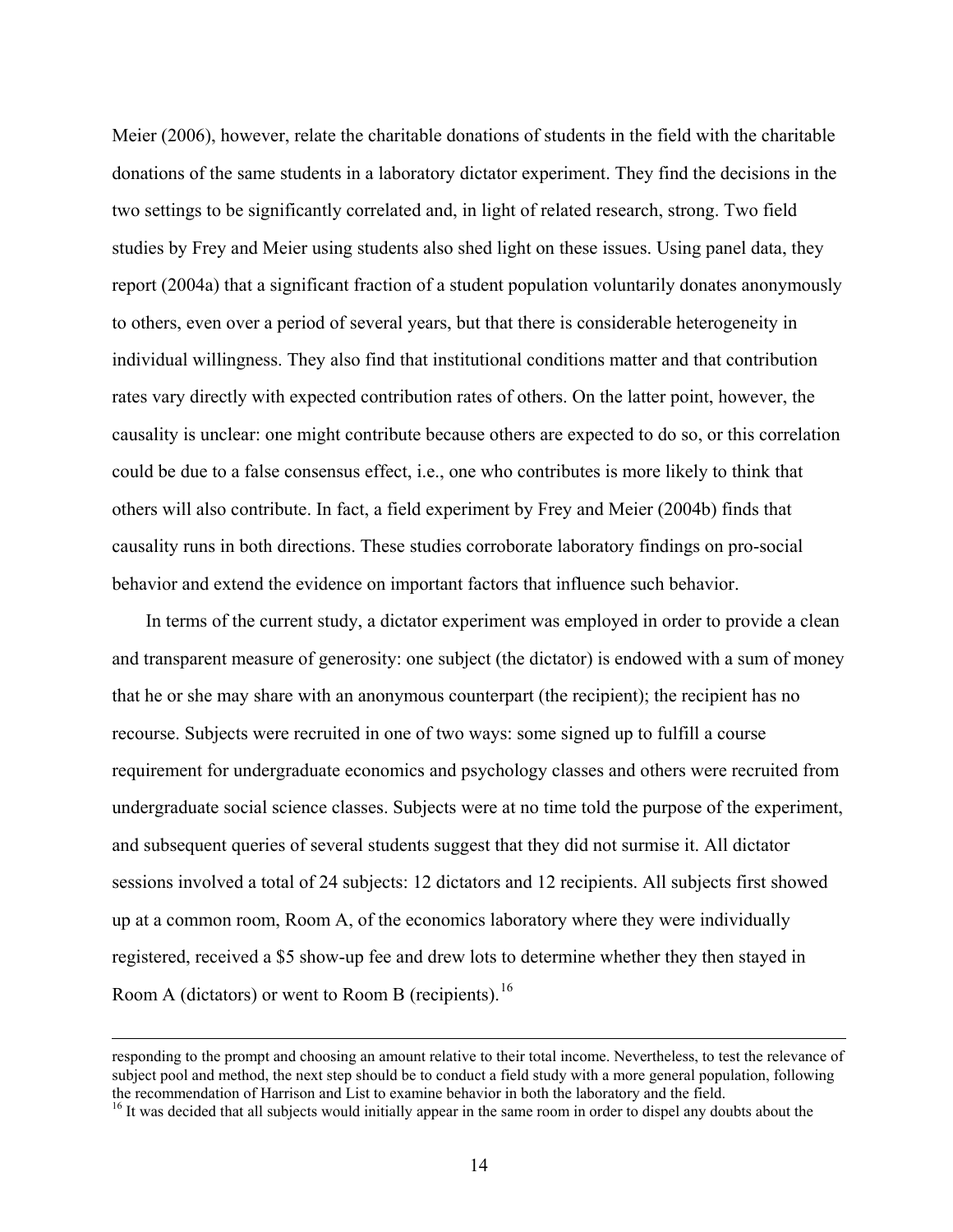<span id="page-15-0"></span>Given the previously cited evidence that lack of anonymity influences SWB responses and dictator generosity, a *double-blind* procedure was used. That is, neither the other subjects nor the experimenters knew the responses or gifts of any specific subject. Subjects were informed of the various measures taken to ensure anonymity on a General Instructions sheet from their unmarked packet of materials. This sheet also informed subjects that they were "being asked to answer a series of questions on a variety of topics," and informed Room A subjects of the additional \$10 fee they would receive for filling out the questionnaire. At this point, neither Room A nor Room B subjects were informed that the former would later be able to allocate money to the latter.

The experiment then proceeds as follows. Subjects in both rooms begin filling out the Main Questionnaire that consists of eight sections of questions related to subjective and psychological well-being. After 20 minutes, they place the questionnaire in an envelope marked "1," seal the envelope and return it to the packet. At this point, the subjects in Room A remove two envelopes, one labeled "Keep" and the other "Return." Subjects in both rooms remove a sheet marked "Payment Information," which informs them that Room A subjects are now being paid \$10 for completing the questionnaires and that Room B subjects have completed the same questionnaires but receive no compensation beyond the \$5 everyone received at the start. Each subject in Room A, however, may put any combination of one dollar bills and blank slips of paper in the Return envelope, to be given later to a randomly chosen person in Room B, and put the rest in his or her Keep envelope.<sup>[17](#page-15-0)</sup> Subjects are given five minutes to make their decision, pocket the Keep

existence of the other subjects, an issue that surfaced among some subjects in earlier dictator experiments with this subject pool (Konow, 2000). Previous experiments (Ball and Cech, 1996), including dictator experiments (Eckel and Grossman, 1998), have shown that subject generosity may differ when all subjects are the same sex. Therefore, male and female subjects drew from separate containers in each of which there was an equal number of Room A and Room B slips. This ensured an equal proportion of men and women in each room, although there were, on average, more women than men in both rooms. Of those who ultimately participated, 62% were female and 38% male, a proportion that does not differ at the 5% level of significance from the 57% females (*p*=0.180) among the general undergraduate population at the university or from the 56% females (*p*=0.085) among undergraduate students nationwide (U.S. Department of Education, 2000). All sessions were conducted November 1998, except for two Control sessions, which were conducted November 2000.

<sup>&</sup>lt;sup>17</sup> The procedures and instructional wording are modeled closely on Hoffman et al.'s (1994) Double Blind 2 treatment with certain necessary changes. In some ways, these anonymity procedures exceed theirs: the blank slips are made of "money paper," which has a color and consistency similar to actual money, and the donation is sealed twice, once in the "Return" envelope and again in the packet.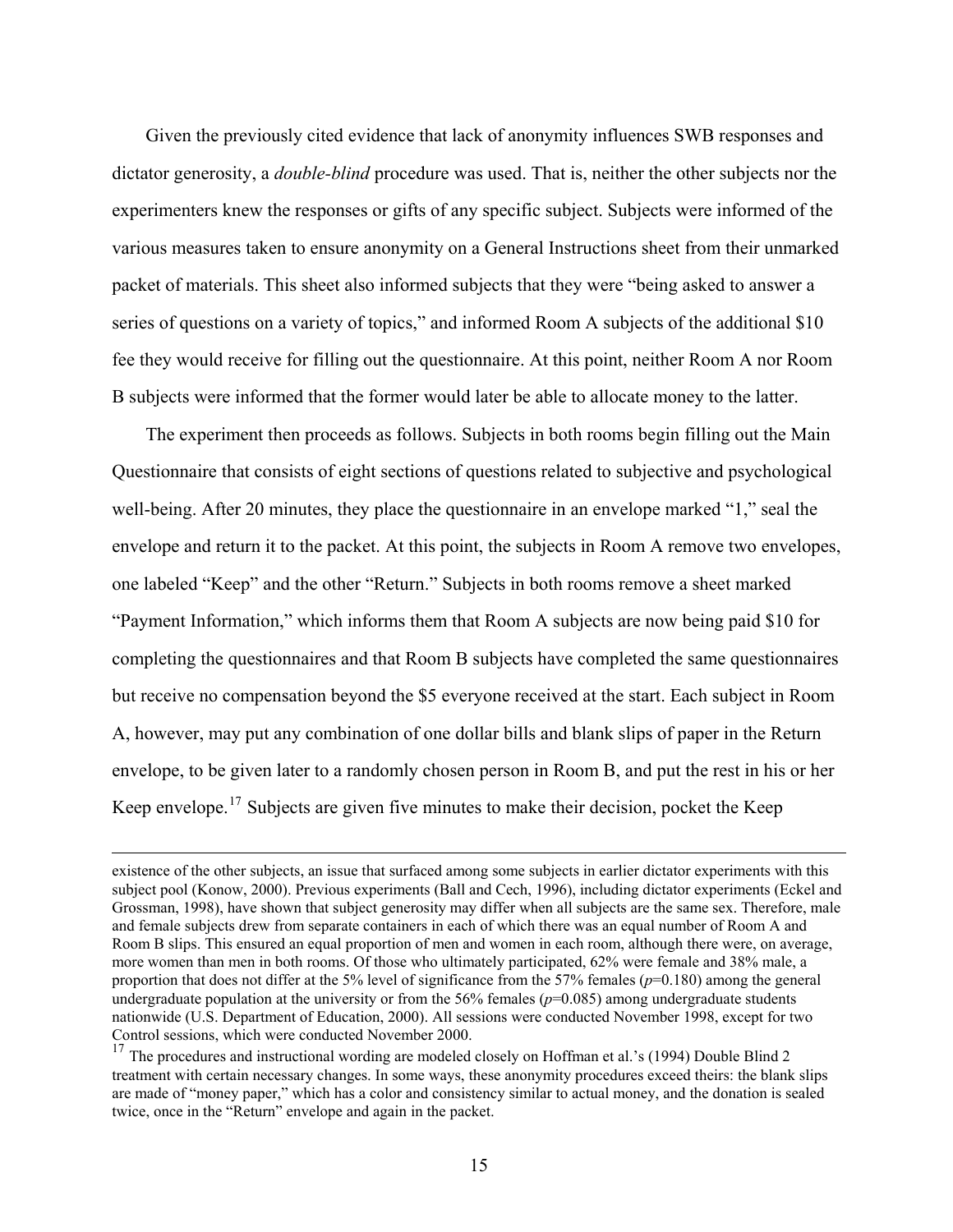<span id="page-16-0"></span>envelope and seal and return the Return envelope to the packet.

Subjects in both rooms then complete brief Follow-up Questions, seal the form and return it to the packet. The packet is sealed, and each subject proceeds individually to place it in the box. Subjects in both rooms fill out receipts, Subject Pool Participation Slips, where applicable, and a Subject Pool Questionnaire (which requests anonymous demographic information). Thereafter, Room A subjects are free to go. Their packets are opened, the dollar bills and blanks are counted and the dollars are replaced in the Return envelopes, which are then taken to Room B where they are individually and randomly distributed to Room B subjects as they depart.

Each of the eight sections of the Main Questionnaire contained separate instruments: seven well-being surveys and the MC Social Desirability Scale, which was included to gauge any residual response bias.<sup>[18](#page-16-0)</sup> Among the many well-being instruments available, the ones used were chosen to represent a wide range of theories and methodologies and to test certain hypotheses about the potential relationship between happiness and generosity. In addition, the aim was to employ compact and easily administered measures, most of which have been previously tested in a variety of circumstances and on different subject pools. One section is an exception and presents a new set of questions. Nevertheless, the answer format for these questions is similar to Fordyce's *Happiness Measures* (1988), eliciting responses to four single-item questions on a nine-point scale that ranges from "extremely unhappy" to "extremely happy." The four new questions are "Over the past week, what is the *lowest* level you experienced?" (*LH*), "Over the past week, what is the *highest* level you experienced?" (*HH*), "*Overall*, how would you describe yourself?" (*OH*) and "*Right now*, how would you describe yourself?" (*NH*). We considered it important to include items that explicitly use the word "happy" or its cognates.

Three sections of the questionnaire examine the affective dimension of SWB, two dealing with overall or *long-run affect* and one with transient or *short-run affect*. One of the former is Bradburn's (1969) five positive affect (*PA*) and five negative affect (*NA*) items, and the other is

 $18$  The Appendix, which is available on request from the corresponding author, contains the items upon which these measures are based in addition to two material well-being questions that were in the Follow-up Questions.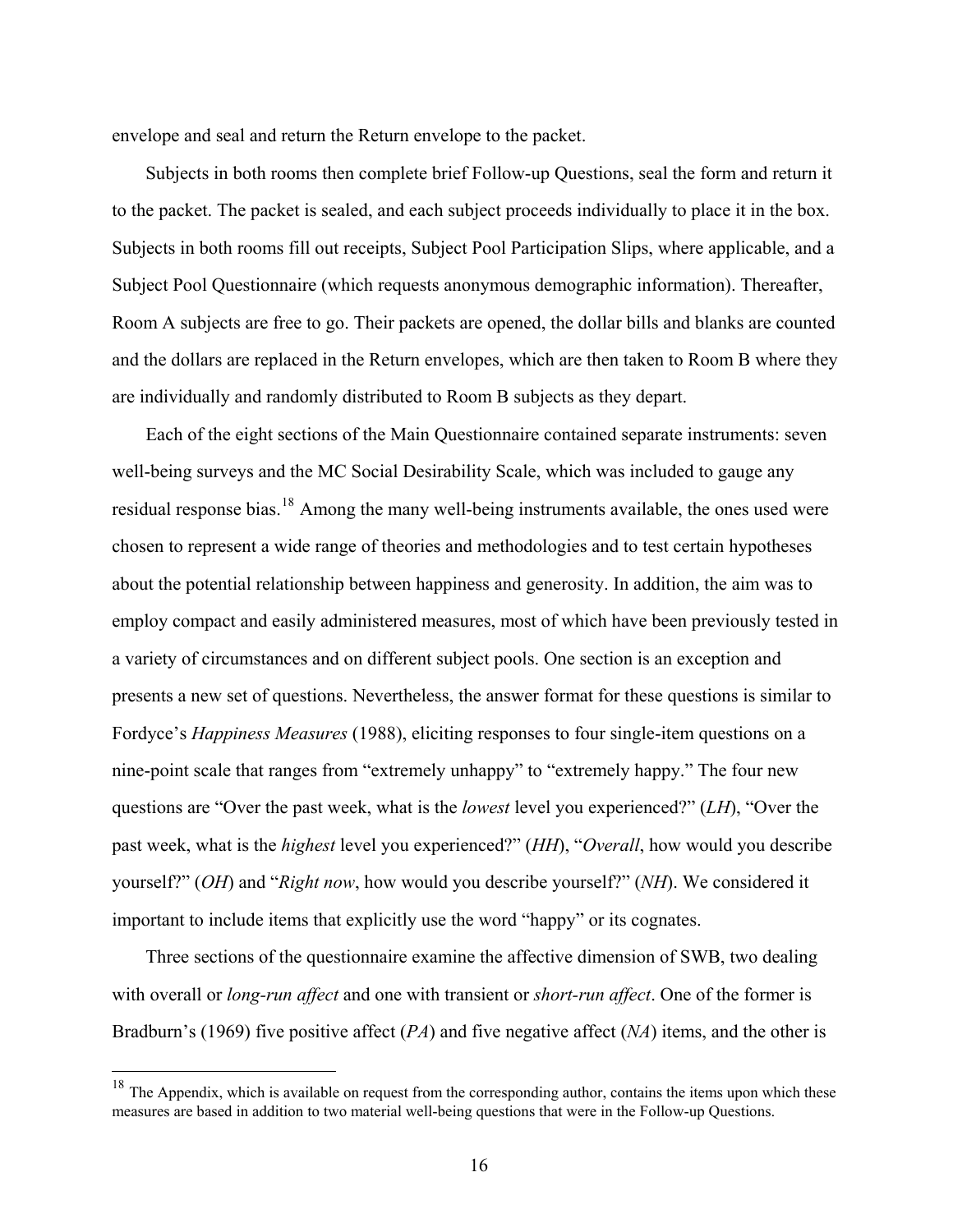<span id="page-17-0"></span>Watson, Clark and Tellegen's (1988) Positive and Negative Affect Schedule Scales, which ask subjects to evaluate their mood *on the average* by rating 10 positive affect (*PAS*) and 10 negative affect (*NAS*) adjectives. A measure of short-run affect, or mood, is Batson, et al.'s (1988) Mood Index (*MI1*), which contains seven items that make up the single scale and eight unrelated items that serve as so-called "fillers" used to reduce hypothesis guessing. To capture cognitive life satisfaction, Diener et al.'s (1985a) five item Satisfaction with Life Scale (*SWL*) was administered. Measures of psychological well-being include Jones and Crandall's (1986) compact 15 item, single-scale Self-Actualization Index (*SAI*), and the three-item per scale version of Ryff and Keyes' (1995) six Scales of Psychological Well-Being. For the latter, we construct a single scale index (*PWBI*) rather than work with the six different scales.

The Follow-up Questions, which trail the allocation decision, consist of the Mood Index for a second time (*MI2*) and two questions about material well-being (MWB). In most studies the latter is represented by family income, but for this population, income is a problematic measure of MWB. Since many students rely heavily on parents and other sources for financial support, the students with higher incomes (being mostly earnings to support their education) are potentially exactly the ones who are less well off materially. We addressed this by asking for two values that seem both relevant and simple enough that most students could answer them reliably. One is the subject's total expenditures in dollars this school year.<sup>[19](#page-17-0)</sup> This variable, however, omits in-kind benefits (e.g., an automobile provided by parents) and ignores the fact that current expenditures can represent future decreases in MWB (i.e., through student loans). We also include, therefore, the gross annual income of the subject's parents with possible responses grouped at \$25,000 intervals into seven categories, the seventh being \$150,000 or more. This is an alternative measure of current MWB and, to the extent current and past parents' incomes are similar relative to their means, it also helps capture the cumulative or formative effect of relative affluence. The

 $19$  Basic expenses on tuition, room and board averaged around \$24,000 at this university, and most of the variation in expenditures should reflect differences in their discretionary expenditures and current standard of living. The approximately 14% of respondents reporting expenditures below \$24,000 presumably include students living at home as well as part-time students.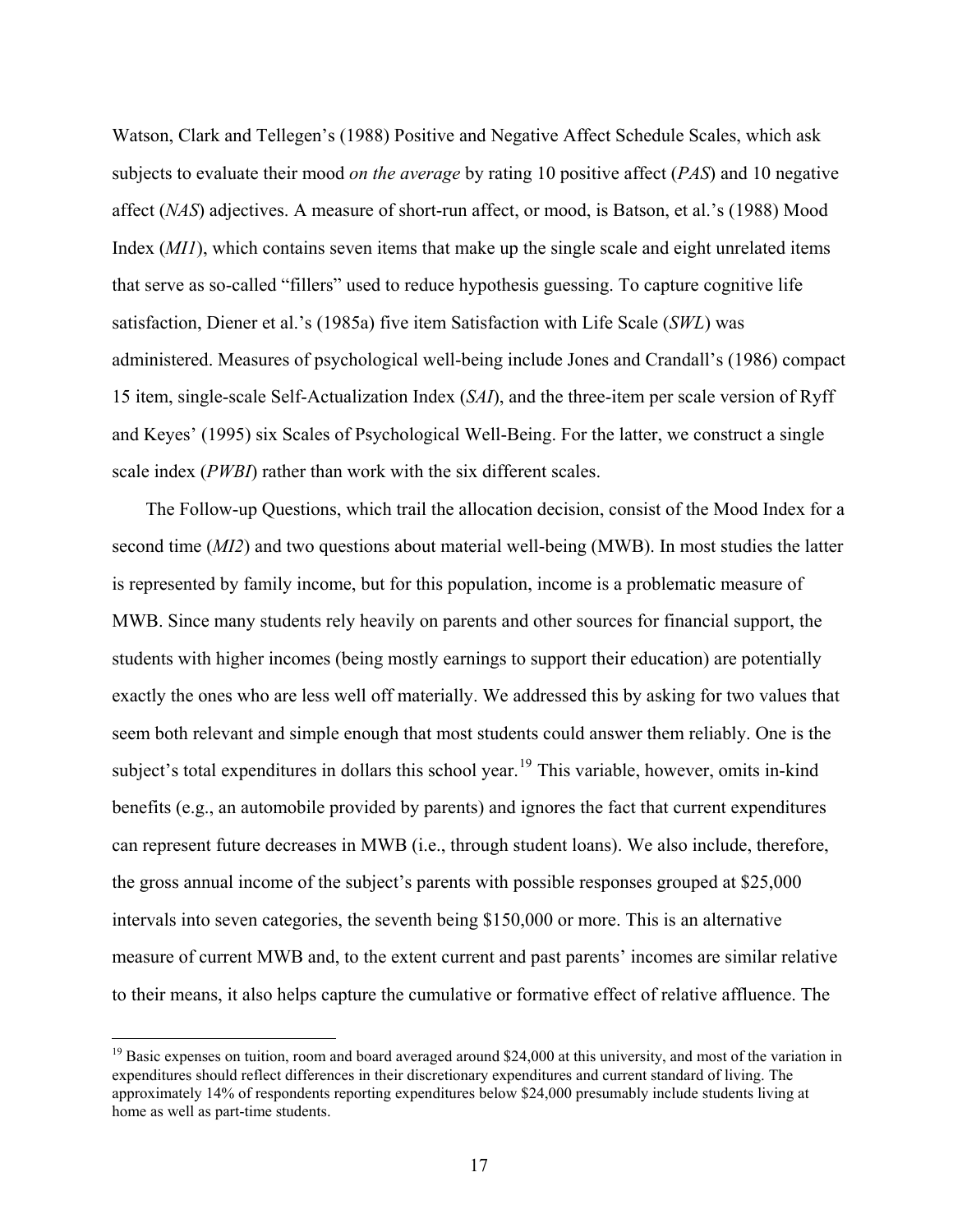<span id="page-18-0"></span>discrete answer format was chosen for this question after initial surveys suggested that students appear more confident about ranges than about specific dollar amounts of parents' income.<sup>[20](#page-18-0)</sup>

The redundant measures of crucial variables, including positive affect, negative affect, short run affect, psychological well-being and material well-being, that were built into this study provide a rare opportunity to examine the robustness of any effects involving those variables. All SWB measures were collected in the Main Questionnaire prior to the allocation phase, indeed, before subjects in either room knew they were advantaged as dictators or disadvantaged as recipients. There were several reasons for this, including to clarify the size of the task and to avoid any bias in SWB scores due to subject inferences about the purpose of the experiment or expected compensation. Apart from these concerns, the timing should not matter for measures of long-run SWB. Prior collection of the measures did, however, enable us to repeat a measure of transient affect after the payment information phase in order to test for any effect of generosity on short-run SWB. Specifically, we examine whether dictator generosity causes a change in mood (*MID*) by subtracting the Mood Index prior to the allocation (*MI1*) from that immediately following the decision (*MI2*), similar to Batson, et al. (1988). As a basis of comparison for this mood change, a Control treatment was conducted with a separate group of subjects. The Control treatment was identical to the Dictator treatment described thus far except for the omission of any opportunity for Room A subjects to transfer any part of their \$10 to Room B subjects, a fact that was communicated to both rooms during the payment information phase.

A total of 186 subjects participated in this experiment consisting of 96 subjects in the four

 $20$  One astute reader pointed out that what matters is parents' disposable income, which varies, among other reasons, with the number of offspring. This argument makes sense, but there are at least two other considerations that make it problematic to implement in this study. First, on a conceptual point, to the extent parents' income captures formative influences of relative affluence, many of these effects have the quality of public goods and diminish, therefore, the importance of the variable costs of children: the presence of books, usually well educated parents, good school district, etc. Second, from a practical standpoint, it is likely that gross income was actually a less noisy variable than net income given the same considerations that motivated using ranges of parents' income rather than dollars: students usually do not know parents' income but rather are estimating it, and, in the US where this study was conducted, almost all personally shared information on income is about gross rather than net income. On a separate point, another reader recommended expected future income for a student population. Perhaps, but we are unaware of any research on students suggesting that this would be more strongly related to SWB than current material wellbeing. Another possible proxy is the subject's major, but, in order to protect subject anonymity, we deliberately avoided eliciting demographic information in any way that it could be associated with other individual responses.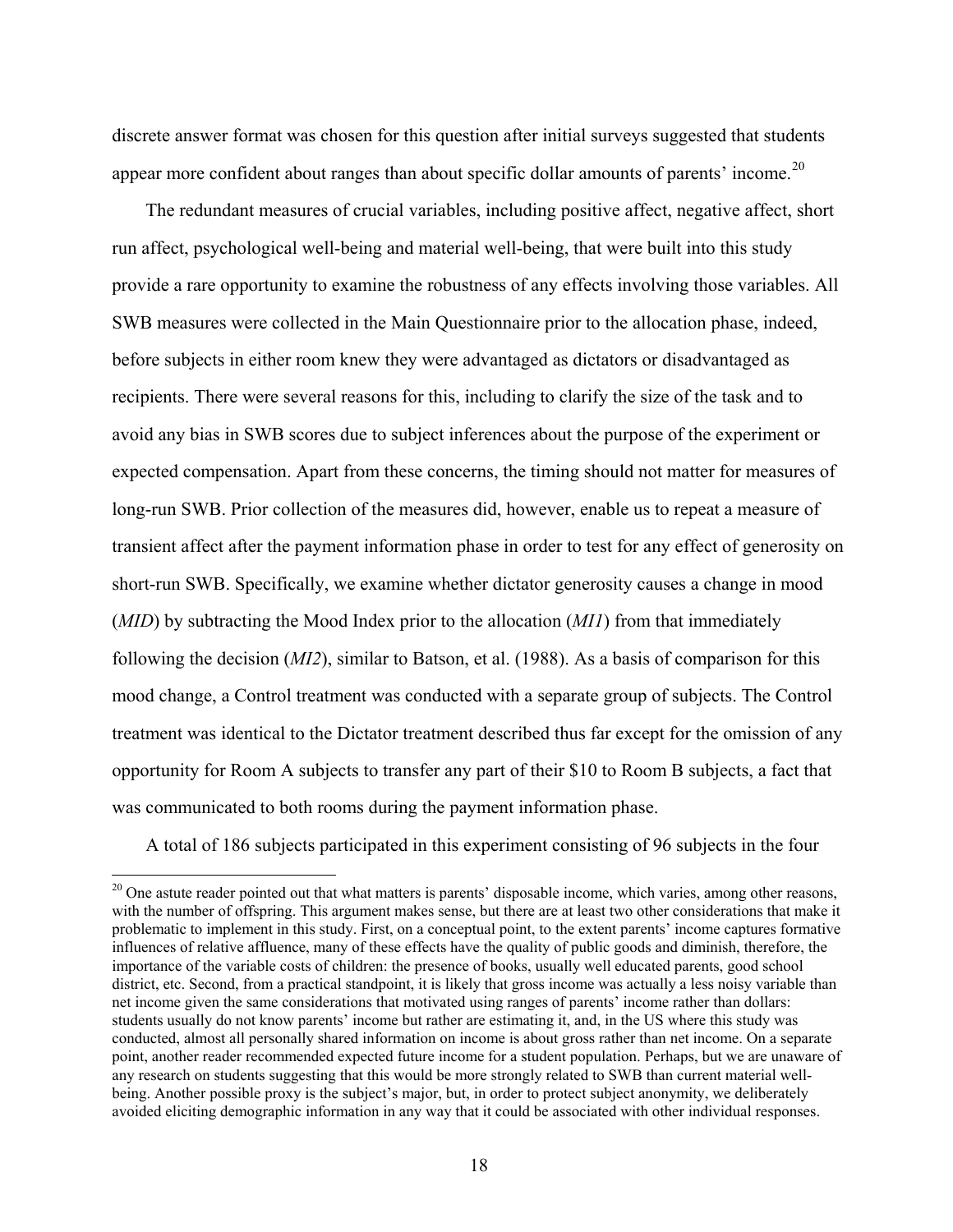sessions of the Dictator treatment (12 pairs of subjects per session) and 90 subjects in the four Control treatment (10 to 12 pairs per session). Total compensation per subject ranged from no less than \$5 to no more than \$15 and averaged \$10. The sessions lasted on average about 45 minutes such that, on an hourly basis, total compensation was a little over \$13 per hour. Moreover, after participating and receiving their payment, 96% of the 183 subjects responding indicated that they would be willing to participate in other economics experiments.

## *3.2.Experimental Hypotheses*

If generosity is, in fact, favorably correlated with SWB, this section presents four different explanations about the underlying causal relationships. These four hypotheses are summarized in Figure 1, which lists the variables, the specific measures used to test them and whether the predicted relationship to a given measure is direct  $(+)$  or inverse  $(-)$ .

**Generosity Hypothesis:** One explanation is that generosity causes happiness, i.e., people give because it makes them feel better. Positive correlations between dictator gifts and long-run measures of SWB are consistent with this hypothesis, if one assumes that 1) current giving is representative of past patterns of giving, and 2) benefits accumulate to improve long-run SWB. But this is non-specific evidence on this hypothesis, because all of the causal relationships we will examine are consistent with such a correlation, including ones that posit direct causation in the opposite direction and indirect causation through tertiary factors. As specific evidence of the Generosity Hypothesis, therefore, we consider the following: more generous dictators experience an improvement in short-run happiness. Indeed, if generosity favorably affects long-run SWB, one would expect it to impact short-run SWB a fortiori. In the context of the experiment, we take generosity as the size of the dictator gift, and the effect on short run happiness is measured by the change in mood index (*MID*). The *MID* of dictators who give can also be compared with those who do not. To examine a possible self-selection bias, however, one can also compare these *MID* scores with those of Room A subjects in the Control sessions who had no opportunity to share.

19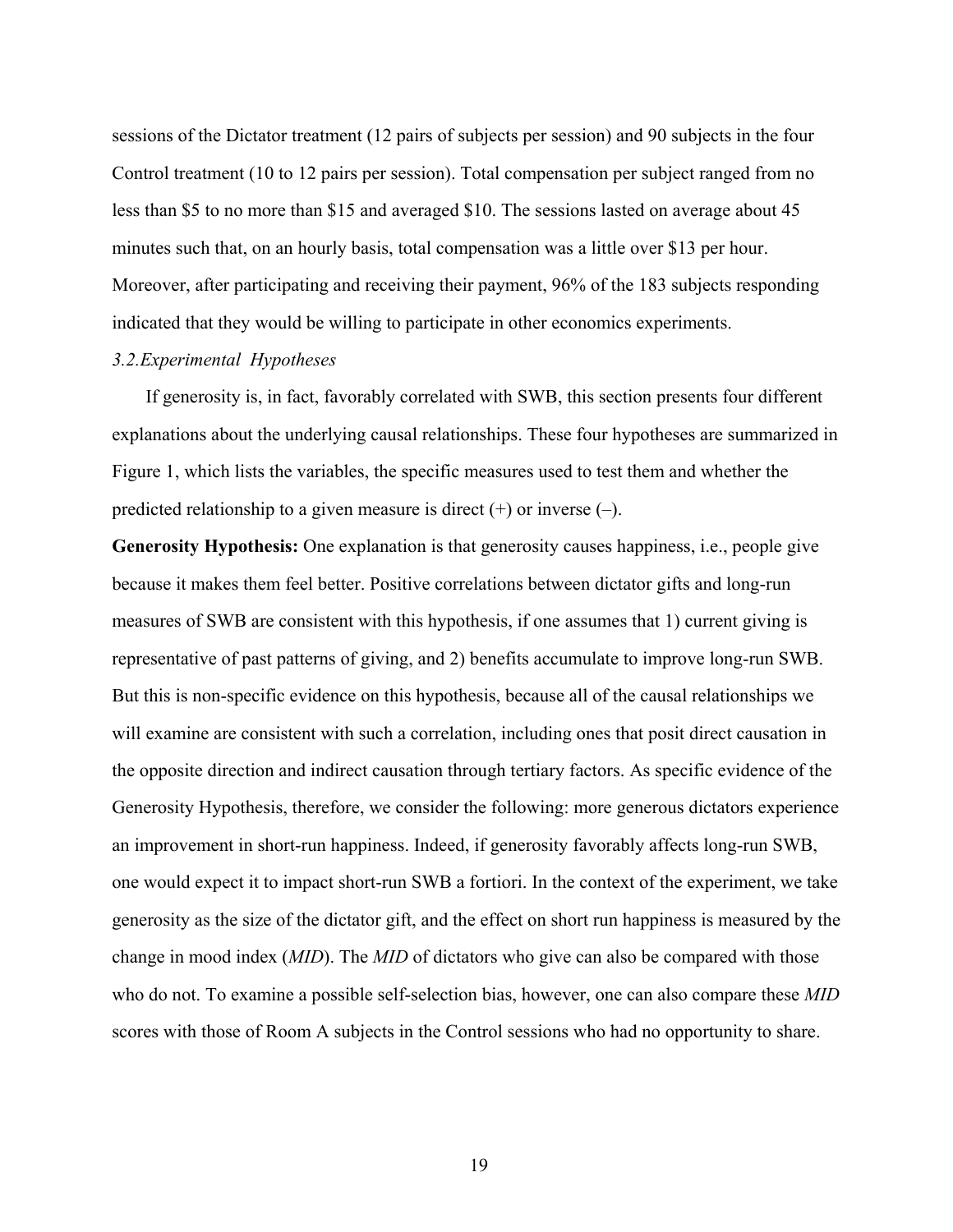

**Figure 1. Summary of Hypotheses** 

**Happiness Hypothesis:** This explanation reverses the causality of the previous one and proposes that happiness causes generosity: people act on emotion, and those who feel better give more. As with the previous hypothesis, a correlation between long-run SWB and generosity is inconclusive regarding causality. Thus, the Happiness Hypothesis proposes that more favorable short-run happiness results in larger gifts. Specifically, the global measure of happiness now (*NH*) and the index of mood (*MI1*), both taken just prior to the allocation decision, provide two possible measures of short-run SWB that is posited to increase the size of gifts.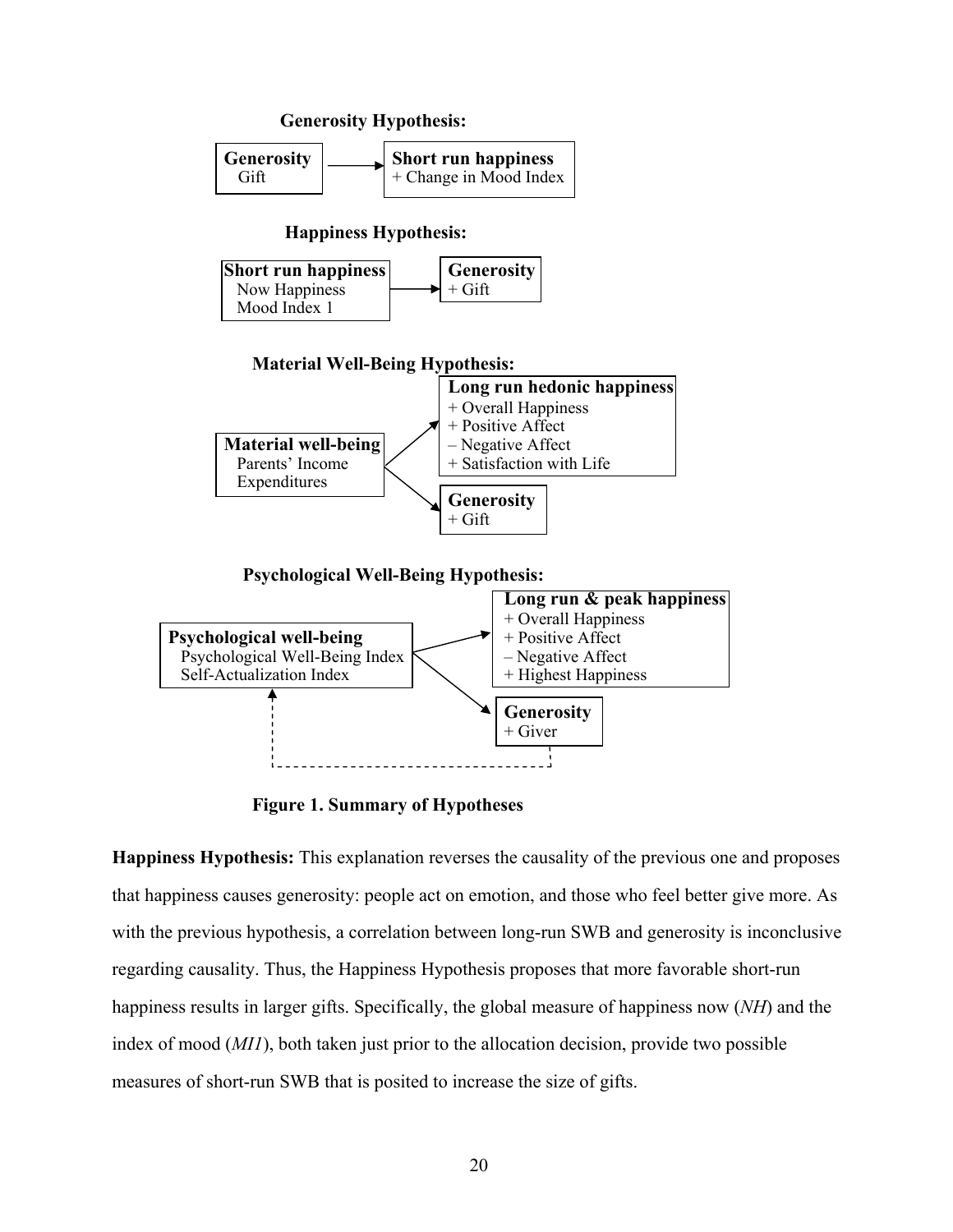<span id="page-21-0"></span>**Material Well-Being Hypothesis:** An alternative explanation is that both generosity and happiness are caused by the third factor of material well-being.<sup>[21](#page-21-0)</sup> The Material Well-Being Hypothesis states that greater MWB causes improved SWB and, assuming giving is a normal good, leads to larger dictator gifts. The chief indicators of the subjects' material means are the two measures of MWB reported by them. Consistent with the hedonic tradition, this hypothesis relates to the stable causes and correlates of happiness, so we take SWB to be long run hedonic happiness, i.e., materially advantaged subjects are predicted to score higher on overall happiness, positive affect and life satisfaction, and lower on negative affect.

**Psychological Well-Being Hypothesis:** This explanation is based on the interpretation of PWB proposed previously in section 2.4. It posits that the tertiary factor of psychological well-being causes both happiness and generosity. The reader will remember that this framework proposes that repeated acts of generosity contribute to higher PWB in the long run, which is indicated by the dashed line pointing from Generosity to PWB in Figure 1. But this is not the causal relation being measured, since this is a one-time experiment rather than a longitudinal study: subjects bring their "stock" of PWB into the laboratory (with all of the previous behavior that has determined it), complete questionnaires on PWB and SWB, and *only then* choose their allocations.<sup>[22](#page-21-0)</sup> In this manner, then, we examine whether PWB appears to contribute to long run happiness and to short run generosity. Specifically, PWB is measured by the Psychological Well-Being Index (*PWBI*) and the Self-Actualization Index (*SAI*).[23](#page-21-0) As described in section 2.4, the

<sup>&</sup>lt;sup>21</sup> Interestingly, Kenny (1999) and Lyubomirsky, King and Diener (2005) report evidence that happiness causes MWB, viz., stronger economic growth in the former study and higher personal income in the latter.

 $^{22}$  Although such a measure was not included in this study, Konow (2007) does find, however, that previous service activities are significantly and positively related to dictator generosity.

<sup>&</sup>lt;sup>23</sup> Since Ryff sees PWB as multi-dimensional, her Scales of Psychological Well-Being involve six separate scales, but, for reasons of brevity and reliability, we constructed a single scale index using a subset of the original items. In this context, reliability refers to the extent to which items assess the same quality (related to the strength of inter-item correlations), but the six scales represent independent aspects of PWB. In addition, the abbreviated version we used consists of only three items per scale, which have similarly low reliability, especially since they were deliberately chosen for conceptual breadth rather than reliability (see Ryff and Keyes, 1995). In order to form a single scale that incorporates all six of Ryff's dimensions while seeking to favor reliability, we constructed the *PWBI* as follows: we identified the significant inter-item correlations  $(p<0.05)$ , and, for each of the six scales, selected the one item that had the highest average inter-item correlation. The resulting index consists of six items with their unweighted scores summed (and reverse-scored, where applicable). Compared to an index composed of all items (which we used in a previous draft of this paper), this scale has a somewhat higher average inter-item covariance and yields qualitatively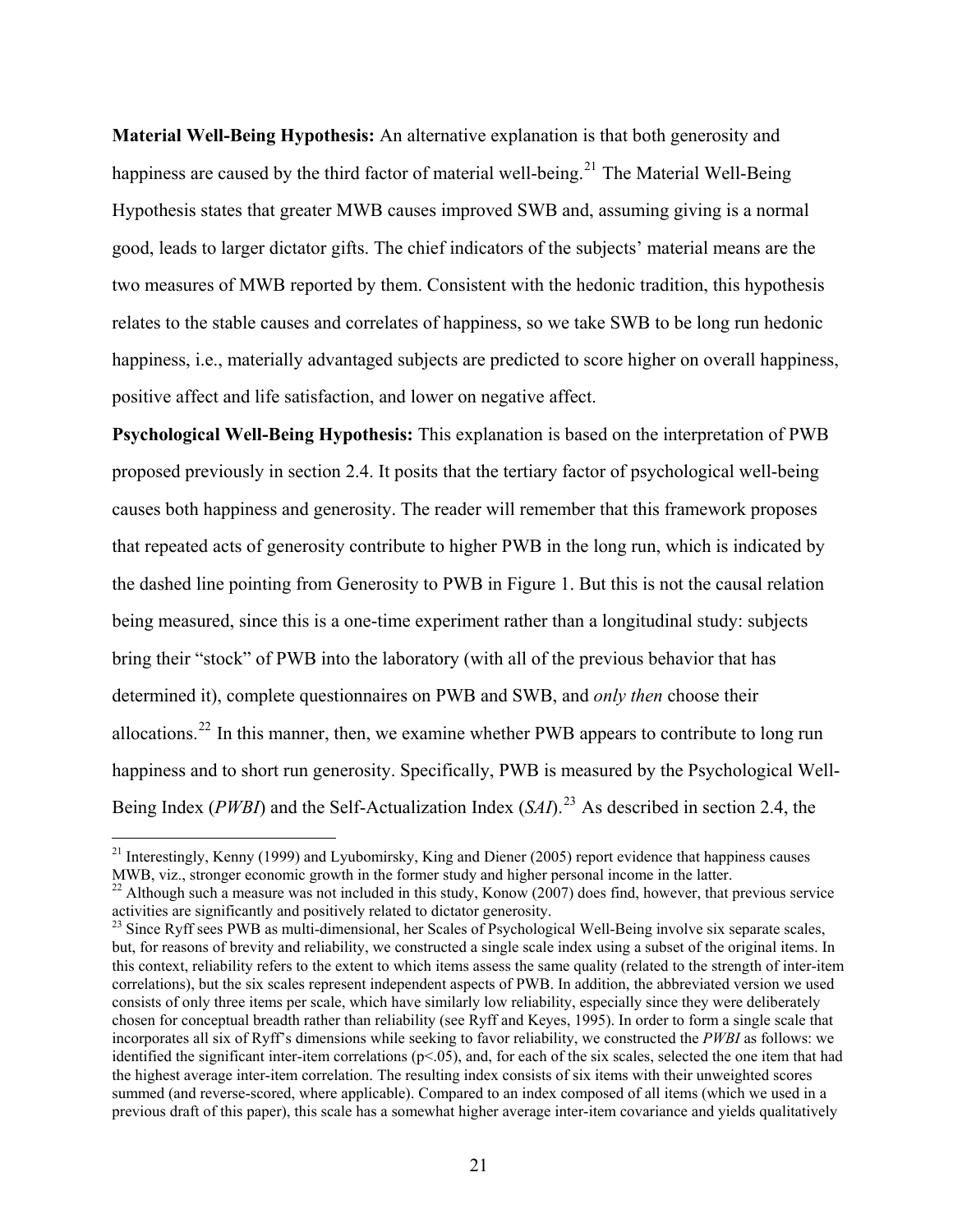<span id="page-22-0"></span>claim is that people with higher PWB experience greater long run happiness in the affective dimensions as well as higher peaks, so we predict they will register higher overall happiness, higher positive affect, lower negative affect and greater highest happiness. Finally, dictators high in PWB should more likely be what we will call "Givers," or subjects who give something (as opposed to those who give nothing). But, based on previous findings reviewed above, we are agnostic about the size of the gift: the eudaimonistic literature indicates that the optimal "challenge" can be too small or too large, and positive psychology research suggests that very small acts of kindness suffice to change well-being. Thus, dictator PWB should be directly related to the likelihood of their being Givers, but not necessarily to the size of their gifts.

#### **4. Results and Analysis**

The experiment produced a rich data set. The Main Questionnaire and Follow-up Questions, which all subjects completed, comprise 137 usable responses per subject. Given the 186 participants, this means there are 25,482 potential data points. Reassuringly, only three of these 25,482 items (or  $0.01\%$ ) were not answered.<sup>[24](#page-22-0)</sup> For dictators, an additional item is their allocation. The Subject Pool Questionnaire also posed seven demographic questions, which followed the experiment and cannot be associated with the responses there. It confirmed that these subjects were representative of the general student population in terms of gender, ethnicity and college of major, although they were, on average, younger, having been drawn from lower division classes. We consider first generosity and well-being and whether they are correlated, and then we analyze the evidence on the four hypotheses about the causal relationship between the two.

#### *4.1.Generosity and Well-Being*

 $\overline{a}$ 

Table 1 shows the Spearman-rank correlation coefficients, and below them the *p*-values, for the subjective and psychological well-being measures using the pooled sample from all sessions

the same results for the tests reported here, although the significance level is usually higher.

<sup>&</sup>lt;sup>24</sup> These three items were reconstructed as the mean of their responses to other questions in each respective category. Actually, there was a 138th question that was frequently left blank and is not counted among the variables reported. This question asked for a second time, following the allocation phase, the *NH* question. The large number of nonresponses was obviously due to the fact that it was overlooked by many subjects because of how it appeared on the form.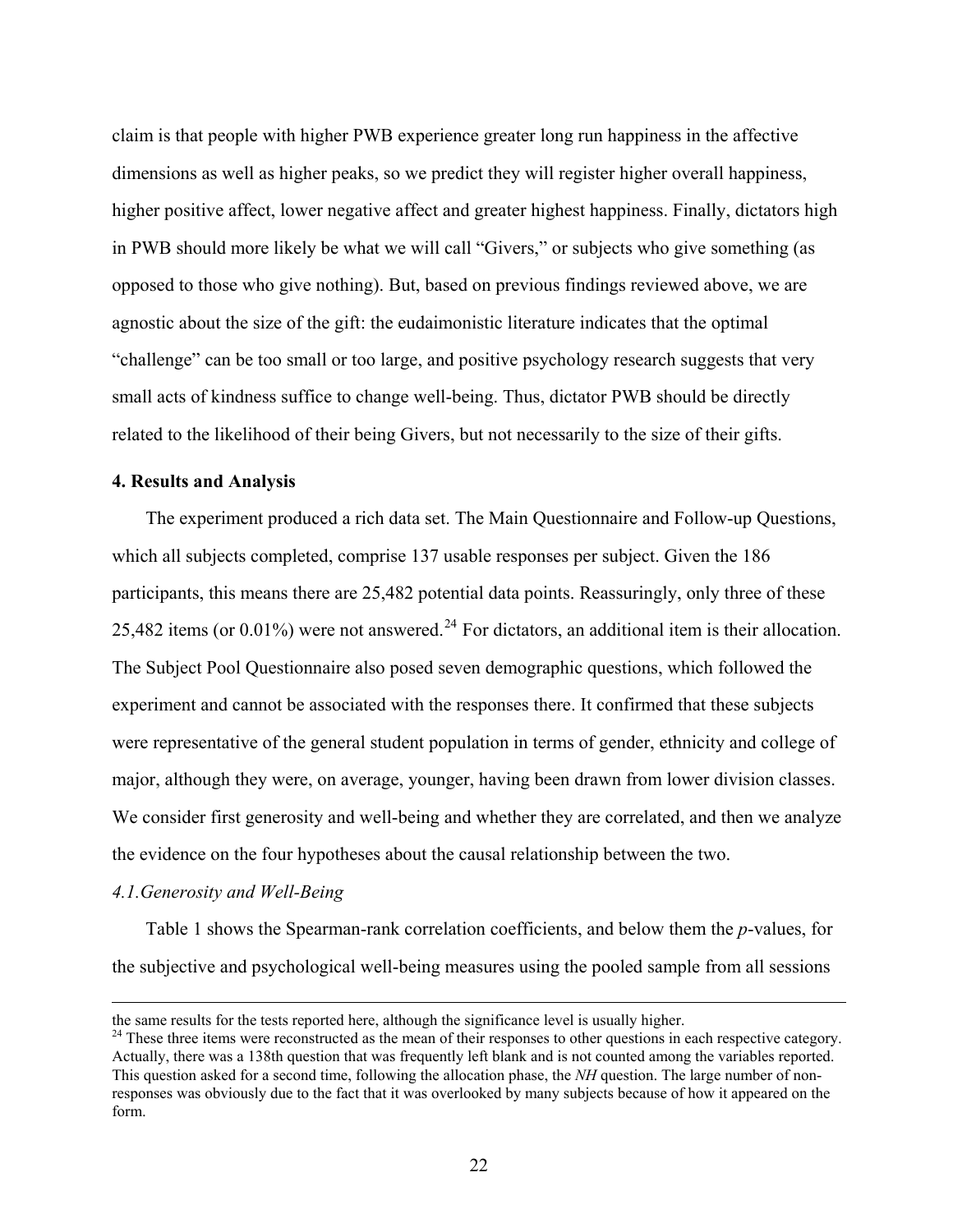|                                         | OН               | PA               | NА               | ABS              | <b>PAS</b>       | NAS              | NН            | МH            | MI2           | HН            | LH            | <i>SWL</i>    | SAI           |
|-----------------------------------------|------------------|------------------|------------------|------------------|------------------|------------------|---------------|---------------|---------------|---------------|---------------|---------------|---------------|
| Overall Happiness (OH)                  |                  |                  |                  |                  |                  |                  |               |               |               |               |               |               |               |
| Bradburn's Positive Affect (PA)         | 0.35<br>0.001    |                  |                  |                  |                  |                  |               |               |               |               |               |               |               |
| Bradburn's Negative Affect (NA)         | $-0.25$<br>0.001 | $-0.02$<br>0.837 |                  |                  |                  |                  |               |               |               |               |               |               |               |
| Affect Balance Scale (ABS)              | 0.39<br>0.001    | 0.54<br>0.001    | $-0.83$<br>0.001 |                  |                  |                  |               |               |               |               |               |               |               |
| Positive Affect Schedule (PAS)          | 0.47<br>0.001    | 0.35<br>0.001    | $-0.16$<br>0.030 | 0.32<br>0.001    |                  |                  |               |               |               |               |               |               |               |
| Negative Affect Schedule (NAS)          | $-0.31$<br>0.001 | $-0.20$<br>0.006 | 0.42<br>0.001    | $-0.45$<br>0.001 | $-0.26$<br>0.001 |                  |               |               |               |               |               |               |               |
| Now Happiness (NH)                      | 0.47<br>0.001    | 0.31<br>0.001    | $-0.20$<br>0.007 | 0.35<br>0.001    | 0.37<br>0.001    | $-0.25$<br>0.001 |               |               |               |               |               |               |               |
| Mood Index 1 ( <i>MI1</i> )             | 0.47<br>0.001    | 0.25<br>0.001    | $-0.27$<br>0.001 | 0.36<br>0.001    | 0.35<br>0.001    | $-0.37$<br>0.001 | 0.67<br>0.001 |               |               |               |               |               |               |
| Mood Index $2 \,(M12)$                  | 0.29<br>0.001    | 0.25<br>0.001    | $-0.20$<br>0.006 | 0.32<br>0.001    | 0.36<br>0.001    | $-0.17$<br>0.019 | 0.41<br>0.001 | 0.47<br>0.001 |               |               |               |               |               |
| Highest Happiness (HH)                  | 0.42<br>0.001    | 0.34<br>0.001    | $-0.14$<br>0.061 | 0.30<br>0.001    | 0.28<br>0.001    | $-0.27$<br>0.001 | 0.35<br>0.001 | 0.37<br>0.001 | 0.23<br>0.002 |               |               |               |               |
| Lowest Happiness $(LH)$                 | 0.32<br>0.001    | 0.21<br>0.004    | $-0.29$<br>0.001 | 0.38<br>0.001    | 0.12<br>0.102    | $-0.25$<br>0.001 | 0.29<br>0.001 | 0.34<br>0.001 | 0.20<br>0.006 | 0.21<br>0.005 |               |               |               |
| Satisfaction with Life (SWL)            | 0.48<br>0.001    | 0.31<br>0.001    | $-0.35$<br>0.001 | 0.47<br>0.001    | 0.44<br>0.001    | $-0.33$<br>0.001 | 0.42<br>0.001 | 0.37<br>0.001 | 0.35<br>0.001 | 0.35<br>0.001 | 0.23<br>0.002 |               |               |
| Self-Actualization Index (SAI)          | 0.31<br>0.001    | 0.23<br>0.001    | $-0.23$<br>0.002 | 0.32<br>0.001    | 0.46<br>0.001    | $-0.32$<br>0.001 | 0.23<br>0.002 | 0.28<br>0.001 | 0.32<br>0.001 | 0.22<br>0.002 | 0.07<br>0.311 | 0.28<br>0.001 |               |
| Psych. Well-Being Index ( <i>PWBI</i> ) | 0.42<br>0.001    | 0.35<br>0.001    | $-0.21$<br>0.001 | 0.37<br>0.001    | 0.43<br>0.001    | $-0.41$<br>0.001 | 0.29<br>0.001 | 0.38<br>0.001 | 0.26<br>0.001 | 0.31<br>0.001 | 0.13<br>0.061 | 0.53<br>0.001 | 0.48<br>0.001 |
| $n=186$                                 |                  |                  |                  |                  |                  |                  |               |               |               |               |               |               |               |

## **Table 1. Spearman Correlation Matrix for Subjective and Psychological Well-Being Measures (correlation coefficients and**  *p***-values)**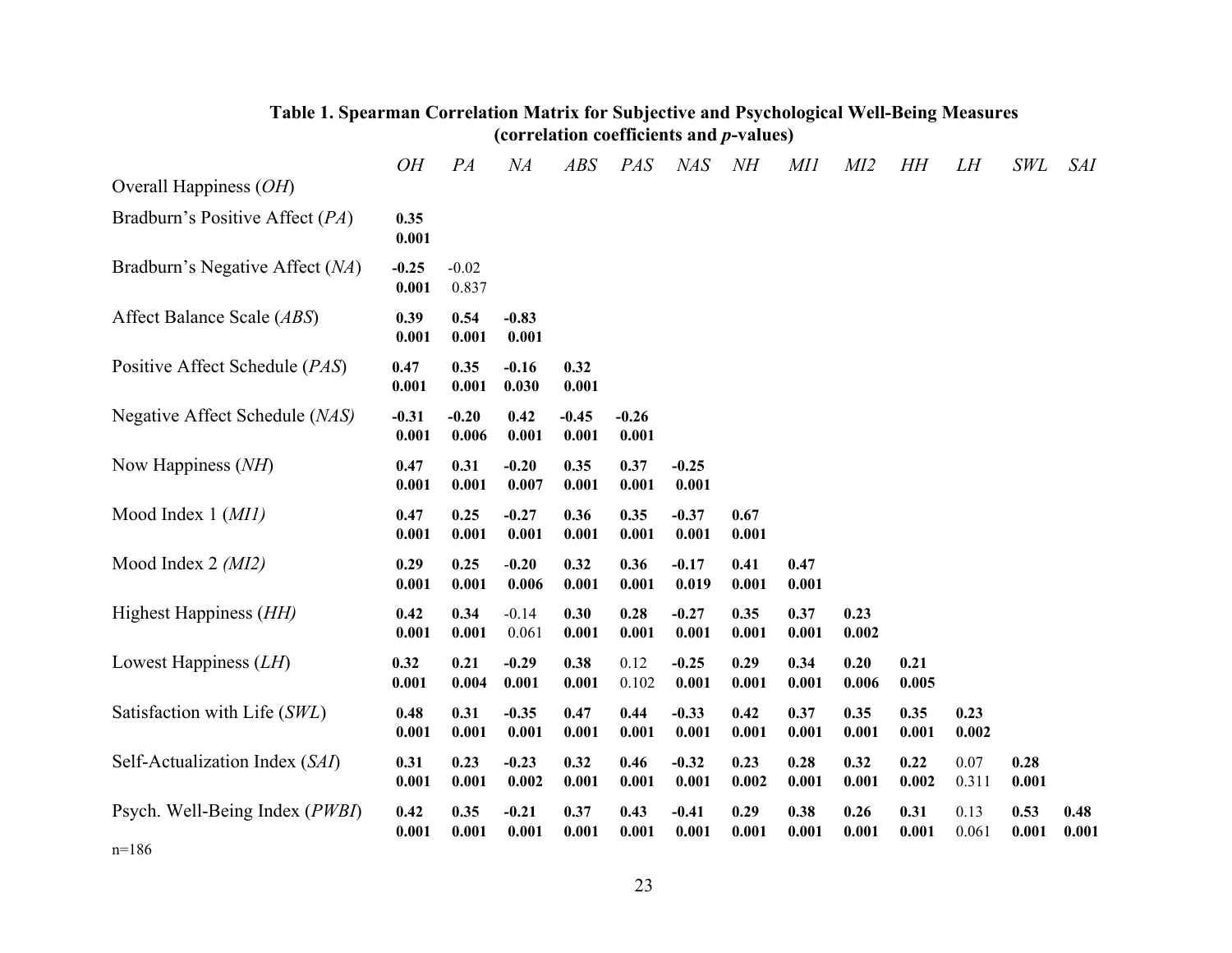| Table 2. Spearman Correlation Matrix for Subjective and Psychological Well-Being<br>with MC Social Desirability Scale and Material Well-Being<br>(correlation coefficients and <i>p</i> -values) |      |             |                                        |         |              |         |                   |               |              |         |                                                                                    |         |                         |             |     |
|--------------------------------------------------------------------------------------------------------------------------------------------------------------------------------------------------|------|-------------|----------------------------------------|---------|--------------|---------|-------------------|---------------|--------------|---------|------------------------------------------------------------------------------------|---------|-------------------------|-------------|-----|
|                                                                                                                                                                                                  | OH.  | PA          | N A                                    | ABS.    | PAS.         | NAS     | NН                | MH            | MI2          | HН      | LH                                                                                 | SWL.    | <i>SAI</i>              | <i>PWBI</i> | n   |
| Marlowe-Crowne scale ( <i>MC</i> ) 0.13                                                                                                                                                          |      | 0.083 0.347 | $-0.07$ $-0.24$ $0.14$ $0.27$<br>0.001 |         |              |         | $-0.26$ 0.15 0.24 |               | 0.25         | 0.16    | 0.17<br>$0.055$ 0.001 0.001 0.038 0.001 0.001 0.028 0.021 0.001                    | 0.34    | 0.26<br>$0.001$ $0.001$ | 0.28        | 186 |
| School year expenditures $(\$)$ 0.03 0.03                                                                                                                                                        |      | 0.700 0.707 | 0.08<br>0.264 0.320 0.616 0.953        | $-0.07$ | $-0.04$ 0.00 |         |                   | $-0.02 -0.03$ | $-0.05$ 0.01 |         | $-0.08$<br>0.761 0.682 0.474 0.854 0.246 0.602                                     | $-0.04$ | $-0.09$<br>0 218 0 694  | $-0.03$     | 185 |
| Parent's income                                                                                                                                                                                  | 0.01 | 0.05        | 0.03                                   | 0.04    | 0.02         | $-0.02$ | $-0.04$           | $-0.02$       | -0.08        | $-0.05$ | $-0.02$<br>0.869 0.490 0.706 0.564 0.777 0.776 0.563 0.742 0.267 0.518 0.788 0.101 | 0.12    | $-0.07$<br>0.369 0.568  | $-0.04$     | 186 |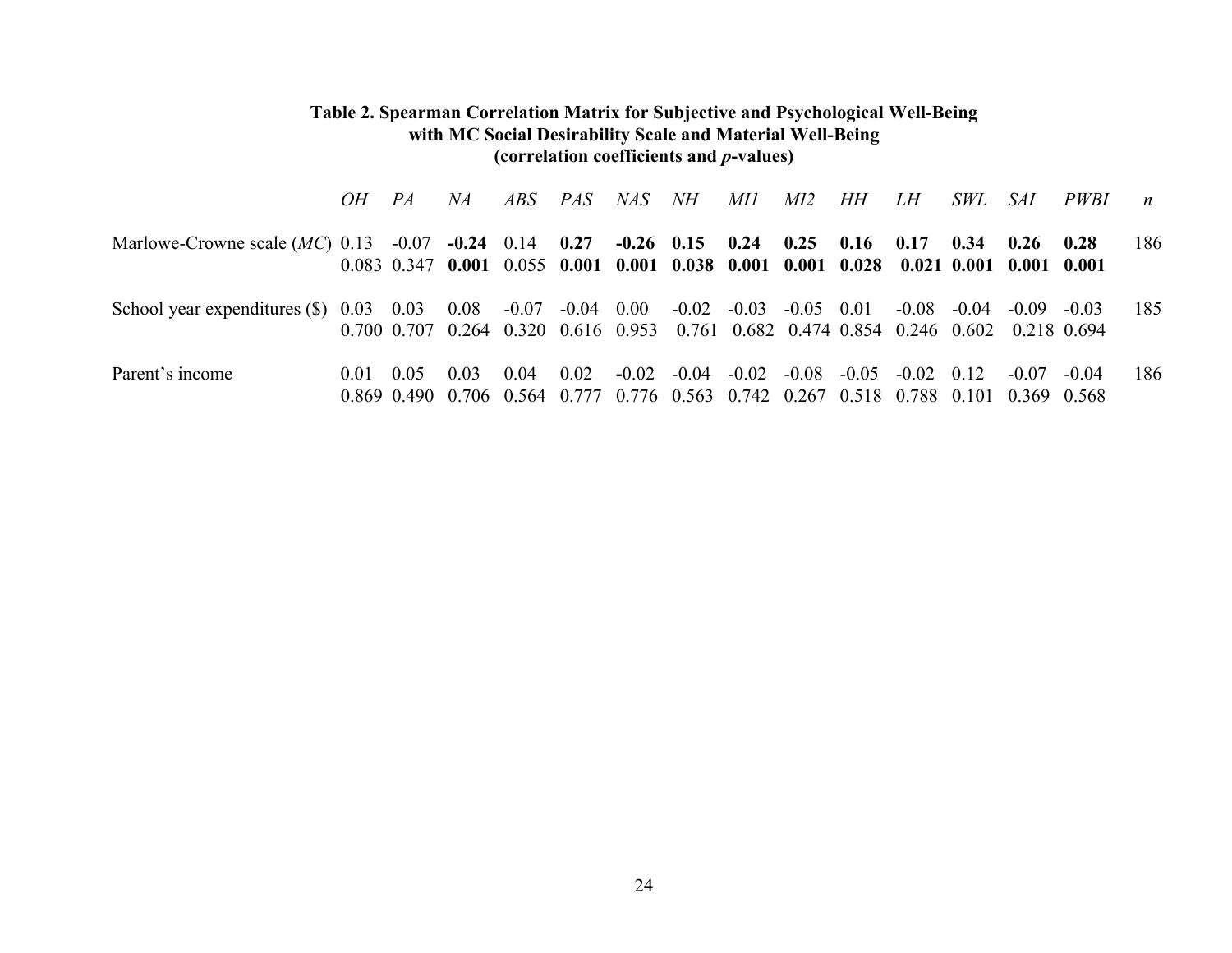and rooms of the experiment. Although we otherwise treat *PA* and *NA* separately, their sum, which is the Affect Balance Scale (*ABS*), is often reported and we also do so here. All of the 91 correlations are the expected sign, and all but five are significant at the 5% level, as indicated by bold-type. These results are consistent with predictions about the SWB measures and support the use of the new single-item happiness questions.

The Spearman correlations for all subjects of the subjective and psychological well-being measures with the Marlowe-Crowne social desirability (MC) scale and material well-being are summarized in Table 2. Of the 14 well-being measures, 11 correlate significantly with the MC scale. These correlations, though, are typically weaker than those of SWB measures with one another, and the MC scale accounts for no more than 10% of the variance of any variable. So, these measures appear to be somewhat compromised, a fact of which one should take account. Nevertheless, this effect is not serious, an inference reinforced by results reported later. Thus, the anonymity measures were quite successful, and the subjects felt free to be candid (moreover, the residual correlations may reflect a genuine relationship between SWB and socially oriented behavior). Not one of the 14 subjective and psychological well-being measures is significantly correlated with either of the two measures of MWB. In fact, only one of these 28 correlations is significant even at the 20% level. This finding is not due to a lack of variation in MWB, as illustrated in Figure 2A, which shows the distribution of expenditures during the school year, and Figure 2B, which shows the annual income of parents.

Figure 3 illustrates the distribution of gifts from Room A dictators to Room B recipients. The modal gift is nothing at all, which was chosen by 40% of dictators, followed by an even \$5 split (19%) and the minimum gift of \$1 (17%), which is also the median. The mean allocation to Room B among all Room A dictators is \$2.25 and among just those who gave any positive amount is \$3.72. These transfers are at a typical level for dictator experiments, approximately intermediate to the somewhat lower transfers in the Hoffman, et al. (1994) Double Blind 2 treatment and the somewhat higher transfers in their replication of the Forsythe, et al. (1994) dictator experiment.

25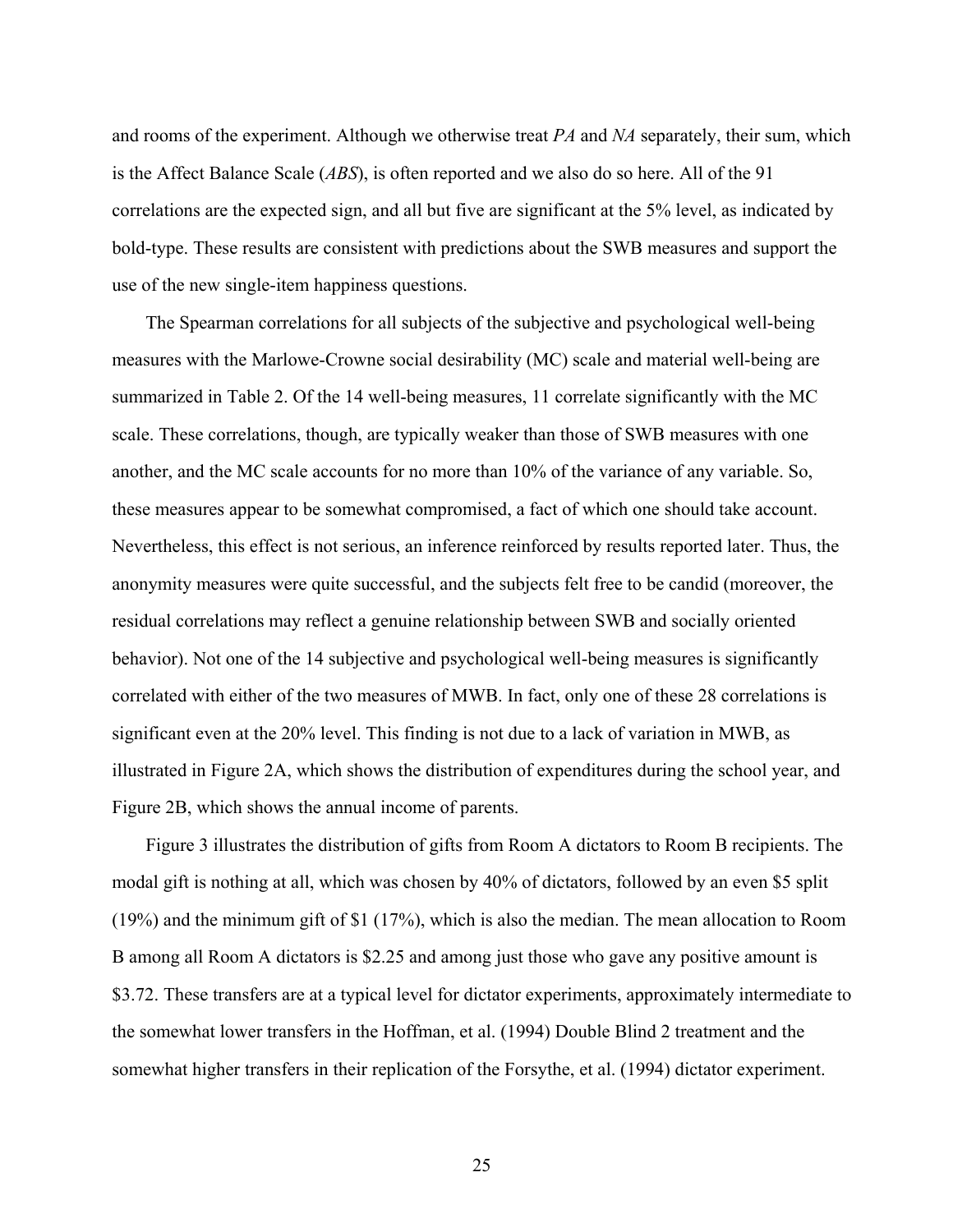

Figure 2A. Expenditures of Subjects



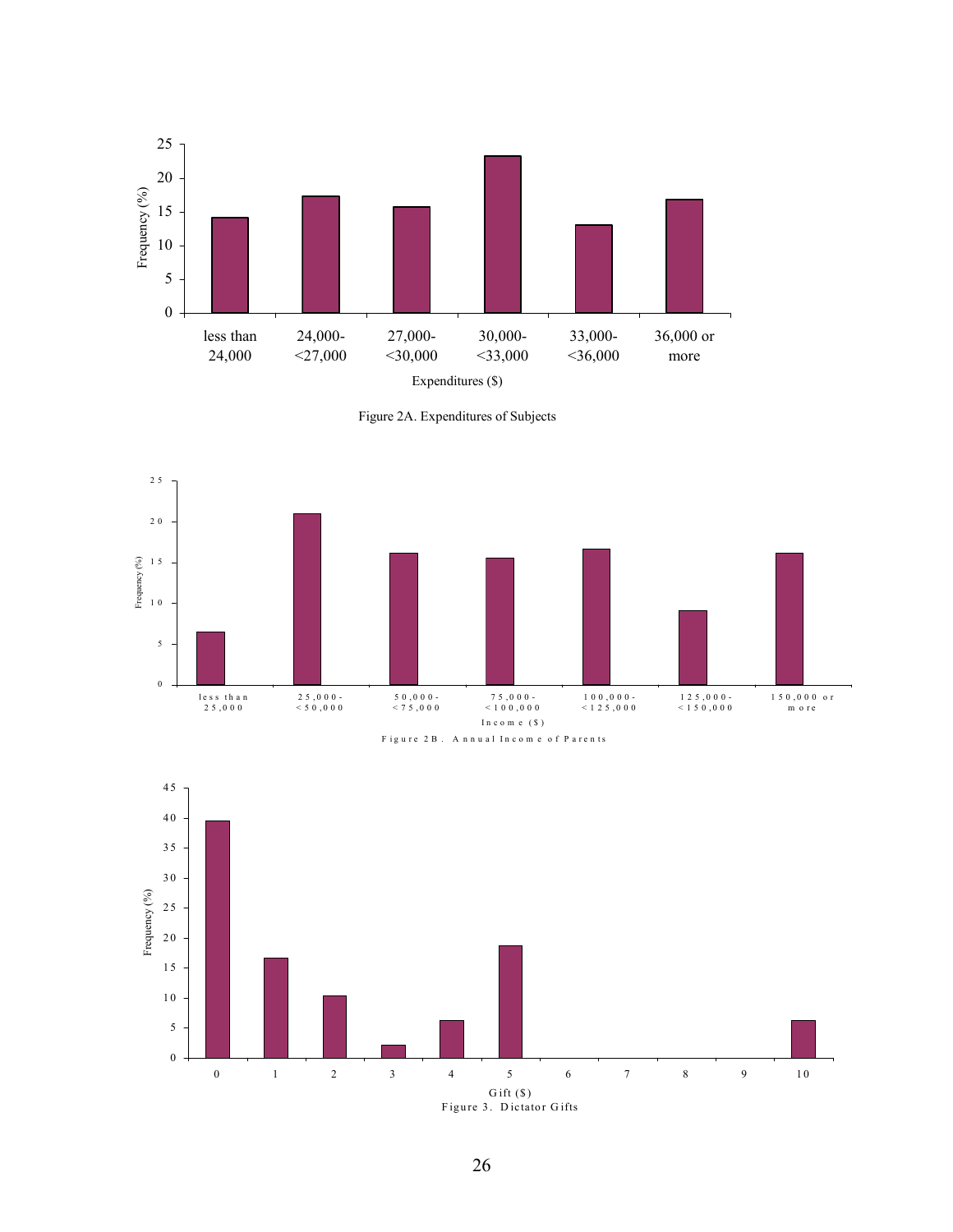| <b>Subjective Well-Being</b>                         | <b>Givers</b> | <b>Nongivers</b> | Givers better/(worse)<br>off than Nongivers<br>$%$ Std Dev) |
|------------------------------------------------------|---------------|------------------|-------------------------------------------------------------|
| Long-run Happiness/Affect                            |               |                  |                                                             |
| Overall Happiness (OH)                               | 6.83          | 6.26             | $51**$                                                      |
| Bradburn's Positive Affect (PA)                      | 4.41          | 3.53             | 82**                                                        |
| Bradburn's Negative Affect (NA)                      | 3.38          | 2.63             | (56)                                                        |
| Positive Affect Schedule ( <i>PAS</i> )              | 38.86         | 36.95            | $41*$                                                       |
| Negative Affect Schedule (NAS)                       | 21.14         | 24.74            | $52**$                                                      |
| <b>Highest/Lowest Happiness</b>                      |               |                  |                                                             |
| Highest Happiness (HH)                               | 8.00          | 7.37             | 59**                                                        |
| Lowest Happiness $(LH)$                              | 3.03          | 3.05             | (2)                                                         |
| Short-run Happiness/Affect                           |               |                  |                                                             |
| Now Happiness (NH)                                   | 5.76          | 6.00             | (16)                                                        |
| Mood Index Difference (MID)                          | 0.67          | 0.51             | 14                                                          |
| Life Satisfaction                                    |               |                  |                                                             |
| Satisfaction with Life (SWL)                         | 24.14         | 24.37            | (4)                                                         |
| <b>Psychological Well-Being</b>                      |               |                  |                                                             |
| Psychological Well-Being Index ( <i>PWBI</i> ) 31.36 |               | 28.63            | $73**$                                                      |
| Self-Actualization Index (SAI)                       | 46.69         | 43.68            | $57**$                                                      |
| <b>Material Well-Being</b>                           |               |                  |                                                             |
| School year expenditures (\$)                        | 27,314        | 26,421           | 16                                                          |
| Parents' income                                      | 3.45          | 3.26             | 11                                                          |

## **Table 3. Well-Being of Dictators (mean scores)**

Notes: \*/\*\* indicates significance at the 10/5% level according to one-tail *t*-tests of the null hypothesis that Givers are better off than Nongivers (e.g., that they have higher positive affect, lower negative affect, higher income, etc.); parents' income is on a point scale, with each point representing \$25,000 (i.e., 3 is \$50,000-<\$75,000, 4 is \$75,000-<\$100,000, etc.); n=48.

Turning now to the relationship between dictator generosity and well-being, Table 3 summarizes the mean scores on well-being measures of dictators, who have been bifurcated into those who transferred \$1 or more (the Givers) and those who kept the entire \$10 (the Nongivers). The final column shows the difference between the two mean scores expressed as a percentage of standard deviation, whereby parentheses designate a worse score for Givers (e.g., lower happiness or higher negative affect). Most measures of long-run happiness or affect are consistent with Givers being happier: they score significantly higher in terms of overall happiness (*OH*), positive affect (*PA*) but not significantly lower on negative affect (*NA*), according to the Bradburn scales,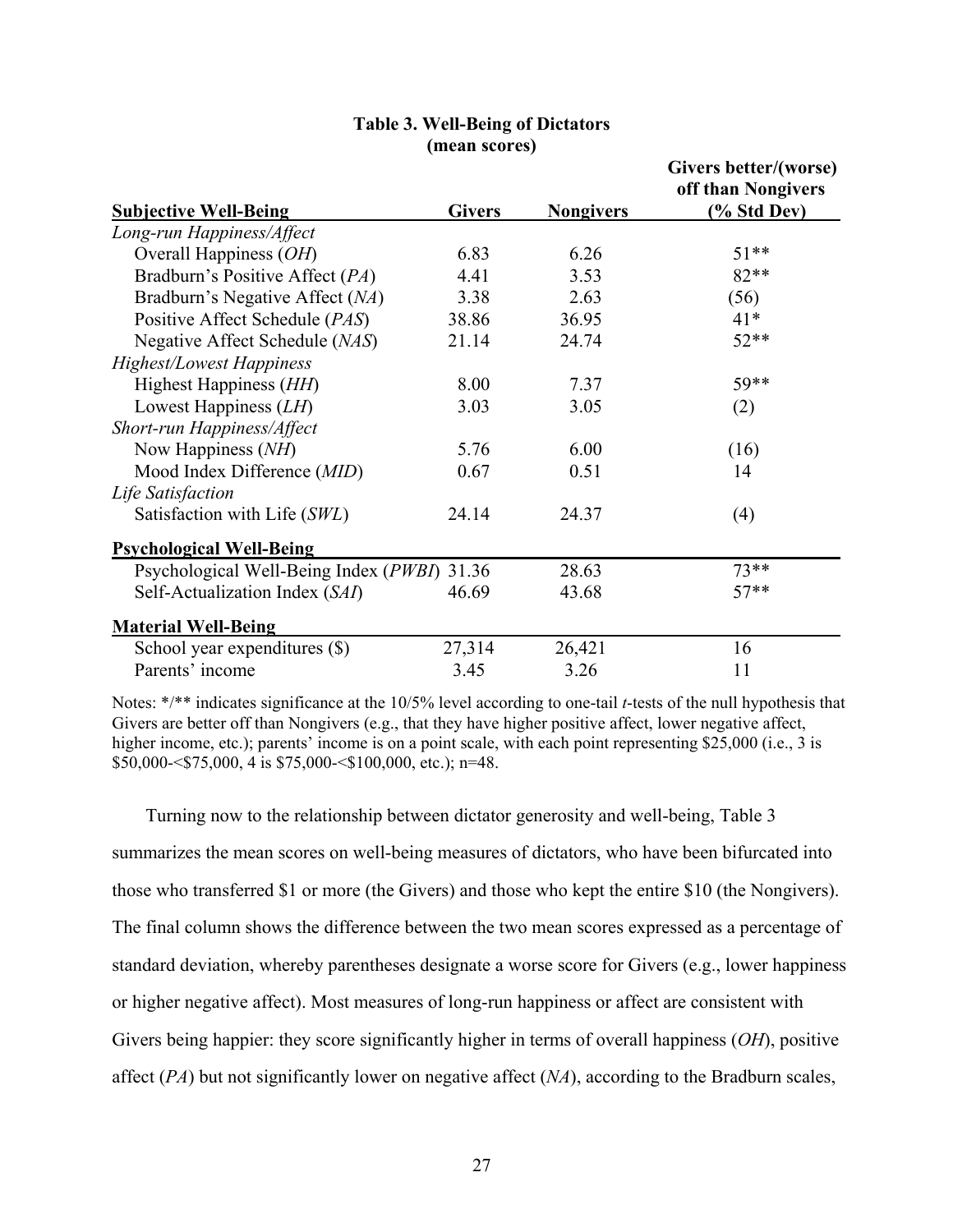<span id="page-28-0"></span>whereas they experience more positive (*PAS*, *p*=.08) and less negative affect (*NAS*), according to the PANAS scales. The one surprising result here concerns Bradburn's measure of negative affect. We conducted numerous additional tests on this instrument and found that the relation of *NA* to generosity is usually insignificant or, occasionally as here, contrary to any established hypothesis about generosity and happiness and opposite the direction indicated by every other significant measure. We conclude that *NA* is not a helpful indicator in the context of this experiment and omit it from further analysis. $25$ 

Of the remaining measures of subjective well-being, only highest happiness (*HH*) is significant: Givers reach significantly higher peaks than Nongivers. Lowest happiness (*LH*) is not significant, implying that both groups experience on average similar weekly lows around the third point on the scale: "unhappy." The measures of short-run happiness and affect, happiness now (*NH*) and the change in mood index (*MID*), also do not differ. The cognitive measure of long-run SWB, satisfaction with life (*SWL*), is statistically equal for both groups. Psychological well-being, on the other hand, is significantly greater for Givers, according to both measures: the psychological well-being index (*PWBI*) and the self-actualization index (*SAI*). Finally, the MWB of Givers, as measured by their own expenditures and their parent's income, is not significantly greater than that of Nongivers, suggesting that this does not account for differences in giving, anymore than it explained differences in SWB.

Given the low variance that is typical for SWB data, comparing mean scores understates the magnitude of differences between Givers and Nongivers. Of the statistically significant differences in long run happiness, the mean difference between Givers and Nongivers is equal to 41% to 82% of a standard deviation. Givers have higher peak happiness by 59% of a standard deviation, and their psychological well-being is greater by 57% to 73% of a standard deviation.

<sup>25</sup> The finding about *NA* may be an artifact: whereas *NAS* measures average affect, *NA* may be capturing more the recent occurrence of affective experiences (the largest anomalous difference between Givers and Nongivers on *NA* occurred on the question "During the past few weeks did you ever feel upset because someone criticized you?"). One possible explanation for the differing results between the *NA* and *NAS* scales is that, ceteris paribus, generosity is associated with less negative affect but with greater negative affective experiences, whereby the latter promote sharing by sharpening dictators' awareness of the effects of unkind behavior.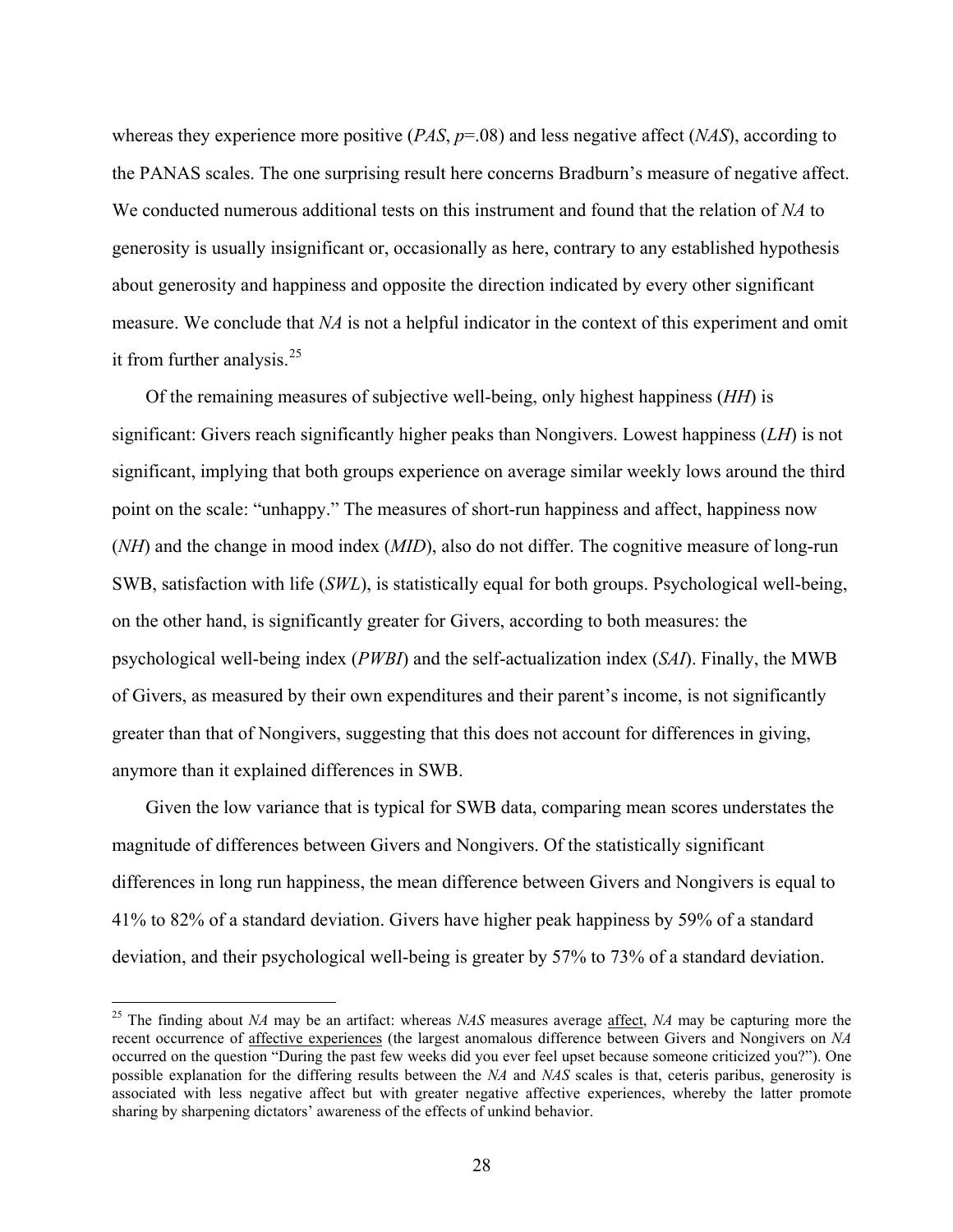<span id="page-29-0"></span>Put another way, the differences in mean scores relative to the number of points on each respective scale ranges from 5% for *PAS* to 15% for *PA*. By comparison, the equivalent differences for a variety of dramatic life events are 3% for winning the lottery (Brickman et al., 1978), 7% for being one of the Forbes superrich (Diener et al., 1985b), 14% for becoming a paraplegic accident victim (Brickman, et al., 1978) and 12% for being unemployed (Clark and Oswald, 1994). As examples, Figures 4A, 4B and 4C illustrate the frequency distributions of responses for three measures for Givers versus Nongivers: Overall happiness (*OH*), Bradburn's positive affect (*PA*) and the self-actualization index (*SAI*).

Thus, there is evidence from the summary statistics presented so far of a favorable relationship between generosity and well-being, in particular, with long-run measures of affect, of overall and peak happiness, and of psychological well-being. The analysis turns now to multivariate regression, which treats the various well-being measures as dependent variables and giving, MWB, MC scores and recruitment technique as independent variables. Since the dependent variable here is ordinal, we employ a method that also enables us to evaluate scales qualitatively. Based on both theory and practice, ordered logit and ordered probit are generally regarded as equally valid procedures for the purpose at hand (Allison, 1999 and Greene, 1997). We use ordered logit (or logistic regression) since it produces a nice statistic, called the *odds ratio*, not generated by ordered probit, for interpreting the impact of independent variables.<sup>[26](#page-29-0)</sup>

Various regressions were conducted with different specifications for giving. Independent variables included gift in dollars, gift plus gift squared, log of gift, and a dummy variable for Giver equal to 1 if the dictator gave \$1 or more and to 0 if he or she gave nothing. These

 $\overline{a}$ 

*i p*

 $26$  To understand this technique, consider first a binary logit model in which the left-hand side variable is a dichotomous outcome, e.g., happy or unhappy. If  $p_i$  is the probability of event  $i$ , then the odds ratio is simply  $\frac{p_i}{1-p_i}$ .

*i* For example, if the probability of subject *i* being happy is 0.75, then his odds of being happy is the probability of being happy divided by the probability of being unhappy, or 3=0.75/0.25 (sometimes expressed 3:1 or 3 to 1). Similarly, if  $p_i = 0.25$ , the odds ratio equals 1/3, and if  $p_i = 0.5$ , the odds ratio equals 1. The left-hand side variable in the logit model is the log of the odds ratio, called the *logit*. Ordered logit is the logical extension of binary logit to three or more ordered categories, e.g., happy, neutral and unhappy. Maximum likelihood estimates of parameters are calculated for both the left-hand side variables (measures of well-being) and the right-hand side variables (e.g., measures of generosity, MWB, etc.).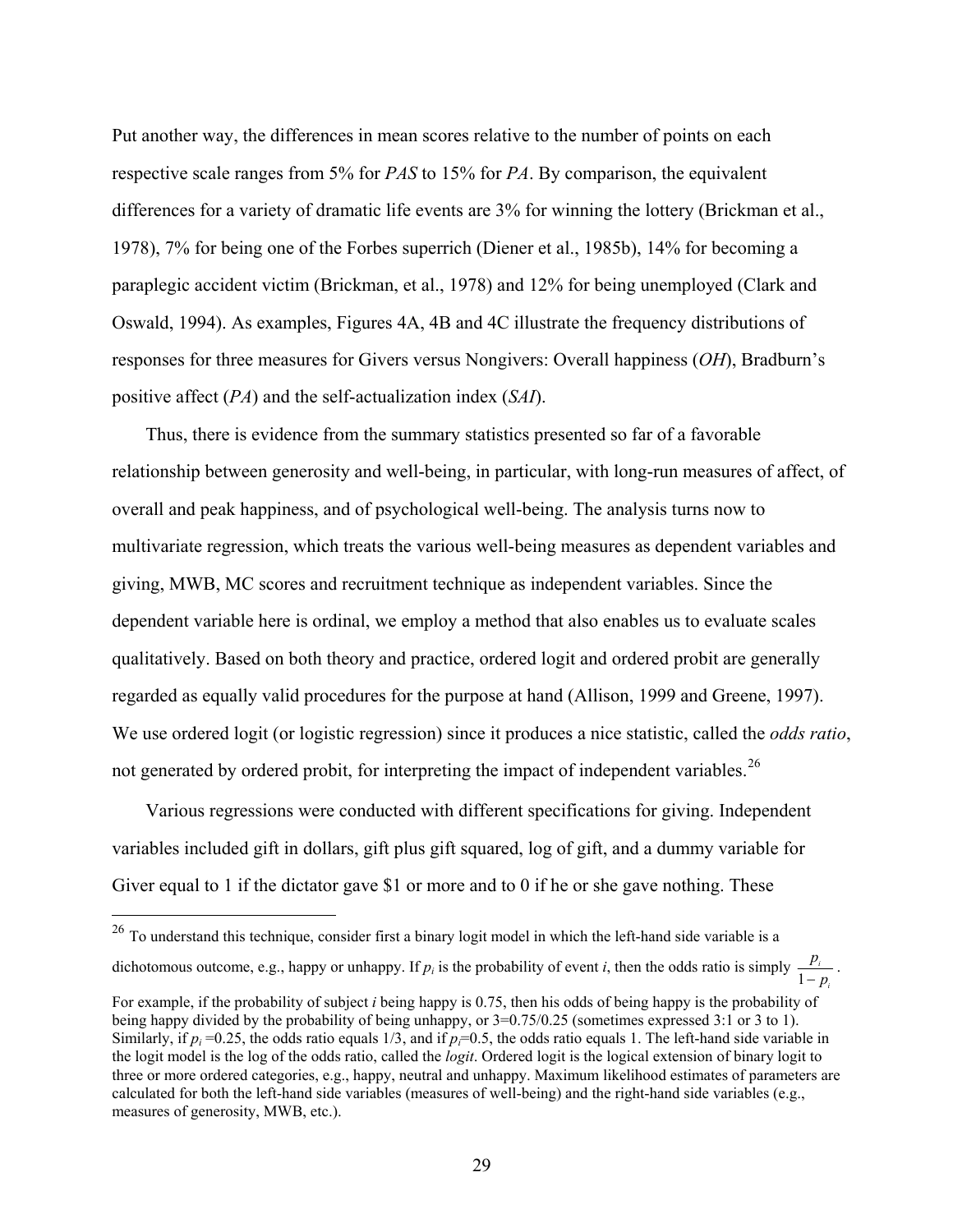

Figure 4A. Overall Happiness for Dictators Overall Happiness



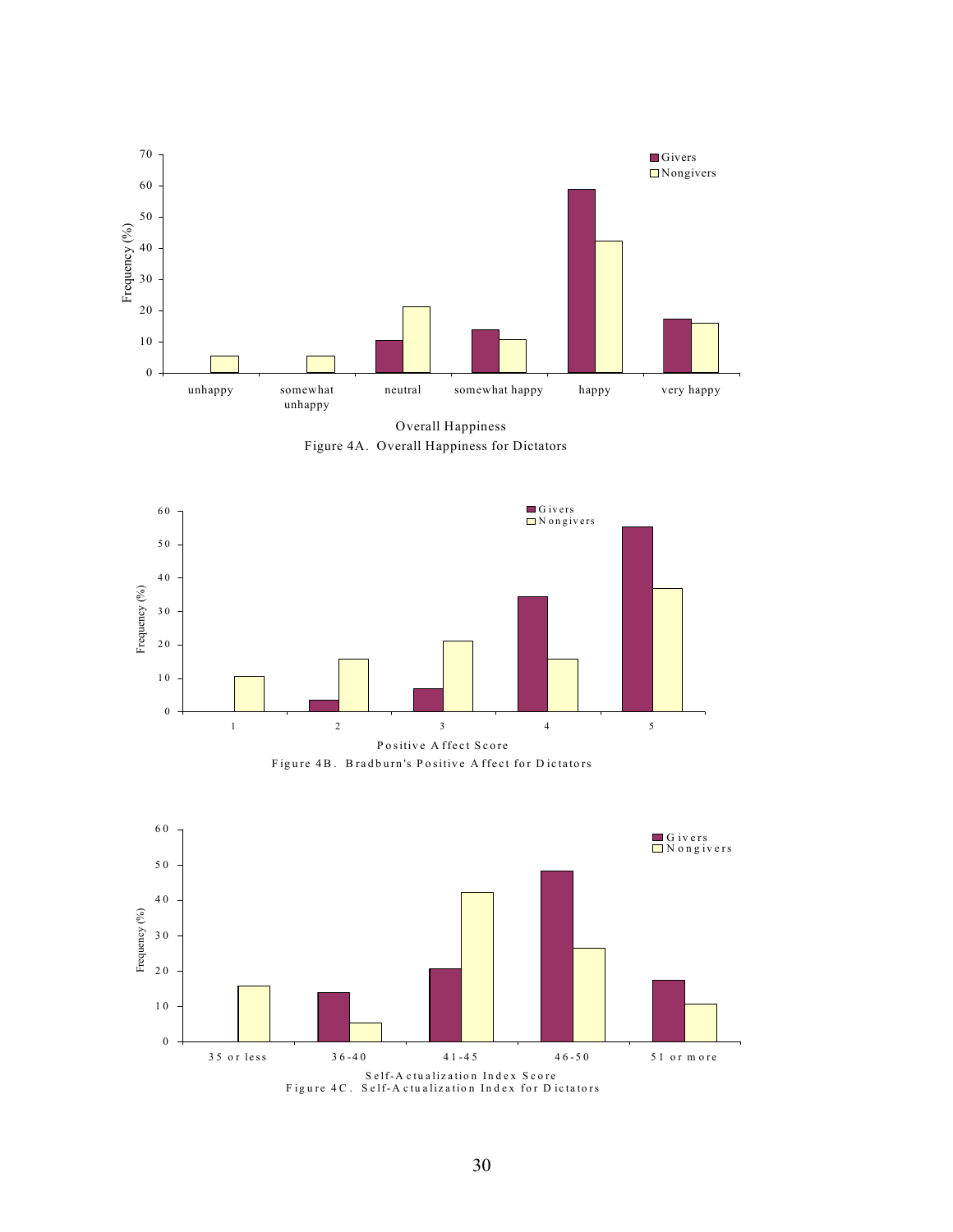|                                                                                     |                  |                                                                                                  | <b>Material well-being Marlowe-</b> |                                                 |                                           |
|-------------------------------------------------------------------------------------|------------------|--------------------------------------------------------------------------------------------------|-------------------------------------|-------------------------------------------------|-------------------------------------------|
|                                                                                     |                  | Giver Expenditures Parents' Crowne                                                               |                                     |                                                 | Recruitment                               |
| <u>Subjective Well-Being Land Land Book</u>                                         |                  | dummy (\$1000) Income scale dummy                                                                |                                     |                                                 |                                           |
| Long-run Happiness/Affect                                                           |                  |                                                                                                  |                                     |                                                 |                                           |
| Overall Happiness $(OH)$                                                            |                  | $1.07 (2.92)^* -0.13 (0.88)^{**}$ 0.04 (1.04) 0.82 (2.27)                                        |                                     |                                                 |                                           |
|                                                                                     |                  | $0.96(2.61)^*$                                                                                   |                                     | $-0.18(0.84)$ 0.05 $(1.05)$ 0.67 $(1.95)$       |                                           |
| Bradburn's Pos. Affect $(PA)$ 1.22 $(3.38)$ <sup>**</sup> 0.06 $(1.06)$             |                  |                                                                                                  |                                     | $-0.04(0.96) -0.11(0.90)$                       |                                           |
|                                                                                     | $1.33(3.77)$ **  |                                                                                                  |                                     | $-0.15(0.86) -0.06(0.94)$ 0.10 (1.10)           |                                           |
| Pos. Affect Schedule $(PAS)$ 0.86 $(2.35)*$ -0.02 (0.98)                            |                  |                                                                                                  |                                     | $0.13(1.14)$ ** $0.15(1.16)$                    |                                           |
|                                                                                     | 0.83(2.29)       |                                                                                                  |                                     | $(1.03)$ $(1.03)$ $(1.15)$ ** $(0.08)$ $(1.08)$ |                                           |
| Neg. Affect Schedule $(NAS)$ –0.87 $(0.42)^*$ 0.01 $(1.01)$                         |                  |                                                                                                  |                                     | $-0.07(0.93)$ $-0.17(0.84)$                     |                                           |
|                                                                                     | $-1.06(0.35)$ ** |                                                                                                  |                                     | $0.29(1.34)^* -0.06(0.94) -0.26(0.77)$          |                                           |
| Highest/Lowest Happiness                                                            |                  |                                                                                                  |                                     |                                                 |                                           |
| Highest Happiness ( <i>HH</i> )                                                     |                  | $1.22 (3.40)$ <sup>**</sup> $0.13 (1.14)$ <sup>**</sup> $0.10 (1.10)$ <sup>*</sup> $0.08 (1.09)$ |                                     |                                                 |                                           |
|                                                                                     |                  | $1.39(4.02)$ **                                                                                  |                                     | $-0.22(0.81)$ 0.05 $(1.05)$ 0.48 $(1.62)$       |                                           |
| Lowest Happiness $(LH)$                                                             |                  | $-0.04(0.96)$ $0.02(1.02)$ $0.05(1.05)$ $-0.19(0.82)$                                            |                                     |                                                 |                                           |
|                                                                                     | $-0.06(0.94)$    |                                                                                                  |                                     | $0.12(1.13)$ $0.06(1.06)$ $-0.22(0.80)$         |                                           |
| Short-run Happiness/Affect                                                          |                  |                                                                                                  |                                     |                                                 |                                           |
| Now Happiness (NH)                                                                  | $-0.22(0.80)$    |                                                                                                  |                                     | $-0.04(0.96)$ $0.05(1.05)$ $-0.01(0.99)$        |                                           |
|                                                                                     |                  |                                                                                                  |                                     | $-0.07(0.93)$ 0.05 $(1.05)$ $-0.09(0.91)$       |                                           |
| $-0.23(0.79)$<br>-0.07 (0.93) 0.05 (1.05) -0.09 (0.91)<br>-0.06 (0.94) -0.13 (0.88) |                  |                                                                                                  |                                     |                                                 |                                           |
|                                                                                     | 0.21(1.24)       |                                                                                                  |                                     |                                                 | $0.21(1.23) - 0.04(0.96) -0.37(0.69)$     |
| Life Satisfaction                                                                   |                  |                                                                                                  |                                     |                                                 |                                           |
| Satisfaction with Life (SWL) $0.21$ (1.23) $-0.02$ (0.98)                           |                  |                                                                                                  |                                     |                                                 | $0.19(1.21)$ ** -0.56 $(0.57)$            |
|                                                                                     | 0.13(1.14)       |                                                                                                  |                                     |                                                 | $0.13(1.14)$ $0.20(1.22)$ ** -0.67 (0.51) |
|                                                                                     |                  |                                                                                                  |                                     |                                                 |                                           |

## **Table 4. Summary of Ordered Logit Regression Results Coefficients (Odds ratios)**

| Psychological Well-Being        |                                        |                                                                      |
|---------------------------------|----------------------------------------|----------------------------------------------------------------------|
| Psych. WB Index ( <i>PWBI</i> ) | $1.57(4.80)$ <sup>**</sup> 0.02 (1.02) | $0.17(1.19)$ ** $0.22(1.24)$                                         |
|                                 | $1.61(5.02)$ **                        | $-0.14(0.87)$ 0.16 $(1.17)$ <sup>**</sup> 0.36 $(1.44)$              |
| Self-Actualiz. Index (SAI)      | $1.46(4.32)$ ** $-0.07(0.93)$          | $0.13(1.14)$ ** $0.91(2.49)$ *                                       |
|                                 | $1.54(4.66)$ **                        | $-0.22(0.80)$ 0.13 $(1.14)$ <sup>**</sup> 0.87 $(2.39)$ <sup>*</sup> |

Notes: \*/\*\* indicates significance at the 10/5% level; values in parentheses refer to odds ratios; n=48.

regressions yielded similar effects in terms of sign, although the best fit was associated with the Giver dummy. That is, the size of the gift did not matter for these well-being measures. We report, therefore, only the results using the Giver dummy, which are also considerably easier to interpret (this also validates the distinction made on Table 3 between Givers and Nongivers). Table 4 presents a summary of the regression results. The dependent well-being variables are noted in the first column and the Giver dummy in the second. Separate regressions are reported for each of the two MWB measures: expenditures in thousands of dollars and parents' income. The Marlowe-Crowne scale is included to control for a response bias, and, finally, the recruitment dummy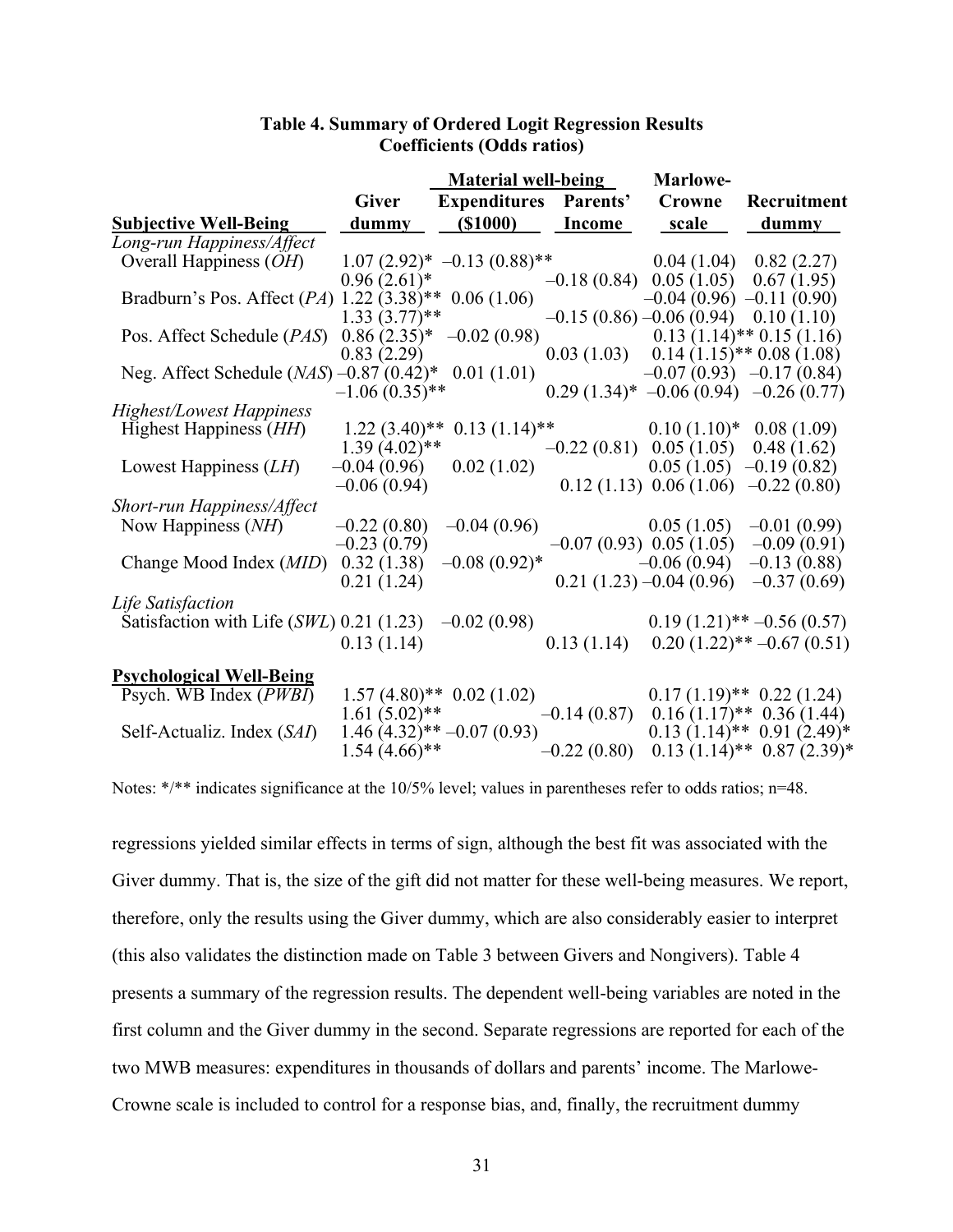equals 1 if the subject was recruited from a class explicitly for money and 0 if the subject originally signed up to fulfill a class requirement.

Let us begin with a simple example of how these results can be interpreted. The second row for Highest Happiness presents the findings for the regression of this variable on parents' income, the MC scale and the recruitment dummy. In the Giver column, the first value of 1.39 is the coefficient from the ordered logit. The positive value indicates that being a Giver is associated with greater peak happiness, but it is not a convenient statistic for interpreting the magnitude of this effect. A somewhat better number for this purpose is the odds ratio, which is the second value in parentheses. The odds ratio of 4.02 for the Giver dummy means that the predicted odds of a Giver achieving highest happiness are about four times those for Nongivers. That is, if the odds of a particular Nongiver having peak happiness are 1, then the odds of an equivalent Giver (one with the same parents' income, MC score and recruitment method) achieving this are about 4. Or, if a particular Nongiver's odds of highest happiness are 1/2, an equivalent Giver's odds are about 2. This holds irrespective of the values of the right-hand side variables or of the break-off point for defining highest happiness. These factors affect the odds but not the odds ratio between Givers and Nongivers. This result is significant at the 5% level.

The remaining explanatory variables are not significant, but it is helpful to review how to interpret them. The coefficient of -0.22 on parents' income indicates that this is inversely related to highest happiness. Just as a positive coefficient corresponds to an odds ratio greater than 1, a negative coefficient corresponds to an odds ratio of less than 1. The odds ratio indicates the effect of a one-unit change, so a value of 0.81 means that a one point increase in parents' income (about \$25,000) reduces the odds of highest happiness by 0.81 or, put differently, increases the odds of forgoing highest happiness by 23% (from the inverse 1/0.81). The odds ratio of 1.05 for the MC scale suggests that a one point increase in the 33-point MC scale results in a 5% increase in the odds of reported (in this case, overreported) peak happiness, and the odds ratio on the recruitment dummy means subjects recruited from classes for money have greater odds of highest happiness.

Reviewing the results on this table as a whole, we see that they largely corroborate what the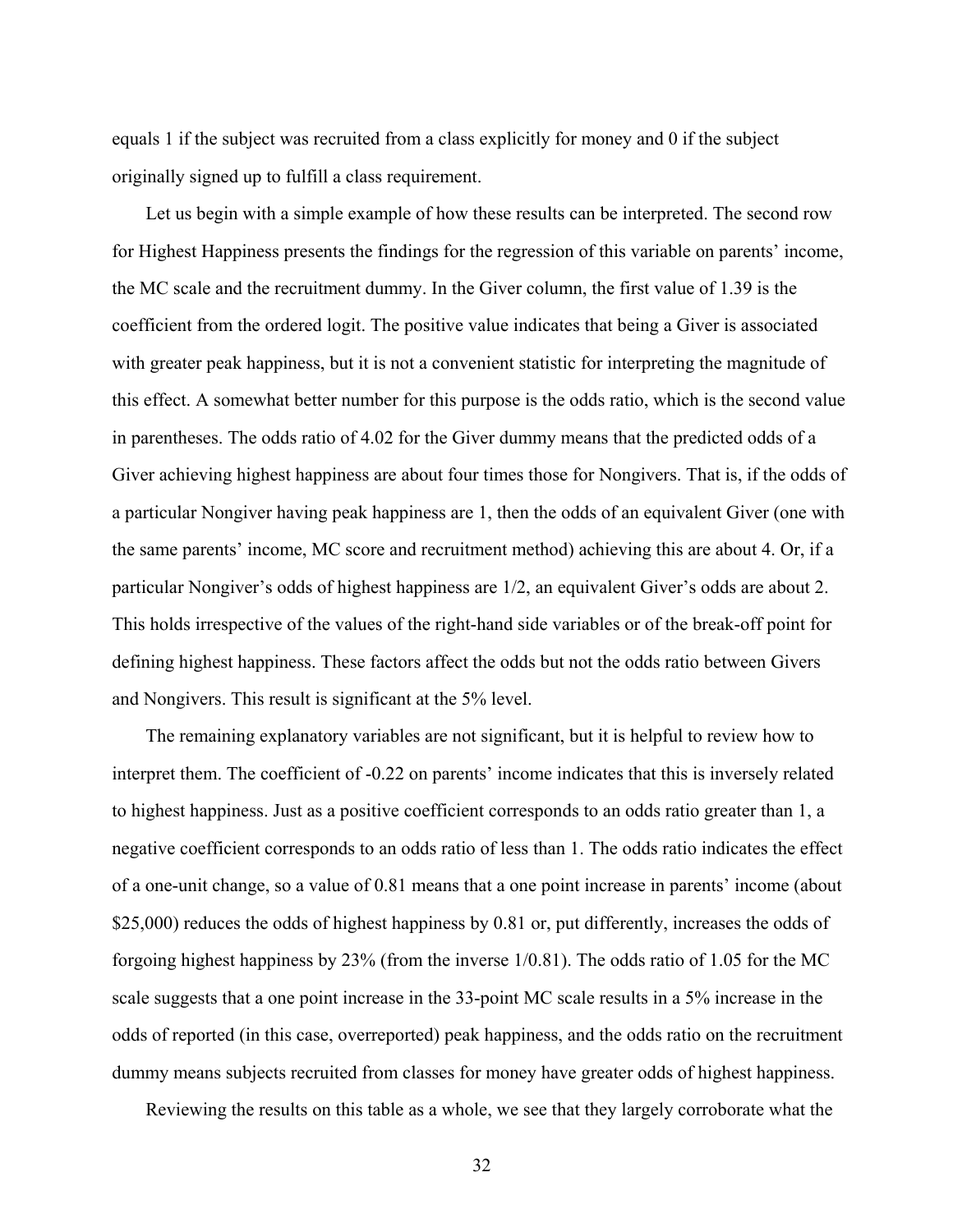<span id="page-33-0"></span>summary statistics show. Giving is not significantly related to short run happiness or affect, lowest happiness and life satisfaction. The significant results on subjective and psychological well-being are correlated in the same way. Highest happiness and the two psychological well-being measures continue to be highly significant. Givers have about 3 to 4 times greater odds of highest happiness and 4 to 5 times greater odds of psychological well-being. Some of the measures of long run happiness, though, slip in significance somewhat, depending mostly on the specification for MWB. Relative to Nongivers, Givers have approximately 2 to 4 times greater odds of overall happiness and positive affect and about 40% the odds of negative affect. Only four of the 22 MWB coefficients are significant (two marginally), and three of these suggest an unfavorable effect of MWB on SWB.<sup>[27](#page-33-0)</sup> Finally, controlling for other variables, only four of the well-being measures (*PAS*, *SWL*, *PWBI* and *SAI*) are significantly related to the MC scale, whereas *NAS*, *NH*, *HH* and *LH*, which were significant using simple correlation coefficients, are no longer significant. The recruitment dummy is insignificant, except for marginally significant case of *SAI*, suggesting recruitment method was not important for this experiment.

#### *4.2.Analysis of Hypotheses*

 $\overline{a}$ 

The results presented above establish that generosity is favorably correlated with certain measures of well-being in this experiment. We now consider each of the four hypotheses, outlined in the previous section, about possible causes for these correlations.

**Generosity Hypothesis:** According to this, people give in order to feel better, in which case one would expect Givers to experience, on average, a more favorable mood change, or *MID* score. As indicated in Table 3, however, the 0.67 mean mood improvement of Givers is not significantly greater than the 0.51 value for Nongivers (*p*=0.323), and this is further substantiated with the ordered logit results reported in Table 4. Nevertheless, this could be due to self-selection: some,

 $27$  Even for the one positive and significant finding, an interpretation of the coefficients implies a minor role for MWB relative to giving: the boost in highest happiness from being a Giver is equivalent to having approximately \$9500 of additional expenditures over the school year. This is striking since being a Giver is associated with giving as little as one dollar, and on average \$3.72, whereas \$9500 is 1.75 standard deviations from the mean expenditures of \$26,960.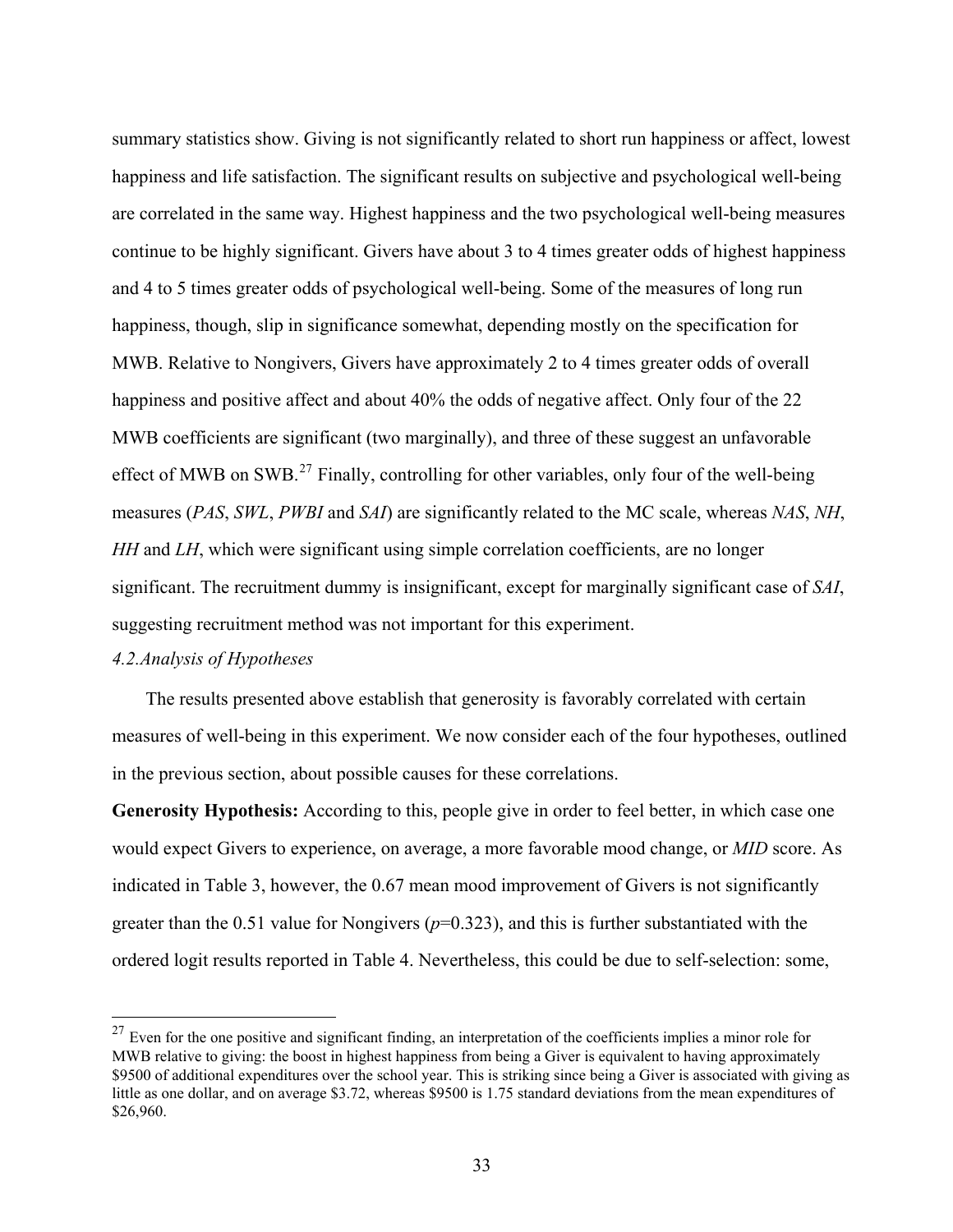<span id="page-34-0"></span>who are made happier by giving, do so, whereas others, who are made happier by not giving, do not.<sup>[28](#page-34-0)</sup> For this reason, we also consider the *MID* scores of Room A subjects in the Control group, who had no opportunity to share their \$10 endowment. Room A subjects in the Dictator treatment should experience, on average, a bigger boost in mood than their counterparts in the Control since subjects who are made happier by giving should register a larger improvement in mood in the former versus the latter treatment (and subjects whose happiness is not improved by giving should be unaffected by the difference in treatments). Table 5 summarizes the mean *MID* values for Rooms A and B in both the Dictator and Control treatments. The mood change reported by Room A subjects in the Dictator treatment  $(0.60)$  is not significantly greater ( $p=0.947$ ) than the Control (1.02), in fact, the Control *MID* is larger. Even if one takes just the Givers in the Dictator treatment, who presumably benefit from giving, their mean *MID* of 0.67 is not greater than that in the Room A Control  $(p=0.887)$ , as indicated in the last line of the table. Using gift in dollars as an independent variable in ordered logit regressions similarly produces no significant results. Thus, we find no evidence that generosity *directly* causes happiness.

|                                          |            |          | Treatment | $H_0$ : Dictator>Control |  |  |
|------------------------------------------|------------|----------|-----------|--------------------------|--|--|
| Room                                     |            | Dictator | Control   | $(p$ -value)             |  |  |
| Room A                                   | MID        | 0.60     | 1.02      | 0.947                    |  |  |
|                                          | n          | 48       | 45        |                          |  |  |
| Room B                                   | <b>MID</b> | $-0.94$  | $-1.16$   | 0.238                    |  |  |
|                                          | n          | 48       | 45        |                          |  |  |
| $H_0$ : Room A>Room B                    |            |          |           |                          |  |  |
| $(p$ -value)                             |            | 0.001    | 0.001     |                          |  |  |
| Using Givers only in Dictator Treatment: |            |          |           |                          |  |  |
| Room A                                   | MID        | 0.67     | 1.02      | 0.887                    |  |  |
|                                          | n          | 29       | 45        |                          |  |  |

## **Table 5. Mean Mood Change (***MID***)**

**Happiness Hypothesis:** This hypothesis reverses the causality from the previous one and proposes that happiness causes generosity. Specifically, subjects who enjoy greater happiness (*NH*) or a better mood (*MI1*) just prior to the allocation decision are hypothesized to be more generous. Table 6 summarizes the results on dictator generosity as they pertain to this and the

<sup>&</sup>lt;sup>28</sup> We are indebted to George Loewenstein for first pointing out to us the need to state this point explicitly.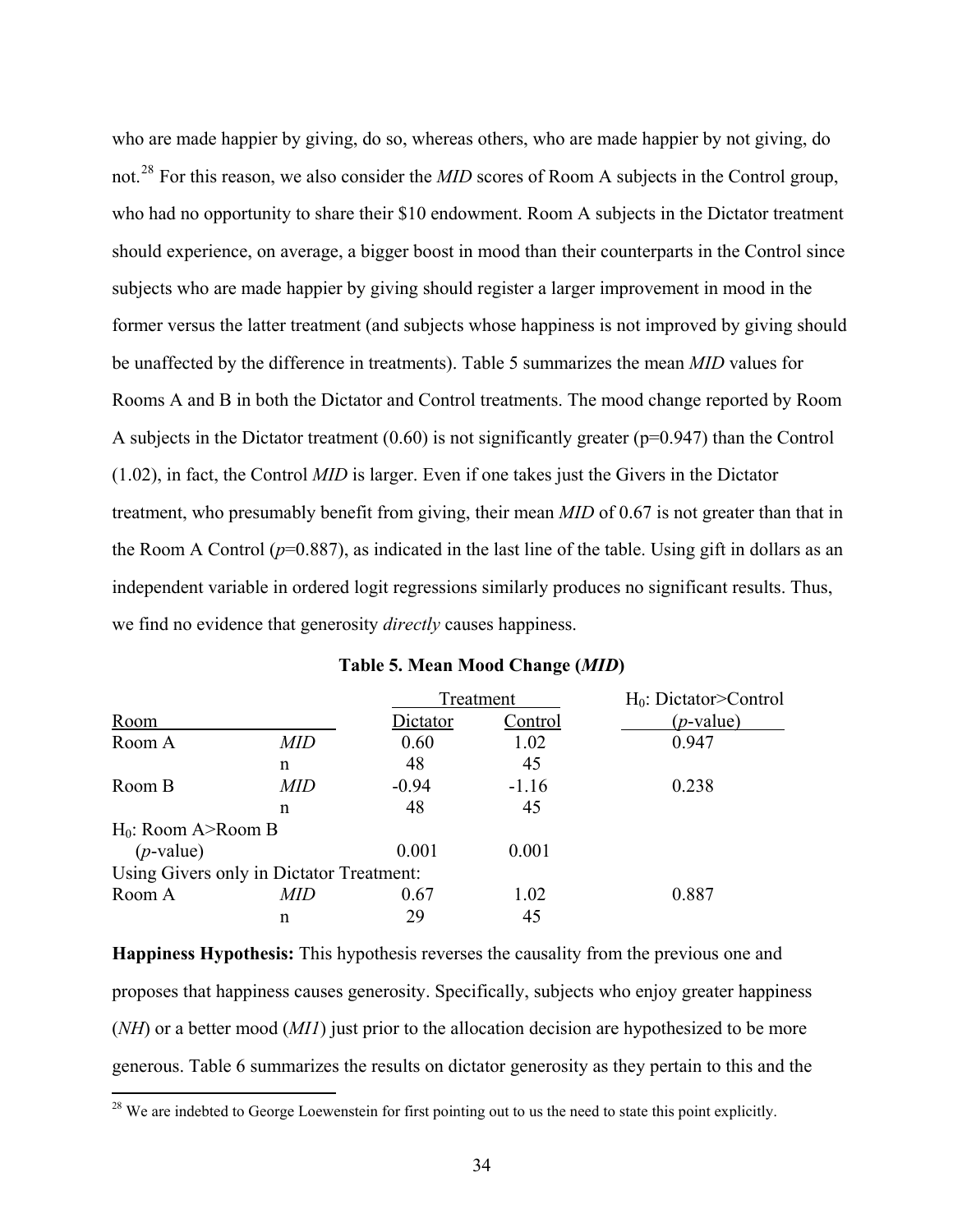other two remaining hypotheses. As one test of the happiness hypothesis, for example, subjects are split at the median value for *NH*. The first column shows the mean gifts of those with high *NH* (\$2.07) and low *NH* (\$2.53), respectively, and the *p*-value of 0.58 from a one-tail *t*-test of the null hypothesis that high NH subjects are more generous than low *NH* subjects. Thus, high *NH* subjects actually give less than low *NH* subjects, but this difference is not significant. Although the happiness hypothesis was only formulated with respect to gift size, it is interesting to see whether the decision to give is related to pre-allocation happiness. The second column indicates that 62.1% of high *NH* subjects gave something as opposed to 57.9% of low NH subjects, again an insignificant difference. Using *MI1* as a measure of mood, we also fail to find any evidence in support of the happiness hypothesis, in fact, both the gift size and the decision to give are insignificantly opposite expectations for them. Multivariate analysis leads to similar results. In OLS regressions of the Gift on *NH* or *MI1*, Expenditures or Parents' income, and the Recruitment dummy, we find no statistically significant relationships. In binary logit regressions in which the dependent variable is {1,0}={Giver, Nongiver}, none of the coefficients on *NH*, *MI1*, Expenditures, Parents' income or the Recruitment dummy is significant at conventional levels. Thus, we find no evidence that happiness causes generosity.

## **Table 6. Dictator Generosity (Mean Gifts, % of Givers)**

|                 | Happiness Hypothesis |        |                    |                         |                           | Material Well-Being Hyp |                           |             | Psych Well-Being Hyp |             |      |             |
|-----------------|----------------------|--------|--------------------|-------------------------|---------------------------|-------------------------|---------------------------|-------------|----------------------|-------------|------|-------------|
|                 | NН                   |        | МH                 |                         | Expends                   |                         | Parents' Inc              |             | <b>PWBI</b>          |             | SAI  |             |
|                 | Gift                 | Givers |                    | Gift Givers Gift Givers |                           |                         |                           | Gift Givers |                      | Gift Givers |      | Gift Givers |
|                 |                      | $(\%)$ |                    | $(\%)$                  | $\left( \text{\$}\right)$ | (%)                     | $\left( \text{\$}\right)$ | $(\%)$      |                      | $(\% )$     |      | $($ %)      |
| High            | 2.07                 | 62.1   | 1.96               | 58.3                    | 1.93                      | 60.7                    | 2.25                      | 56.2        | 2.42                 | 79.2        | 2.42 | 73.1        |
| Low             | 2.53                 | 57.9   | 2.54               | 62.5                    |                           | 60.0                    | 2.25                      | 68.7        | 2.08                 | 41.7        | 2.05 | 45.4        |
| $p$ -value 0.71 |                      | 0.39   | $\vert 0.76 \vert$ | 0.88                    | $\vert 0.82 \vert$        | 0.48                    | 0.50                      | 0.80        | 0.34                 | 0.01        | 0.32 | 0.03        |

Notes: For each variable (e.g., *NH*), dictators are split into those who score at or above the median in terms of that variable (High) and those who are below the median of that variable (Low). The Gift columns indicate the mean gifts for each group as well as the *p*-value for a one-tail *t*-test of the null hypothesis that the Gift of the High group is greater than that of the Low group. The Giver columns show the proportion of givers for each group and the *p*-value for a one-tail *z*-test of the hypothesis that the fraction of Givers in the High group exceed that in the Low group. Results that pertain to the specific predictions of each hypothesis are indicated in boxes, and significant results are in bold type.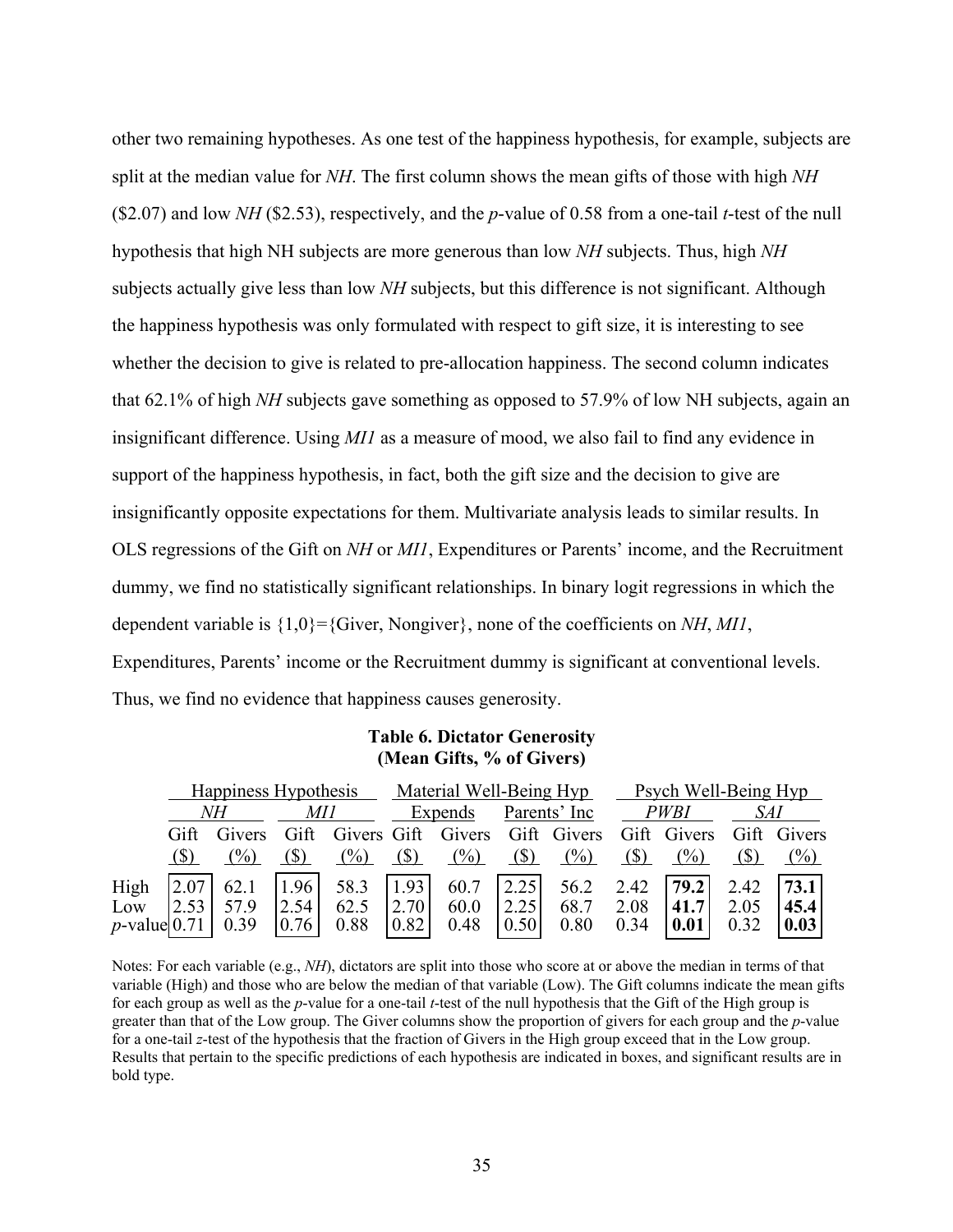<span id="page-36-0"></span>**Material Well-Being Hypothesis:** Is material well-being the tertiary causal factor of both generosity and happiness? First, on the MWB-generosity relation, the middle rubric of Table 6 shows no support that subjects with high expenditures or parents' income give any more in dollar terms or are any more likely to give. Similarly, OLS regressions of dictator Gifts on either measure of MWB, both with and without the Recruitment dummy, yield no significant results. The same is true of binary logit regressions of the Giver variable on these explanatory variables.

|                    |                           | Mean Scores          |                      |                      |                      |                      |          |  |
|--------------------|---------------------------|----------------------|----------------------|----------------------|----------------------|----------------------|----------|--|
| <b>MWB</b> Measure |                           | OН                   | PA                   | <b>PAS</b>           | <i>NAS</i>           | <b>SWL</b>           | n        |  |
| Expenditures       | High<br>Low<br>$p$ -value | 6.50<br>6.75<br>0.77 | 4.25<br>3.80<br>0.09 | 38.3<br>37.8<br>0.38 | 22.0<br>23.4<br>0.25 | 23.2<br>25.6<br>0.92 | 28<br>20 |  |
| Parents' income    | High<br>Low<br>$p$ -value | 6.44<br>6.94<br>0.93 | 4.00<br>4.19<br>0.70 | 379<br>38.6<br>0.68  | 233<br>21.0<br>0.86  | 24 2<br>24.2<br>0.49 | 32<br>16 |  |

**Table 7. Results on Hedonic Happiness and Material Well-Being** 

Notes: Dictators are split into those who score at or above the median MWB and those who are below it. Each column indicates the mean SWB for each group and the *p*-value for a one-tail *t*-test of the null hypothesis that High group is better than the Low group in terms of hedonic happiness.

Regarding the MWB-happiness relation, there is no initial support from any of the 28 correlation coefficients on Table 2. Analogous to Table 6, Table 7 splits subjects at the median for each of the two measures of MWB and reports mean values of the relevant hedonic happiness measures (*OH*, *PA*, *PAS*, *NAS* and *SWL*) separately for High and Low MWB subjects. None of the predictions of this hypothesis for SWB is significant at conventional levels. There is weakly significant evidence that expenditures increase *PA* but also that parents' income decreases *OH* (opposite the hypothesis). Regression analysis comes to similar conclusions. As previously discussed, only one of the 18 MWB odds ratios for the ordered logit regressions reported on Table 4 indicates a significant favorable impact on SWB, and three suggest the opposite effect.<sup>[29](#page-36-0)</sup> Thus,

<u>.</u>

<sup>&</sup>lt;sup>29</sup> Although the happiness hypothesis is formulated with respect to *long run* hedonic happiness, the pattern of mood changes displayed on Table 5 might be seen as consistent with this hypothesis for *short run* happiness: Room A subjects, whose payments are usually larger than those of Room B subjects, also experience significantly greater mood improvements. Nevertheless, only Room A subjects know their actual payments at the time they complete the second mood index, so Room B mood change is based on expectations of payment, or perhaps on something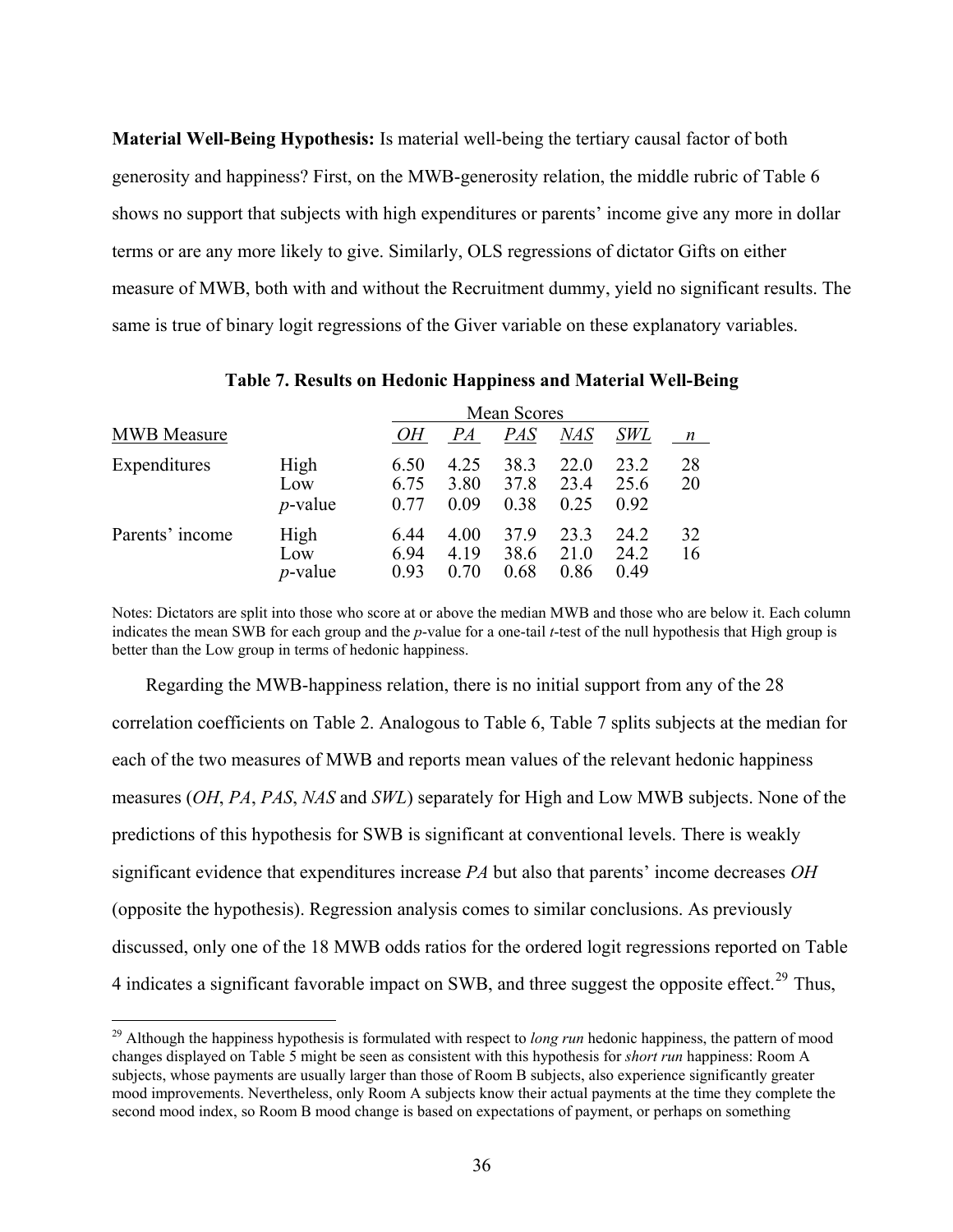the evidence does not favor MWB as the factor that causes generosity or happiness.

**Psychological Well-Being Hypothesis:** We have seen from a comparison of means (Table 3) and ordered logit regressions (Table 4) that Givers are more likely to be psychologically healthy and self-actualizing. In fact, these are the quantitatively largest and statistically most significant results between giving and well-being from the ordered logit analysis. The claim advanced by this hypothesis, however, is that those higher in PWB are more likely to be Givers and will have more favorable overall happiness, peak happiness and affect. On the first question of PWB and generosity, the right hand rubric of Table 6 is affirmative. Whereas 79.2% of High *PWBI* subjects give some positive amount, only 41.7% of Low *PWBI* subjects do so. Similarly, 73.1% of High *SAI* subjects decide to give, but only 45.4% of Low *SAI* subjects. Both of these results are statistically significant. Although this hypothesis does not state whether high PWB subjects will give more in dollar terms, it turns out that they do, although these differences are not significant. The Giver-PWB relation is also corroborated by the multivariate analysis reported in Table 9. The first two rows of the top rubric summarize logit regressions of the Giver dummy on *PWBI*, the two MWB measures (separately) and the recruitment dummy. These indicate that a one point increase in the 31 point *PWBI* scale is associated with a significant 23%-26% increase in the odds of giving. Similarly, the first two rows of the bottom rubric presents the results of the analogous regression on *SAI* and indicate that a one point increase on the 46 point *SAI* scale significantly increases the odds of giving by between 14% and 16%.

On the PWB-SWB relation, Table 8 presents results in a format analogous to Tables 6 and 7. Those high in PWB register more favorably on all relevant SWB measures, and all but one of these differences is significant. Multivariate ordered logit regressions summarized in Table 9 come to almost identical conclusions: both PWB measures indicate a favorable effect on all the targeted SWB measures, and the significance levels are also the same as in Table 8, save the

altogether different such as the asymmetric power relation. In the absence of any significant correlation between payment amount and mood change for Room A subjects, the latter seems the more plausible explanation for the Room B mood change.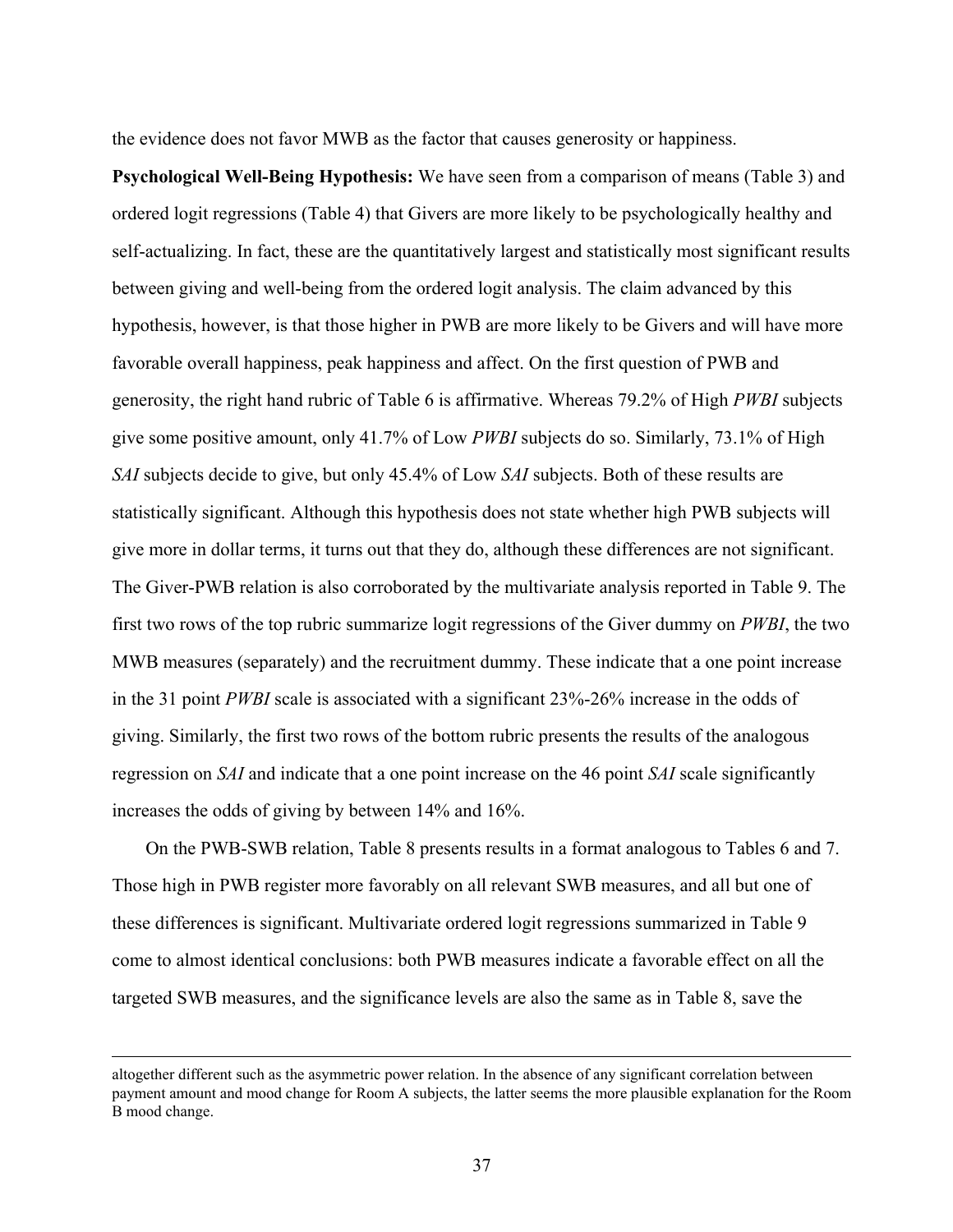|                                 | Mean Scores                    |                      |                      |                             |                             |                      |                  |  |
|---------------------------------|--------------------------------|----------------------|----------------------|-----------------------------|-----------------------------|----------------------|------------------|--|
| <b>PWB</b> Measure              |                                | OН                   | PA                   | PAS                         | <b>NAS</b>                  | HН                   | $\boldsymbol{n}$ |  |
| Psych. WB Index ( <i>PWBI</i> ) | High<br>Low<br>$p$ -value      | 6.96<br>6.25<br>0.01 | 4.35<br>3.75<br>0.04 | <b>39.8</b><br>36.3<br>0.01 | 19.2<br>25.9<br>0.01        | 8.13<br>7.38<br>0.01 | 24<br>24         |  |
| Self-Actual. Index (SAI)        | High<br>Low<br><i>p</i> -value | 7.08<br>6.05<br>0.01 | 4.42<br>3.64<br>0.01 | 40.0<br>35.8<br>0.01        | 20.5<br><b>25.0</b><br>0.01 | 7.92<br>7.55<br>0.12 | 26<br>22         |  |

## **Table 8. Results on Subjective and Psychological Well-Being**

Notes: Dictators are split into those who score at or above the median PWB and those who are below it. Each column indicates the mean SWB for each group and the *p*-value for a one-tail *t*-test of the null hypothesis that High group is better than the Low group in terms of SWB. Significant results are in bold type.

## **Table 9. Summary of Logit Regressions on Psychological Well-Being Coefficients (Odds ratios)**

|                                                                         |                  | <b>Material well-being</b>                                                        | Marlowe- |                                                         |  |  |
|-------------------------------------------------------------------------|------------------|-----------------------------------------------------------------------------------|----------|---------------------------------------------------------|--|--|
|                                                                         | <b>PWB</b>       | <b>Expenditures Parents'</b>                                                      | Crowne   | Recruitment                                             |  |  |
| <u>Dependent variable Measure (\$1000) Income scale</u>                 |                  |                                                                                   |          | <u>dummy</u>                                            |  |  |
| PWB Measure: Psych. WB Index                                            |                  |                                                                                   |          |                                                         |  |  |
| Giver dummy                                                             |                  | $0.21(1.23)$ ** $0.04(1.04)$                                                      |          | $-0.38(0.68)$<br>$-0.39(0.68)$<br>$-0.39(0.68)$         |  |  |
|                                                                         | $0.23(1.26)$ **  |                                                                                   |          |                                                         |  |  |
| Overall Happiness $(OH)$                                                |                  | $0.39(1.48)$ ** -0.15 $(0.86)$ **                                                 |          | $-0.06(0.94)$ 0.85 $(2.35)$                             |  |  |
|                                                                         | $0.33(1.39)$ **  |                                                                                   |          | $-0.07(0.93)-0.03(0.97)$ 0.59 (1.80)                    |  |  |
| Bradburn's Pos. Affect $(PA)$ 0.27 $(1.31)**$ 0.06 (1.06)               |                  |                                                                                   |          | $-0.11(0.90)$ * $-0.29(0.75)$                           |  |  |
|                                                                         | $0.28(1.32)$ **  |                                                                                   |          | $-0.03(0.97)-0.11(0.89)*-0.13(0.88)$                    |  |  |
| Pos. Affect Schedule $(PAS)$ 0.29 $(1.33)$ <sup>**</sup> -0.03 $(0.97)$ |                  |                                                                                   |          | $0.06(1.06)$ $0.23(1.26)$                               |  |  |
|                                                                         | $0.28(1.32)$ **  |                                                                                   |          | $0.07(1.07)$ $0.07(1.07)^*$ $0.10(1.11)$                |  |  |
| Neg. Affect Schedule $(NAS)$ –0.29 $(0.75)$ <sup>**</sup> 0.04 (1.04)   |                  |                                                                                   |          | $-0.00(1.00)$ $-0.18(0.84)$                             |  |  |
|                                                                         | $-0.28(0.76)$ ** |                                                                                   |          | $0.23(1.26)$ $0.01(1.01)$ $-0.23(0.79)$                 |  |  |
| Highest Happiness (HH)                                                  |                  | $0.27 (1.31)$ <sup>**</sup> $0.13 (1.13)$ <sup>**</sup> $0.03 (1.03) 0.13 (1.14)$ |          |                                                         |  |  |
|                                                                         |                  | $0.27(1.31)$ <sup>**</sup>                                                        |          | $-0.10(0.91) -0.01(0.99)$ 0.48 (1.61)                   |  |  |
| PWB Measure: Self-Actual. Index                                         |                  |                                                                                   |          |                                                         |  |  |
| Giver dummy                                                             |                  | $0.15(1.16)$ ** $0.08(1.09)$                                                      |          | $-0.73(0.48)$<br>$-0.54(0.58)$                          |  |  |
|                                                                         | $0.13(1.14)$ **  |                                                                                   |          |                                                         |  |  |
| Overall Happiness $(OH)$                                                |                  | $0.16(1.18)$ ** -0.10 $(0.90)$ *                                                  |          | $-0.03(0.97)$ 0.39 (1.47)                               |  |  |
|                                                                         |                  | $0.18(1.19)$ <sup>**</sup>                                                        |          | $-0.07(0.93)$ $-0.02(0.98)$ 0.17 $(1.19)$               |  |  |
| Bradburn's Pos. Affect (PA) 0.23 (1.26)** 0.14 (1.16)**                 |                  |                                                                                   |          | $-0.11(0.90)^* - 0.95(0.39)$                            |  |  |
|                                                                         | $0.17(1.19)$ **  |                                                                                   |          | $-0.07(0.93) -0.11(0.90)$ * $-0.41(0.66)$               |  |  |
| Pos. Affect Schedule ( <i>PAS</i> )                                     |                  | $0.21(1.24)$ <sup>**</sup> $0.04(1.05)$                                           |          | $0.09(1.10)^* - 0.54(0.58)$                             |  |  |
|                                                                         | $0.21(1.23)$ **  |                                                                                   |          | $0.17(1.19)$ $0.10(1.10)*-0.38(0.68)$                   |  |  |
| Neg. Affect Schedule $(NAS)$ –0.09 $(0.92)$ * –0.00 $(1.00)$            |                  |                                                                                   |          | $-0.04(0.96)$ $-0.02(0.98)$                             |  |  |
|                                                                         | $-0.08(0.92)$    |                                                                                   |          | $0.22(1.25) -0.03(0.98) -0.09(0.91)$                    |  |  |
| Highest Happiness ( <i>HH</i> )                                         |                  |                                                                                   |          | $0.06(1.06)$ $0.15(1.16)$ ** $0.07(1.08)$ $-0.09(0.92)$ |  |  |
|                                                                         | 0.02(1.02)       |                                                                                   |          | $-0.14(0.87)$ 0.04 (1.04) 0.31 (1.37)                   |  |  |

Notes: \*/\*\* indicates significance at the 10/5% level; n=48.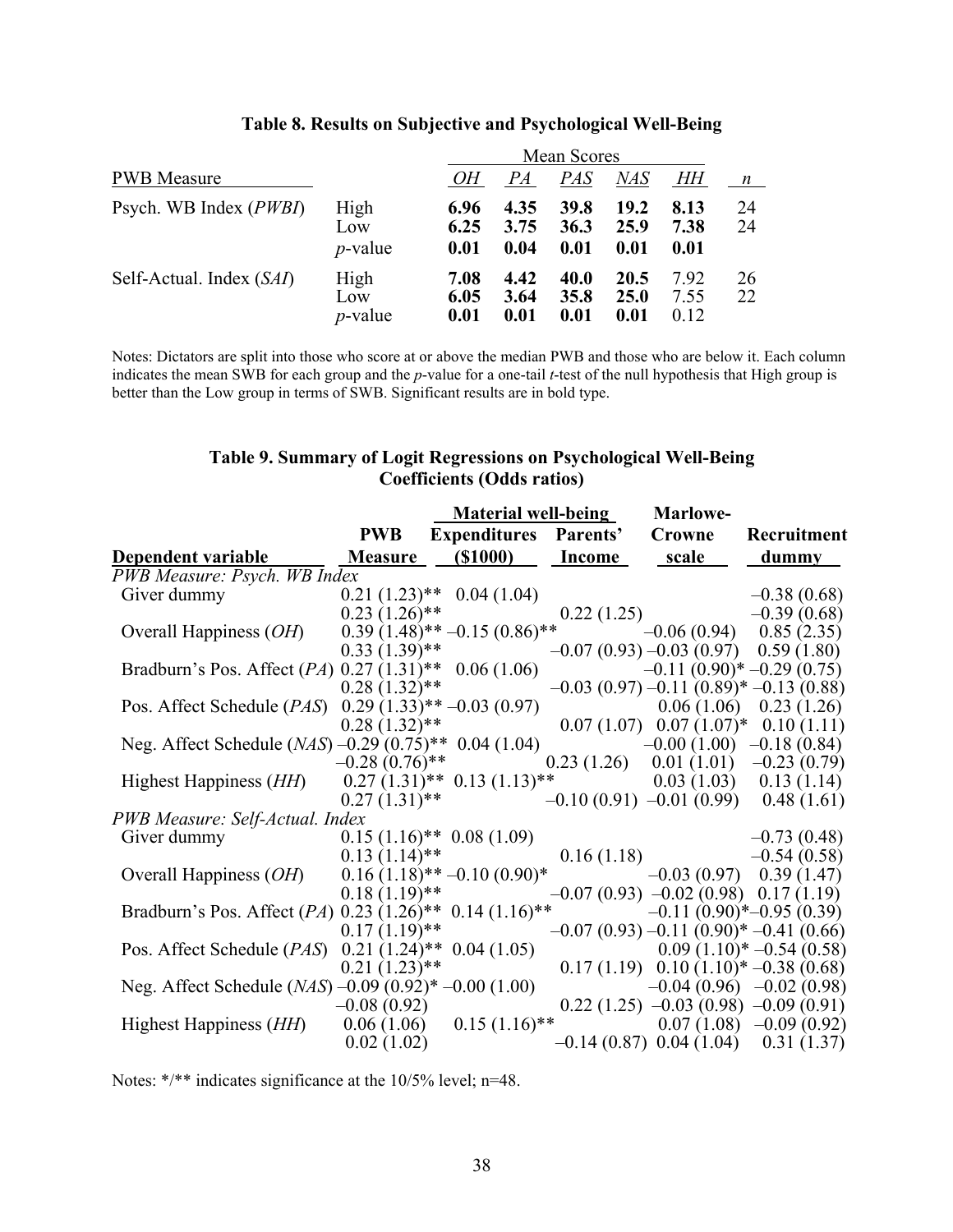<span id="page-39-0"></span>effect of *SAI* on *NAS*, which slips to borderline significance (with *p*-values of .09 to .11). More generally, the signs of the coefficients on the PWB measures are as predicted for all 24 regressions in Table 9, and of the four regressions for each of the dependent variables, all four are significant for Giver, *OH*, *PA* and *PAS*, and two of four are significant for *NAS* and *HH*.

Thus, the PWB-Giver and PWB-SWB relations are consistent with the psychological wellbeing hypothesis and prove to be very robust with respect to alternate specifications of PWB, SWB, MWB and method of analysis, as seen in Tables 6, 8 and 9. Even the weaker significance of some measures of the SWB-Giver relation in Table 4 is supportive: the PWB hypothesis states that the only direct relations are PWB-Giver and PWB-SWB, both of which are presumably subject to independent error, a fact that would weaken the indirect SWB-Giver relation.

Nevertheless, an alternative explanation for the PWB-Giver-SWB relationship is that *longrun* SWB (in this study, OH, PA, PAS and NAS) causes both giving and PWB, a conjecture we will call the Subjective Well-Being (or SWB) Hypothesis (note that the Happiness Hypothesis posited only an effect of *short-run* SWB on giving).<sup>[30](#page-39-0)</sup> The aforementioned weakness of the SWB-Giver relation counts against this, but a more formal test is also possible. If the PWB Hypothesis is correct, all of the covariance between long-run SWB variables and giving operates through PWB. Thus, if we regress long-run SWB on PWB, adding the Giver dummy to these regressions should not improve the explanatory power of the regression, or the *goodness-of-fit*, but adding the Giver dummy to regressions of PWB on SWB should improve the goodness-of-fit. If, on the other hand, the SWB Hypothesis is correct, these predictions are reversed: adding the Giver dummy to regressions of SWB on PWB should significantly improve goodness-of-fit, whereas it will have no effect on goodness-of-fit for regressions of PWB on SWB.

Table 10 presents the results for the likelihood ratio test that adding the Giver dummy significantly increases the goodness-of-fit measure for these ordered logit regressions. The first rubric presents the likelihood ratios and p-values for regressions of the SWB variables on the

 $30$  We wish to thank a referee for suggesting that we test this alternative hypothesis.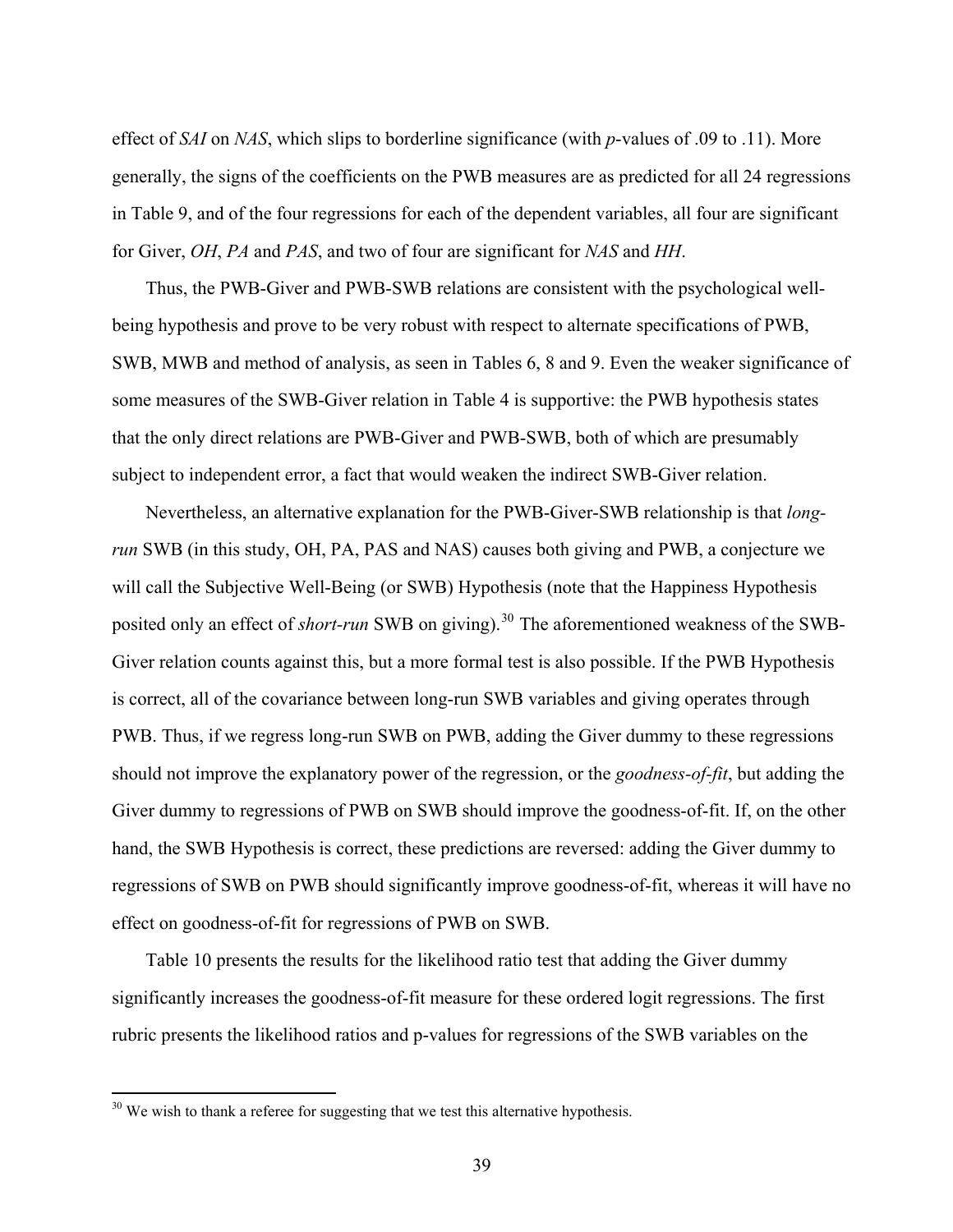PWB variables, the MC scale, the Recruitment dummy and Expenditures, as the MWB variable in columns 3 and 4, or, alternately, Parents' income as the MWB variable in columns 5 and 6. These tests demonstrate that adding the Giver dummy does not increase goodness-of-fit in any of the sixteen regressions at conventional levels of significance (indeed, only one is borderline significant even at the 10 percent level). Thus, these results support the PWB Hypothesis over the SWB Hypothesis. The second rubric is analogous but presents the statistics for regressions of the PWB variables on the SWB and other variables. Adding the Giver dummy to these regressions increases goodness of fit at the 5% level of significance for 14 of the 16 cases, and even the two remaining cases (with PA as an independent variable) only barely miss significance at this level. Thus, the results from these regressions and the previous ones are highly supportive of the PWB Hypothesis over the SWB Hypothesis.

|                                     | Indep.      | Expenditures |         | Parents' Income |         |  |
|-------------------------------------|-------------|--------------|---------|-----------------|---------|--|
| Dependent variable                  | var.        | LR           | p-value | LR              | p-value |  |
| Overall Happiness $(OH)$            | <i>PWBI</i> | 0.34         | 0.56    | 0.08            | 0.77    |  |
|                                     | SAI         | 0.52         | 0.47    | 0.27            | 0.60    |  |
| Bradburn's Pos. Affect (PA)         | <i>PWBI</i> | 1.55         | 0.21    | 1.71            | 0.19    |  |
|                                     | SAI         | 1.48         | 0.22    | 2.81            | 0.09    |  |
| Pos. Affect Schedule ( <i>PAS</i> ) | <b>PWBI</b> | 0.22         | 0.64    | 0.18            | 0.67    |  |
|                                     | <i>SAI</i>  | 0.10         | 0.75    | 0.13            | 0.71    |  |
| Neg. Affect Schedule (NAS)          | <i>PWBI</i> | 0.10         | 0.75    | 0.31            | 0.58    |  |
|                                     | SAI         | 1.30         | 0.25    | 2.24            | 0.13    |  |
| Psych. WB Index ( <i>PWBI</i> )     | OΗ          | 4.89         | 0.03    | 5.87            | 0.02    |  |
|                                     | PA          | 4.81         | 0.03    | 5.01            | 0.03    |  |
|                                     | <b>PAS</b>  | 6.12         | 0.01    | 6.45            | 0.01    |  |
|                                     | <b>NAS</b>  | 4.62         | 0.03    | 4.55            | 0.03    |  |
| Self-Actual. Index (SAI)            | OН          | 4.52         | 0.03    | 4.82            | 0.03    |  |
|                                     | PA          | 3.51         | 0.06    | 3.81            | 0.05    |  |
|                                     | <b>PAS</b>  | 4.97         | 0.03    | 5.11            | 0.02    |  |
|                                     | NAS         | 5.74         | 0.02    | 6.32            | 0.01    |  |

## **Table 10. Goodness-of-Fit Tests for the Addition of the Giver Dummy**

Notes: LR denotes the likelihood ratio. These ordered logit regressions also include the Marlowe-Crowne scale and the Recruitment dummy as independent variables.

#### **5. Conclusions**

Numerous careful investigations (e.g., Blanchflower and Oswald, 2004, Easterlin, 2001,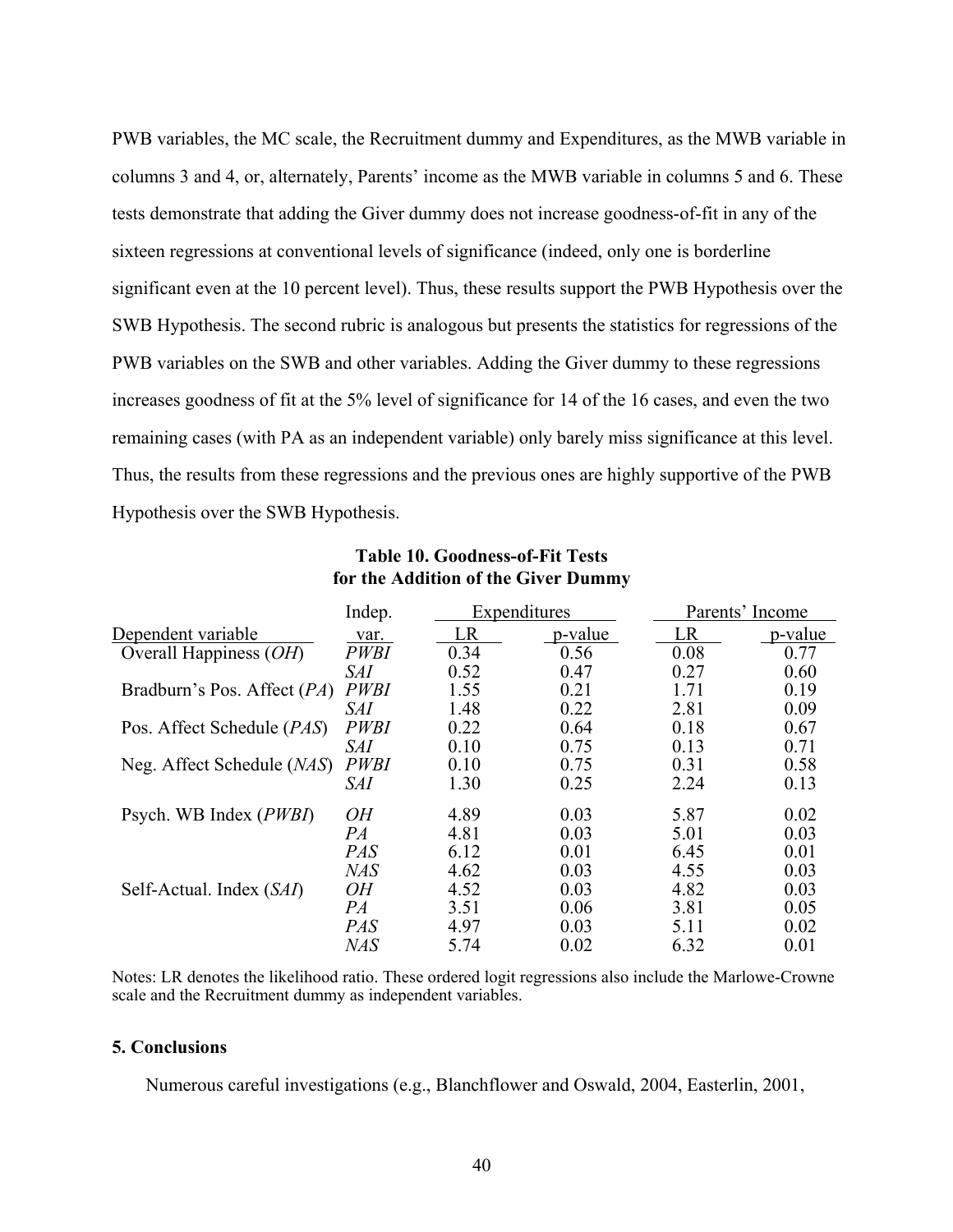<span id="page-41-0"></span>McBride, 2001) have established that income growth leads to little or no increase in aggregate happiness. More generally, this is consistent with the "hedonic treadmill," the theory that, because of adaptation, attempts to increase happiness are for naught, rather like the myth of Sisyphus, who was condemned to roll a huge stone to the top of a hill, only to have it roll back down, and ceaselessly to repeat this futile exercise.<sup>[31](#page-41-0)</sup> Many in the recent positive psychology movement, on the other hand, claim to identify factors that improve subjective well-being in the long run. The current study is informed by and seeks to reconcile both types of findings. Specifically, it appears that the pursuit of happiness can, indeed, be likened to a Sisyphusean task with its endless challenges that result in fluctuations around a relatively stable steady state. Nevertheless, the crucial point is that *it matters which stone one rolls up the hill*: some tasks, such as helping others, appear capable of sustaining happiness at a higher average level than other goals, like the pursuit of material wealth.

This study presents evidence indicating that happiness and intrinsic generosity are favorably related and that psychological well-being is the causal factor. This builds on other recent evidence that altruistic behavior contributes in the long run to subjective well-being (Boehm and Lyubomirsky, 2006, Meier and Stutzer, 2007, and Switzer et al., 1995) and psychological wellbeing (Sheldon and Lyubomirsky, 2006, and Thoits and Hewitt, 2001). Together such findings suggest that greater attention should be paid to the benefits of policies that promote charitable behavior, volunteerism, service education, community activities, political involvement, and social policies and institutions that foster psychological well-being. Nevertheless, the hedonistic paradox, which these results support, is also a caveat: "pleasure to be got must be forgot." Although he never faltered in his belief in happiness as an end, John Stuart Mill cautioned that it could not be attained by making it such:

Those only are happy, I thought, who have their minds fixed on some object other than their own happiness, on the happiness of others, on the improvement of mankind, even on some art or pursuit, followed not as a means, but as itself an ideal end. Aiming thus at something else, they find happiness by

<sup>&</sup>lt;sup>31</sup> We are indebted to Claudia Senik for this metaphor, which she introduced at the recent Conference on the Economics of Happiness.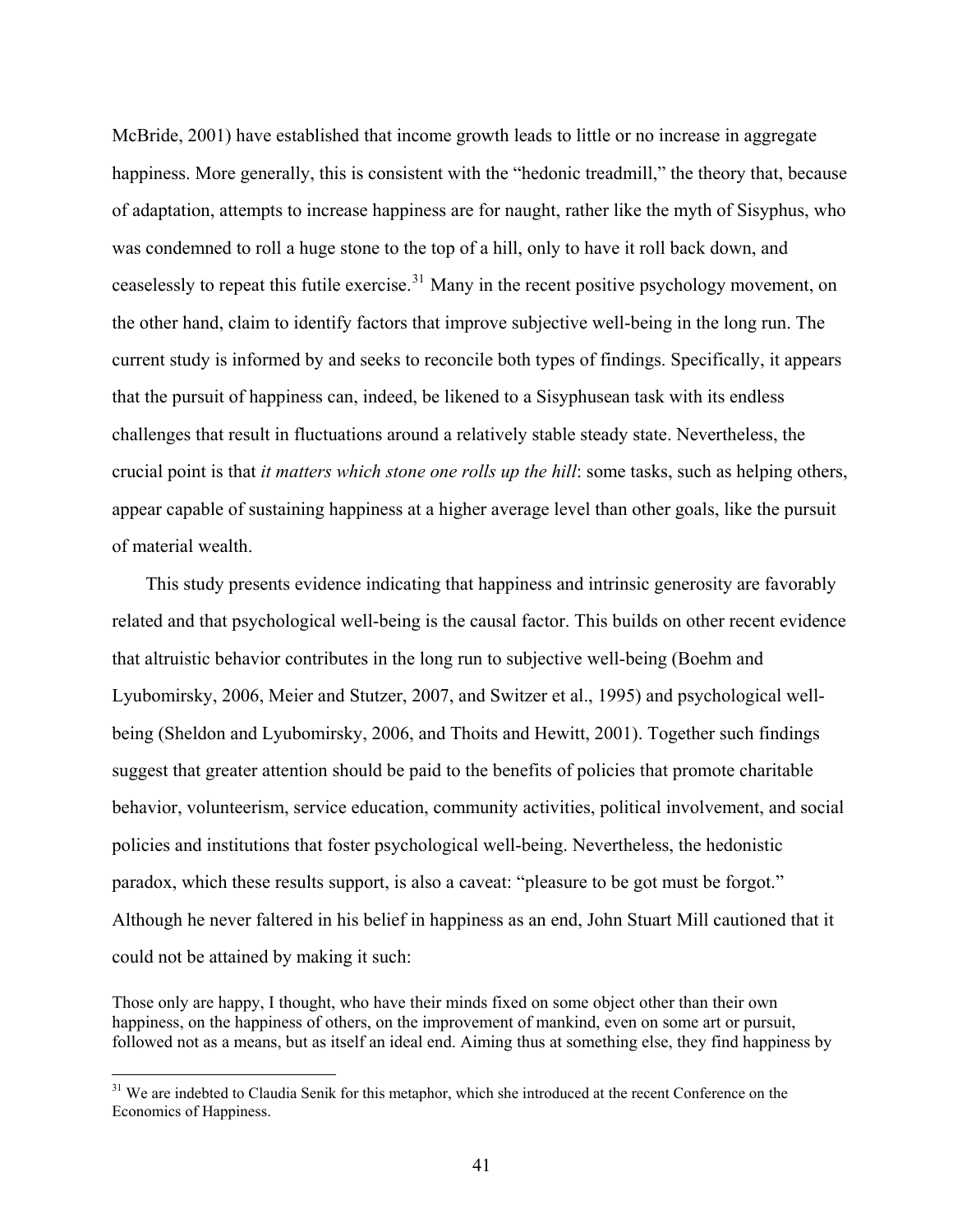the way. [Mill, 1893, pg. 117]

By this view, findings such as those presented in this study should not be oversimplified and taken, for example, to imply benefits from generosity that is consciously pursued as a means to increase one's own happiness. Rather, any policies informed by such research must be carefully crafted and implemented in light of the gradual and long run benefits of altruistic behavior on psychological, and consequently, subjective well-being.

#### **References**

- Alatas, Vivi, Cameron, Lisa, Chaudhuri, Ananish, Erkal, Nisvan, Gangadharan, Lata (2006), "Subject Pool Effects in a Corruption Experiment: A Comparison of Indonesian Public Servants and Indonesian Students," manuscript.
- Alesina, Alberto, Di Tella, Rafael and MacCulloch, Robert J. (2004), "Inequality and Happiness: Are Europeans and Americans Different?," *Journal of Public Economics*, *88*(9-10), 2009-2042.
- Allison, Paul D. (1999), *Logistic Regression Using the SAS System: Theory and Application*, Cary, NC: SAS Institute Inc.
- Andreoni, James (2006). "Philanthropy," in the *Handbook of Giving, Reciprocity and Altruism*, edited by Gerard-Varet, L.-A., Kolm, S-C., and Ythier, J. Mercier, Amsterdam: North Holland, 1201-1269.
- Andrews, Frank M. and Withey, Stephen B. (1976), *Social Indicators of Well-Being: Americans' Perceptions of Life Quality*, New York: Plenum Press.
- Aristotle (1925), *Ethica Nicomachea*, trans. W. D. Ross, London: Oxford University Press.
- Ball, Sheryl B. and Cech, Paula-Ann (1996), "Subject Pool Choice and Treatment Effects in Economic Laboratory Research," *Research in Experimental Economics*, *6*, 239-292.
- Batson, C. Daniel et al. (1988), "Five Studies Testing Two New Egoistic Alternatives to the Empathy-Altruism Hypothesis," *Journal of Personality and Social Psychology*, *55*(1), 52-77.
- Benson, Peter L. et al. (1980), "Intrapersonal Correlates of Nonspontaneous Helping Behavior," *The Journal of Social Psychology*, *110*, 87-95.
- Bentham, Jeremy (1789) [1996], *An Introduction to the Principles of Morals and Legislation*, Oxford: Clarendon Press.
- Benz, Matthias, and Meier, Stephan (2006), "Do People Behave in Experiments as in the Field? Evidence from Donations," Institute for Empirical Research in Economics, University of Zurich, manuscript.
- Berg, Joyce, Dickhaut, John and McCabe, Kevin (1995), "Trust, Reciprocity, and Social History," *Games and Economic Behavior*, *10*(1), 122-142.
- Blanchflower, David G. and Oswald, Andrew J. (2004), "Well-Being over Time in Britain and the USA," *Journal of Public Economics*, 88(7-8), 1359-1386.
- Boehm, Julia, and Lyubomirsky, Sonja (2006), "Enduring Happiness," mimeo.
- Bosman, Ronald and van Winden, Frans (2002), "Emotional Hazard in a Power-to-Take Experiment," *The Economic Journal*, *112*(476), 147-169.
- Bradburn, Norman M. (1969), *The Structure of Psychological Well-Being*, Chicago: Aldine Publishing Company.
- Brickman, Philip, Coates, Dan and Janoff-Bulman, Ronnie (1978), "Lottery Winners and Accident Victims: Is Happiness Relative?" *Journal of Personality and Social Psychology*, *36*(8), 917-927.
- Buchanan, Laurie, Eckel, Catherine C. and Grossman, Philip J. (2000), "To Give or not to Give: Effects of Altruism and Recognition on Philanthropic Gifts," mimeo.
- Charness, Gary and Grosskopf, Brit (2001), "Relative Payoffs and Happiness: An Experimental Study,"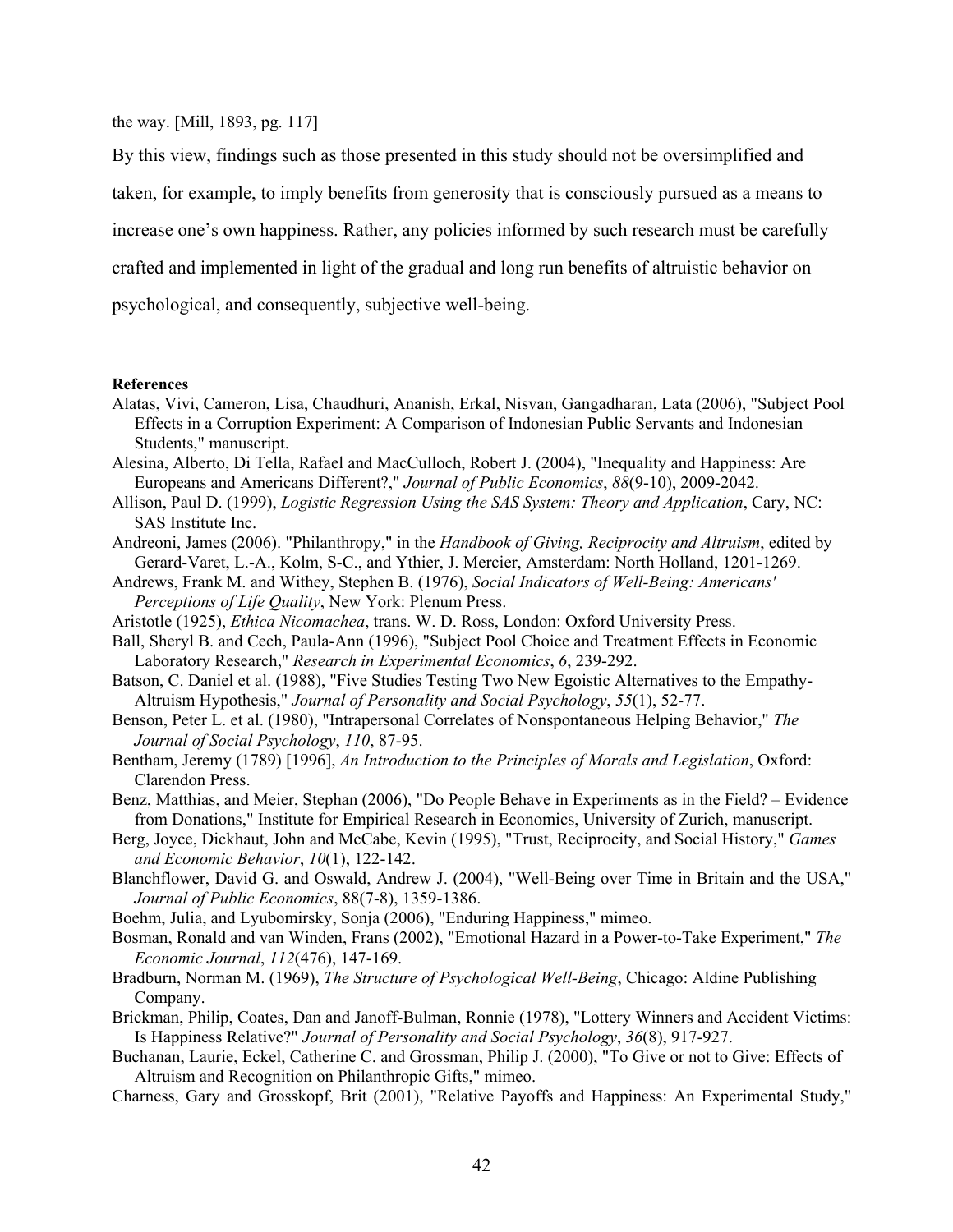*Journal of Economic Behavior and Organization*, *45*(3), 301-328.

- Clark, Andrew E. and Oswald, Andrew J. (1994), "Unhappiness and Unemployment," *Economic Journal*, May, *104*, 1994, 648-659.
- Costa, Paul T. and McCrae, Robert R. (1988), "Personality in Adulthood: A Six-Year Longitudinal Study of Self-Reports and Spouse Ratings on the NEO Personality Inventory," *Journal of Personality and Social Psychology*, *54*(5), 853-863.
- Crowne, Douglas P. and Marlowe, David A. (1964), *The Approval Motive: Studies in Evaluative Dependence*, New York: Wiley.
- Csikszentmihalyi, Mihaly and Csikszentmihalyi, Isabella S. (1988), *Optimal Experience: Psychological Studies of Flow in Consciousness*, New York: Cambridge University Press.
- Diener, Ed (1984), "Subjective Well-Being," *Psychological Bulletin*, *95*(3), 542-575.
- -----, Emmons, Robert A., Larsen, Randy J. and Griffin, Sharon (1985a), "The Satisfaction with Life Scale," *Journal of Personality Assessment*, *49*(1), 71-75.
- -----, Horwitz, J., and Emmons, Robert A. (1985b), "Happiness of the Very Wealthy," *Social Indicators Research*, *16*, 263-274.
- -----, Sandvik, Ed, Pavot, William and Gallagher, Dennis (1991), "Response Artifacts in the Measurement of Subjective Well-Being," *Social Indicators Research*, February-September 1991, *24*, 35-56.
- -----, Sandvik, Ed, Seidlitz, Larry and Diener, Marissa (1993), "The Relationship Between Income and Subjective Well-Being: Relative or Absolute?" *Social Indicators Research*, March 1993, *28*, 195-223.
- -----, Suh, Eunkook M., Lucas, Richard E. and Smith, Heidi L. (1999), "Subjective Well-Being: Three Decades of Progress," *Psychological Bulletin*, March, *125*(2): 276-302.
- Di Tella, Rafael and MacCulloch, Robert J. (2006), "Some Uses of Happiness Data in Economics," *Journal of Economic Perspectives*, *20*(1), 25-46.
- -----, MacCulloch, Robert J., and Oswald, Andrew J. (2001), "Preferences over Inflation and Unemployment: Evidence from Surveys of Happiness," *The Economic Journal*, *91*(1), 335-341.
- Easterlin, Richard A. (1973), "Does Money Buy Happiness?" *The Public Interest*, Winter, *30*, 1973, 3-10.
- ----- (1974), "Does Economic Growth Improve the Human Lot? Some Empirical Evidence," in Paul A. David and Melvin W. Reder, eds., *Nations and Households in Economic Growth: Essays in Honor of Moses Abramovitz*, New York and London: Academic Press, 89-125.
- ----- (1995), "Will Raising the Incomes of All Increase the Happiness of All?" *Journal of Economic Behavior and Organization*, *27*(1), 35-47.
- ----- (2001), "Income and Happiness: Towards a Unified Theory," *The Economic Journal*, *111*(473), 465- 484.
- Eckel, Catherine C. and Grossman, Philip J. (1998), "Are Women Less Selfish Than Men?: Evidence from Dictator Experiments," *Economic Journal*, *108*(448), 726-735.
- Ekman, P., Davidson, Richard J. and Friesen, Wallace V. (1990), "The Duchenne Smile: Emotional Expression and Brain Physiology, II," *Journal of Personality and Social Psychology*, *58*, 342-353.
- Emmons, Robert A., and McCullough, Michael E. (2003), "Counting Blessings versus Burdens: An Experimental Investigation of Gratitude and Subjective Well-Being in Daily Life," *Journal of Personality and Social Psychology*, *84*(2), 377-389.
- Eshel, Ilan, Samuelson, Larry, and Shaked, Avner (1998), "Altruists, Egoists, and Hooligans in a Local Interaction Model," *American Economic Review*, *88*(1), 157-179.
- Fernández-Dols, José-Miguel and Ruiz-Belda, María-Angeles (1995), "Are Smiles a Sign of Happiness? Gold Medal Winners at the Olympic Games," *Journal of Personality and Social Psychology*, *69*(6), 1113-1119.
- Ferrer-i-Carbonell, Ada (2005), "Income and Well-Being: An Empirical Analysis of the Comparison Income Effect," *Journal of Public Economics*, *89*(5-6), 997-1019.
- ----- and Frijters, Paul (2004), "How Important is Methodology for the Estimates of the Determinants of Happiness?," *The Economic Journal*, *114*(497), 641-659.
- Fordyce, Michael W. (1983), "A Program to Increase Happiness: Further Studies," *Journal of Counseling*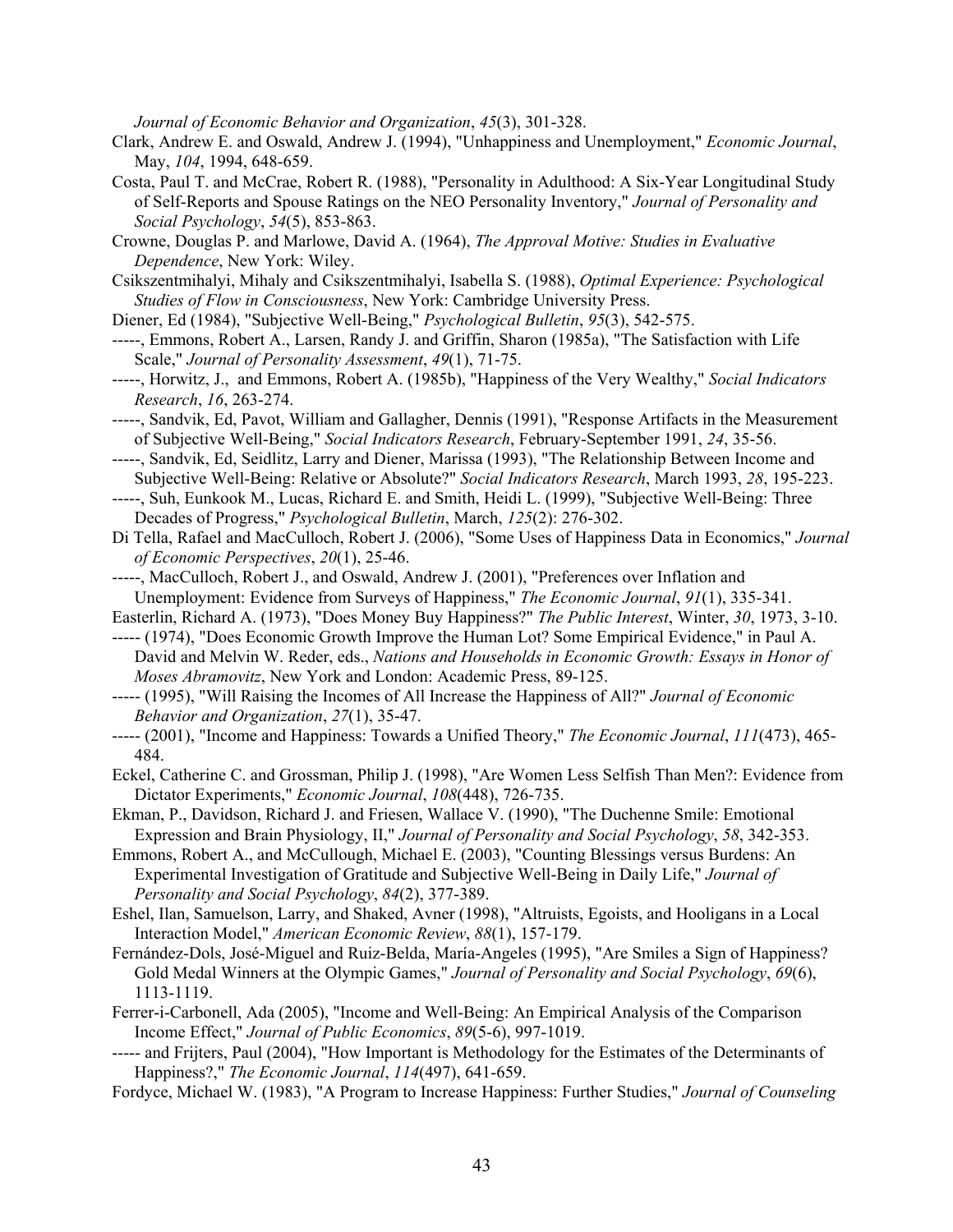*Psychology*, *30*(4), 483-498.

- ----- (1988), "A Review of Research on the Happiness Measures: A Sixty Second Index of Happiness and Mental Health," *Social Indicators Research*, *20*, 355-381.
- Forsythe, Robert, Horowitz, Joel L., Savin, N. E. and Sefton, Martin (1994), "Fairness in Simple Bargaining Experiments," *Games and Economic Behavior*, May 1994, *6*, 347-369.
- Frank, Robert (1997), "The Frame of Reference as a Public Good," *The Economic Journal*, *107*(445), 1832-1847.
- Fredrickson, Barbara L. (2001), "The Role of Positive Emotions in Positive Psychology: The Broaden-and-Build Theory of Positive Emotions," *American Psychologist*, *56*(3), 218-226.
- Frey, Bruno, Benz, Matthias, and Stutzer, Alois (2004), "Introducing Procedural Utility: Not Only What, but Also How Matters," *Journal of Institutional and Theoretical Economics*, *160*(3), 377-401.
- Frey, Bruno and Meier, Stephan (2004a), "Pro-social Behavior in a Natural Setting," *Journal of Economic Behavior and Organization*, *54*(1), 65-88.
- ----- (2004b), "Social Comparisons and Pro-social Behavior," *American Economic Review*, *94*(5), 1717- 1722.
- Frey, Bruno and Stutzer, Alois (2002a), *Happiness & Economics*, Princeton: Princeton University Press.
- ----- (2002b), "What Can Economists Learn from Happiness Research?" *Journal of Economic Literature*, *40*(2), 402-435.
- ----- (2005), "Beyond Outcomes: Measuring Procedural Utility," *Oxford Economic Papers*, *57*(1), 90-111.
- Fromm, Erich (1981), "Primary and Secondary Process in Waking and in Altered States of Consciousness," *Academy of Psychology Bulletin*, *3*, 29-45.
- Furnham, A. (1986), "Response Bias, Social Desirability, and Dissimulation," *Personality and Individual Differences*, *7*, 385-400.
- Gintis, Herbert, Bowles, Samuel, Boyd, Robert, and Fehr, Ernst (2003), "Explaining Altruistic Behavior in Humans," *Evolution and Human Behavior*, *24*(2), 153-172.
- Goldings, Herbert Jeremy (1954), "On the Avowal and Projection of Happiness," *Journal of Personality*, *23*, 30-47.
- Graham, Liam, and Oswald, Andrew J. (2006), "Hedonic Capital," mimeo.
- Greene, William H. (1997), *Econometric Analysis*, Upper Saddle River, NJ: Prentice-Hall, Inc.
- Harris, Mary B. and Smith, Robert J. (1975), "Mood and Helping," *The Journal of Psychology*, *91*, 215- 221.
- Harrison, Glenn W., and List, John A. (2004), "Field Experiments," *Journal of Economic Literature*, *92*(4), December, 1009-1055.
- Helliwell, John F. (2006), "Well-Being, Social Capital and Public Policy: What's New?" forthcoming in *The Economic Journal*.
- Hoffman, Elizabeth, McCabe, Kevin, Shachat, Keith and Smith, Vernon (1994), "Preferences, Property Rights, and Anonymity in Bargaining Games," *Games and Economic Behavior*, *7*, 346-380.
- Irwin, Robyn, Kammann, Richard and Dixon, Graeme (1979), "If You Want to Know How Happy I Am You'll Have to Ask Me," *New Zealand Psychologist*, *8*(1), 10-12.
- Isen, Alice M., Horn, Nancy and Rosenhan, D. L. (1973), "Effects of Success and Failure on Children's Generosity," *Journal of Personality and Social Psychology*, *27*(2), 239-247.
- Jones, Alvin and Crandall, Rick (1986), "Validation of a Short Index of Self-Actualization," *Personality and Social Psychology Bulletin*, *12*(1), 63-73.
- Kahneman, Daniel, Diener, Ed and Schwartz, Norbert, eds. (1999), *Well-Being: The Foundations of Hedonic Psychology*, New York: Russell Sage.
- Kasser, Tim and Ryan, Richard M. (1993), "A Dark Side of the American Dream: Correlates of Financial Success as a Central Life Aspiration," *Journal of Personality and Social Psychology*, *65*(2), 410-422.
- ----- (2001), "Be careful what you wish for: Optimal functioning and the relative attainment of intrinsic and extrinsic goals," in Peter Schmuck and Kennon M. Sheldon, (eds.), *Life goals and well-being: Towards a positive psychology of human striving*, Kirkland, WA, US: Hogrefe & Huber Publishers, 116-131.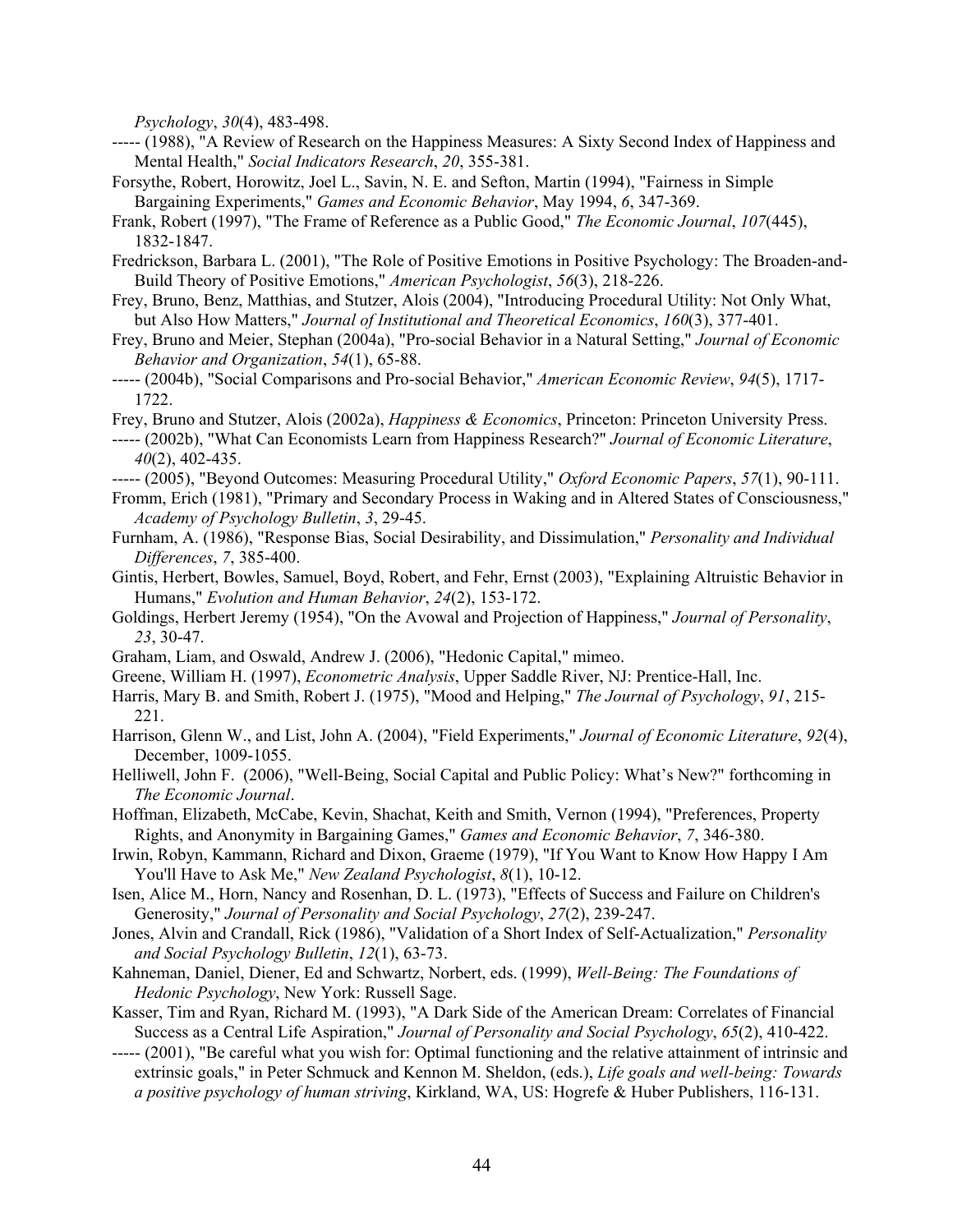- Kenny, Charles (1999), "Does Growth Cause Happiness, or Does Happiness Cause Growth?," *Kyklos*, *52*(1), 3-26.
- Konow, James (2000), "Fair Shares: Accountability and Cognitive Dissonance in Allocation Decisions," *American Economic Review*, *90*(4), September, 1072-1091.
- ----- (2006), "Mixed Feelings: Theory and Evidence of Warm Glow and Altruism," mimeo.
- ----- (2007), "Does Studying Ethics Affect Economics?" unpublished results.

Lane, Robert E. (2000), *The Loss of Happiness in Market Economies*, New Haven: Yale University Press.

- Layard, Richard (2005), *Happiness: Lessons from a New Science*, New York: The Penguin Press.
- Luttmer, Erzo F. P. (2005), "Neighbors as Negatives: Relative Earnings and Well-Being," *Quarterly Journal of Economics*, *120*(3), 963-1002.
- Lyubomirsky, Sonja, King, Laura, and Diener, Ed (2005), "The Benefits of Frequent Positive Affect: Does Happiness lead to Success," *Psychological Bulletin*, *131*(6), 803-855.
- Maslow, Abraham H. (1968), *Toward a Psychology of Being*, New York: Van Nostrand Reinhold.

McBride, Michael (2001), "Relative-Income Effects on Subjective Well-Being in the Cross-Section," *Journal of Economic Behavior and Organization*, *45*(3), 251-278.

- McCabe, Kevin A., Rigdon, Mary L., and Smith, Vernon L. (2003), "Positive Reciprocity and Intentions in Trust Games," *Journal of Economic Behavior and Organization*, *52*(2), 267-275.
- Meier, Stephan, and Stutzer, Alois (2007), "Is Volunteering Rewarding in Itself?," forthcoming in *Economia*.
- Mill, John Stuart (1893)[1989], *Autobiography*, London: Penguin.
- Moore, Bert S., Underwood, Bill and Rosenhan, D.L. (1973), "Affect and Altruism," *Developmental Psychology*, *8*(1), 99-104.
- Ng, Yew-Kwang (1978), "Economic Growth and Social Welfare: The Need for a Complete Study of Happiness," *Kyklos*, *31*(4), 575-587.
- Oswald, Andrew J. (1997), "Happiness and Economic Performance," *Economic Journal*, *107*, November 1815-1831.
- Phelps, Charlotte D. (2001), "A Clue to the Paradox of Happiness," *Journal of Economic Behavior and Organization*, *45*(3), 293-300.
- Putnam, Robert D., (2000), *Bowling Alone: the Collapse and Revival of American Community*, New York: Simon and Schuster.
- Richins, Marsha L., McKeage, Kim K. R. and Najjar, Debbie (1992), "An Exploration of Materialism and Consumption-Related Affect," *Advances in Consumer Research*, *19*, 229-236.
- Rogers, Carl R. (1961), *On Becoming a Person*, Boston: Houghton Mifflin.
- Rosenhan, D. L., Underwood, Bill and Moore, Bert (1974), "Affect Moderates Self-Gratification and Altruism," *Journal of Personality and Social Psychology*, *30*(4), 546-552.
- Ryan, Richard M., and Deci, Edward L. (2001), "On Happiness and Potentials: A Review of Research on Hedonic and Eudaimonic Well-Being," *Annual Review of Psychology*, *52*, 141-166.
- ----- (2000), "Self-Determination Theory and the Facilitation of Intrinsic Motivation, Social Development, and Well-Being," *American Psychologist*, *25*, 68-78.
- Ryff, Carol D. (1989), "Happiness is Everything, or is It? Explorations on the Meaning of Psychological Well-Being," *Journal of Personality and Social Psychology*, *57*(6), 1069-1081.
- ----- and Keyes, Dorey Lee M., (1995), "The Structure of Psychological Well-Being Revisited," *Journal of Personality and Social Psychology*, *69*(4), 719-727.
- Sandvik, Ed, Diener, Ed and Seidlitz, Larry (1993), "Subjective Well-Being: The Convergence and Stability of Self-Report and Non-Self-Report Measures," *Journal of Personality*, *61*(3), 317-342.
- Seidlitz, Larry, Wyer, Robert S. and Diener, Ed (1997), "Cognitive Correlates of Subjective Well-Being: The Processing of Valenced Life Events by Happy and Unhappy Persons," *Journal of Research fxin Personality*, *31*(1), 240-256.
- Senik, Claudia (2004), "When Information Dominates Comparison: Learning form Russian Subjective Panel Data," *Journal of Public Economics*, *88*(9-10), 2099-2123.